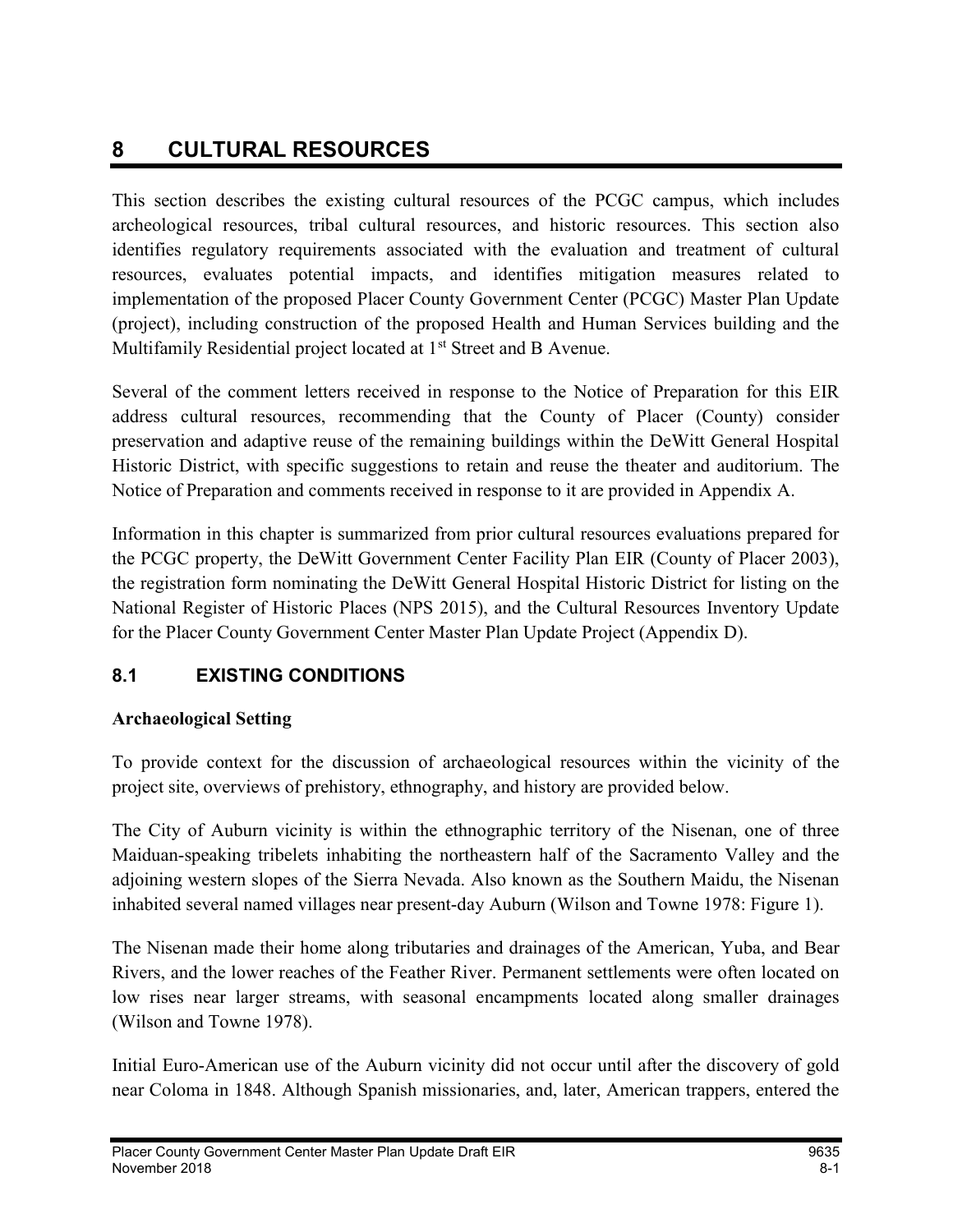general region, no accounts of visits to the Auburn vicinity are known. With the Gold Rush, however, the region became heavily populated with prospectors, entrepreneurs, and others seeking their fortune in the goldfields. The present-day community of Auburn arose from a mining camp that was known successively as Rich Dry Diggings, North Fork Dry Diggings, Wood's Dry Diggings, and ultimately Auburn. During the ensuing decades, many became disenchanted with the search for gold and turned to other means of making a living. In the Auburn vicinity, various agricultural practices (e.g., cattle ranching, fruit orchards) became common economic pursuits (NFA/URS 2002).

For a more detailed cultural archaeological setting, see the Archaeological Resources chapter of the DeWitt Center Existing Conditions Report (NFA/URS 2002) and the Cultural Resources Inventory Update for the Placer County Government Center Master Plan Update Project (Appendix D). For development of the DeWitt Center Existing Conditions Report, URS completed a review of ethnographic and historic literature and maps, archaeological base maps and site records, survey reports, and atlases of historic places on file at the North Central Information Center of the California Archaeological Inventory at California State University Sacramento. In addition, a review of the Sacred Lands File housed within the Native American Heritage Commission (NAHC) and consultation with local Native American groups and individuals identified by the NAHC were completed. That effort also included a pedestrian reconnaissance of the entire DeWitt property. In addition, in 2017, Dudek reviewed and updated the prior cultural resources investigations conducted for the PCGC property. The review of cultural resources technical information, fieldwork, and reporting for this project was conducted by Adam Giacinto, RPA, who meets the Secretary of the Interior's Professional Qualifications Standards. As of the date of the North Central Information Center records search, conducted on August 1, 2017, no additional cultural resources had been recorded within the project site since preparation of the Draft EIR for the DeWitt Government Center Facility Plan (i.e., from 2003 to 2010) (North Central Information Center Report ID 006745B; County of Placer 2003a).

#### Historical Architectural Setting

#### **History**

The Auburn area witnessed a great amount of Euro-American use, although it was not until after the discovery of gold at Sutter's Mill in 1848 that Euro-American people began entering the region en masse. The general area of the northern Sierra Nevada foothills was visited by nonnative peoples prior to 1848. Gabriel Moraga, under the flag of Spain, led an expedition from Mission San Jose up to the Cosumnes and Feather Rivers in 1808. In 1813, Jose Arguello reached the Cosumnes River, where he battled a band of Miwok. Narciso Duran and Luis Arguello left San Francisco in 1817 and passed through the region on their expedition. Arguello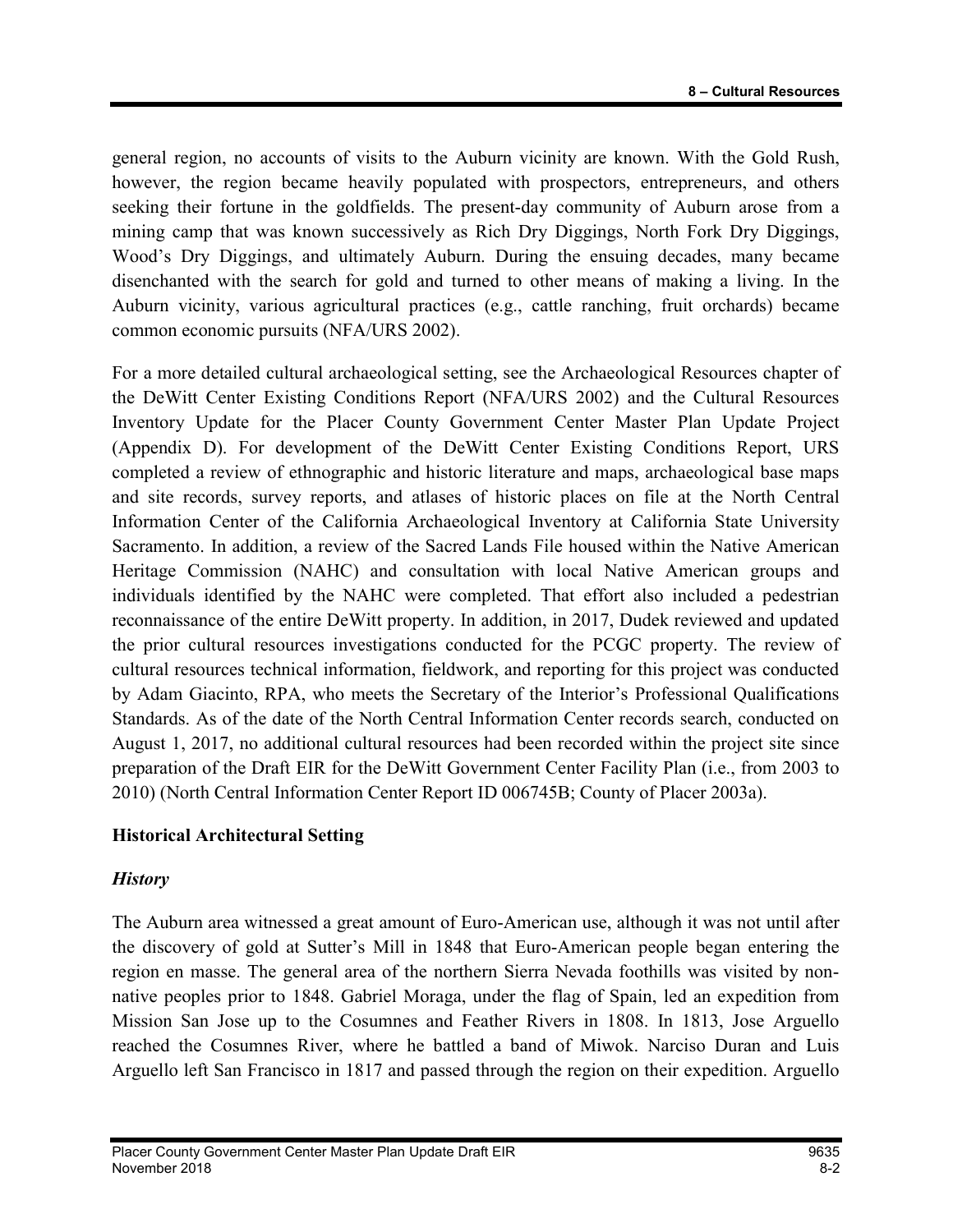is credited with naming the Feather River (i.e., El Rio de Las Plumas) (Beck and Haase 1974; McGowan 1961 as cited in NFA/URS 2002).

Following the Spanish entrance to the area, this region of California was visited by American trappers looking for new areas to exploit. Jedediah Smith, Joseph Walker, and Ewing Young passed through the region on their journeys through California. Captain John Sutter was granted his roughly 1,000-square-mile "New Helvetia" ranch near present-day Sacramento in 1839. It was from Sutter's Mill, near present-day Coloma, that John Marshall discovered gold in 1848. Soon after, the famous gold rush began and the region became quickly populated with prospectors, entrepreneurs, and others (Bean 1977; Lavender 1972; McGowan 1961 as cited in NFA/URS 2002).

#### Gold Mining

The Auburn vicinity was one of the first areas in California to be subjected to the onslaught of the gold seekers. In May 1848, while en route to Coloma, Claude Chana discovered gold in what is now known as Auburn Ravine. With this local discovery, the Auburn area became a focal point for the initial wave of miners. The mining camp that sprang up in the Auburn Ravine vicinity was known successively as Rich Dry Diggings, North Fork Dry Diggings, and Wood's Dry Diggings. In summer 1849, a large group of miners from Auburn, New York, renamed the camp Auburn in honor of their former home (Gudde 1968, 1974; Hoover et al. 1990 as cited in NFA/URS 2002).

The early mining activities were focused on the extraction of gold from the many streams within the vicinity. Early mining was conducted using a number of devices, including the common miner's pan, the batea (a wooden pan of Mexican origin), the cradle (also known as a rocker), an elongated cradle known as the Long Tom, and the sluice box. Of these, the sluice box was the most efficient, and, thus, the most profitable (Averill 1948:19; Logan 1948:31 as cited in NFA/URS 2002).

When it was discovered that the extinct streambeds located above the known stream courses also contained deposits, another period of inventiveness occurred. The first solution was to carry soil to a sluice box or cradle. This was followed by the method referred to as ground sluicing, where water was brought to the top of the deposit and allowed to run down-slope. The runoff, with the help of the miners, eroded the deposit and became laden with gold-bearing soil. As this slurry ran downhill, it was directed into sluices and the gold was collected (Logan 1948:31 as cited in NFA/URS 2002). The early diggings in Auburn were evidently quite productive. It is reported that, during the peak of productiveness, it was not unusual for a miner to take out \$1,000 to \$1,500 a day (Hoover et al. 1990:260 as cited in NFA/URS 2002).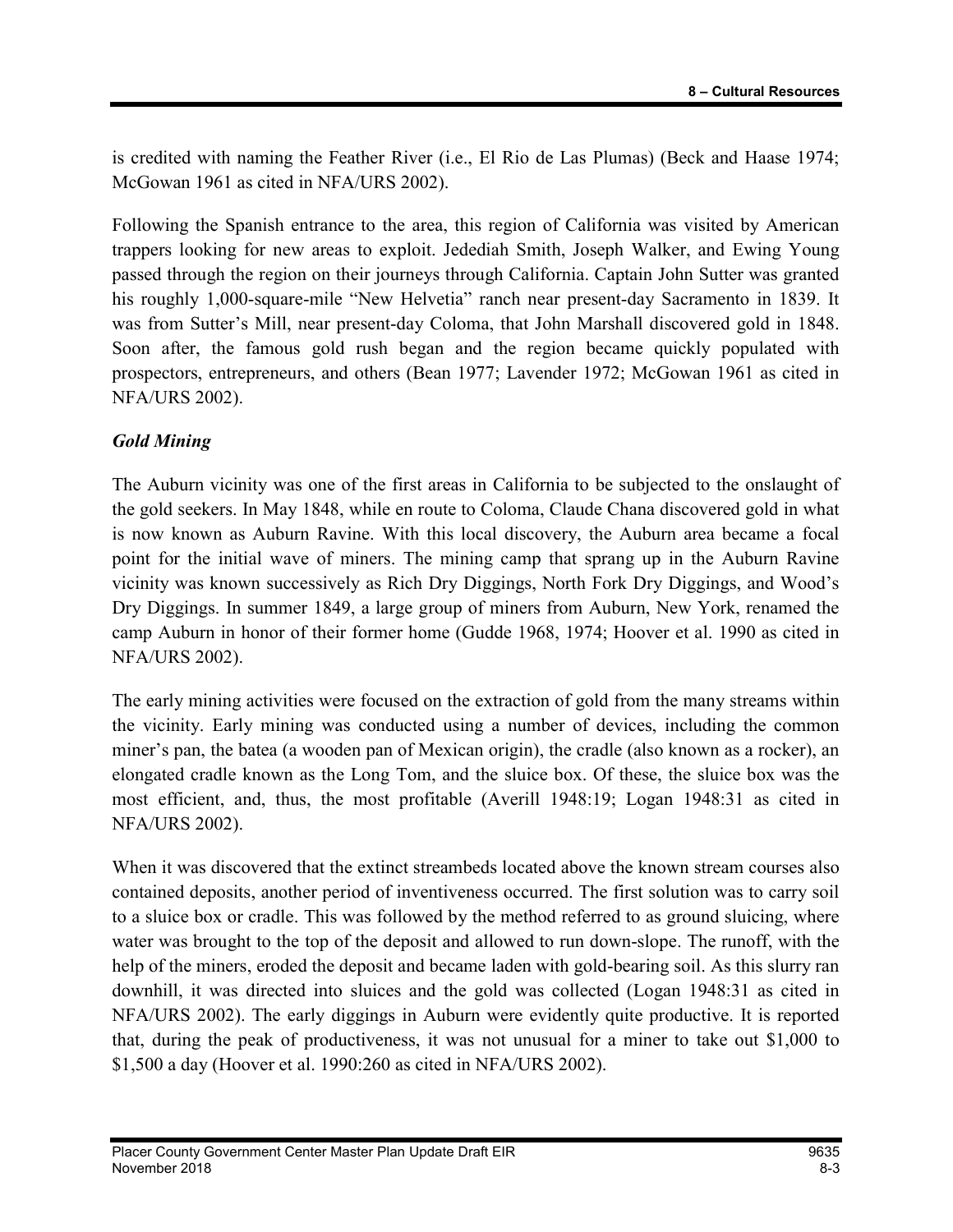Hydraulic mining, perhaps the most efficient and most destructive advancement in mining in the area, was invented in neighboring Nevada County. As a means to wash hillside deposits into sluices, Edward E. Mattison devised a ditch and reservoir intake system that fed water into a 4 to 5-inch-diameter canvas hose tipped with a sheet iron nozzle. The resulting pressurized stream was directed at the gold-bearing deposits and, as with ground sluicing, the flow was directed into sluices (Logan 1948:31 as cited in NFA/URS 2002). Many of the canals, ditches, and flumes that occur in the project region are components of former hydraulic mining operations.

Hard-rock gold mining, the extraction of ore from a gold-bearing quartz vein, was also practiced in the Auburn area, although not to the degree as that of its northern neighbors in Grass Valley and Nevada City. A review of the Mineral Land Classification of Placer County, prepared by the California Division of Mines and Geology (Loyd 1961 as cited in NFA/URS 2002), indicates that a prospect or mine is within proximity to the project site. The Report of the State Mineralogist (State of California 1936, as cited by Loyd 1961:24 as cited in NFA/URS 2002) identifies the mine/prospect as the Black Ledge, located in T13N, R8E, Section 32. However, Loyd's primary reference (the Report of the State Mineralogist from 1936) is confusing. The Black Ledge is not discussed on the indicated page (i.e., page 24); rather, on page 25 reference is made to a "Black Lead, a former producer," which lies nearby to the south of the Two Orphans prospect in T13N, R8E, Section 30. No details are provided regarding specific location, vein orientation, or production history. Since only township and range are provided, the exact location of the mine/prospect remains in question.

### Mining Ditches and Canals

By one count, approximately 700 miles of mining ditches and flumes were built in Placer County through 1865 (JRP Historical Consulting Services 2000 as cited in NFA/URS 2002). These were built, at first, to supply water for washing soil at "dry diggings" (gold regions not adjacent to rivers), and later, for hydraulic mining. The most profitable of these were short ditches, for which initial construction and maintenance costs were low. Eventually, companies formed for the exclusive purpose of building canals and supplying water to miners for fees. Some of their works were ambitious, involving construction of dams, reservoirs, tunnels, high trestle flumes, and many miles of canals. In Placer County, the three principal water companies of the early 1850s merged in 1854 to form the South Yuba Water Company. Among the canals that were owned by the South Yuba Water Company were the Upper Boardman, Lower Boardman, and Fiddler's Green Canals. Each of these was located a few miles east of the Ophir Canal, a portion of which is located within the project site (NFA/URS 2002).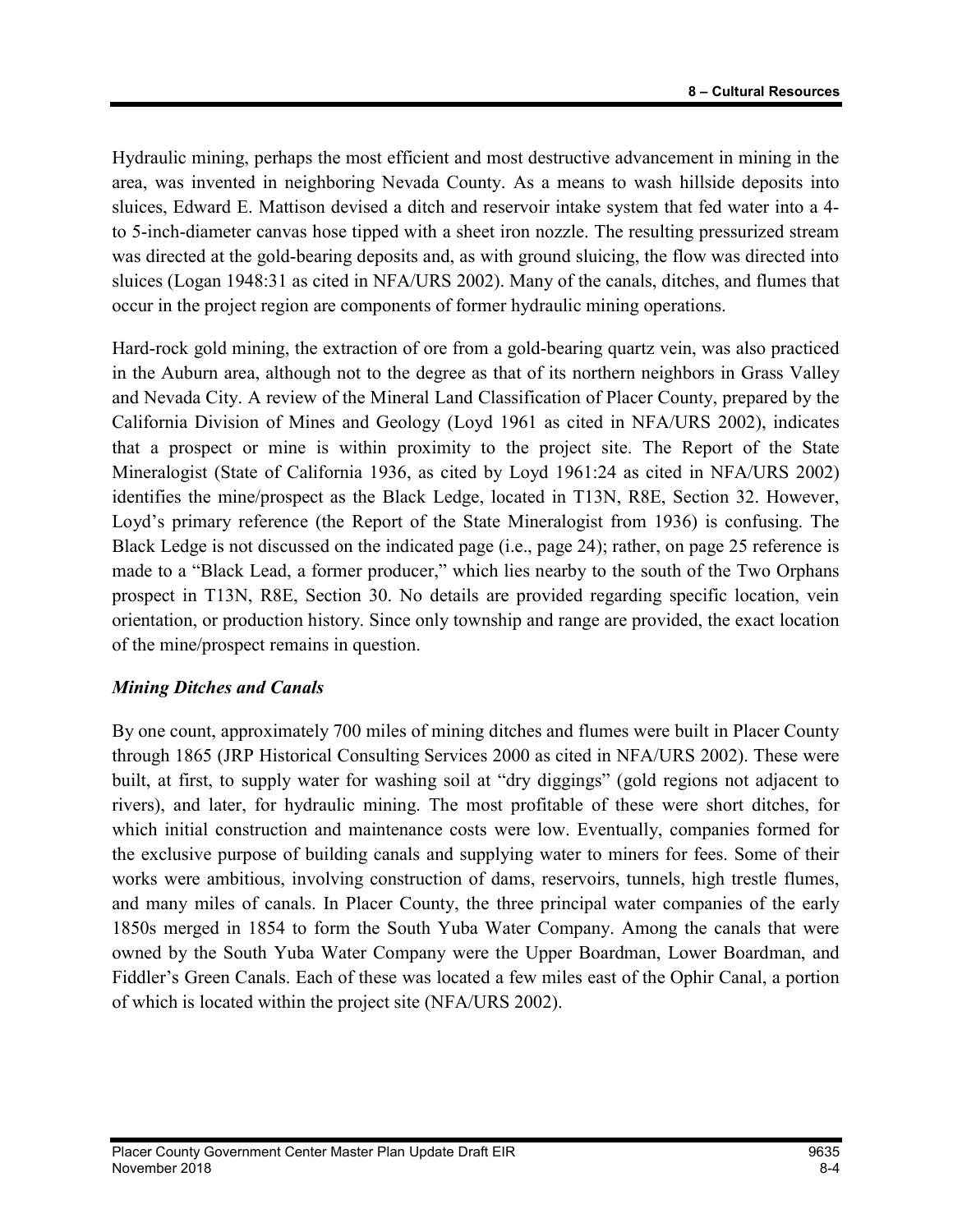## Ophir Canal

The Ophir Canal appears to have been constructed between 1887 and 1894. The Ophir Canal is not depicted on the 1887 official map of Placer County (Uren 1887 as cited in NFA/URS 2002). However by 1894, the South Yuba Water and Mining Company's listing of active canals notes that the Ophir Canal was 10 miles long, had a flow of 13 cubic feet of water per second, and was capable of delivering 8,500,000 gallons of water per day (as cited in NFA/URS 2002).

The canal was built to supply water to the mines at Ophir, a small mining town several miles south of the project site. Today, the town of Ophir is State Historic Landmark #463. A state historic plaque at the town states that Ophir was founded in 1849, was the most populous town in Placer County in 1852, and was later a center of quartz mining activity. The water that was delivered by the Ophir Canal was needed to power stamp mills and to wash soil for the recovery of minerals (NFA/URS 2002).

The Ophir Canal was part of the South Yuba Water and Mining Company's holdings until 1911, when the Pacific Gas and Electric Company purchased the Placer County holdings of the South Yuba Water Company. The Ophir Canal was owned by the Pacific Gas and Electric Company from 1911 until 1933, when the Nevada Irrigation District purchased Pacific Gas and Electric's Gold Hill System, including the Ophir Canal (NFA/URS 2002). The following excerpt is from the Historic Architectural Survey Report for the Proposed Home Depot Project (NFA/URS 2002).

Other canals in Placer County remained independently owned into the 1920s. Long before this date, mining had largely ceased in the Sierra foothills, and canals began to be used for agricultural purposes. A number of canals were incorporated into the Nevada Irrigation District (NID) in the 1920s. The NID is a public agency that was formed in 1921 by an act of Nevada County voters. Its purpose was to create a year-round water supply for farmers within the district, which then comprised 202,000 acres. The NID was enlarged to 268,000 acres in 1926 when a portion of Placer County was added to it. The NID inherited numerous canals, irrigation ditches, flumes and dams, and after its creation it built many more facilities. Today, the NID owns 400 miles of canals and 300 miles of pipelines. It has diversified its mission and now supplies water for agricultural, industrial, municipal, domestic and hydroelectric purposes.

## Relocation of a Portion of the Ophir Canal

To make room for the construction of DeWitt General Hospital, a portion of the Ophir Canal was reconstructed and relocated. The segment between Bell Road and Willow Creek Drive is still called the Ophir Canal while the segment between Willow Creek Drive and Atwood Road is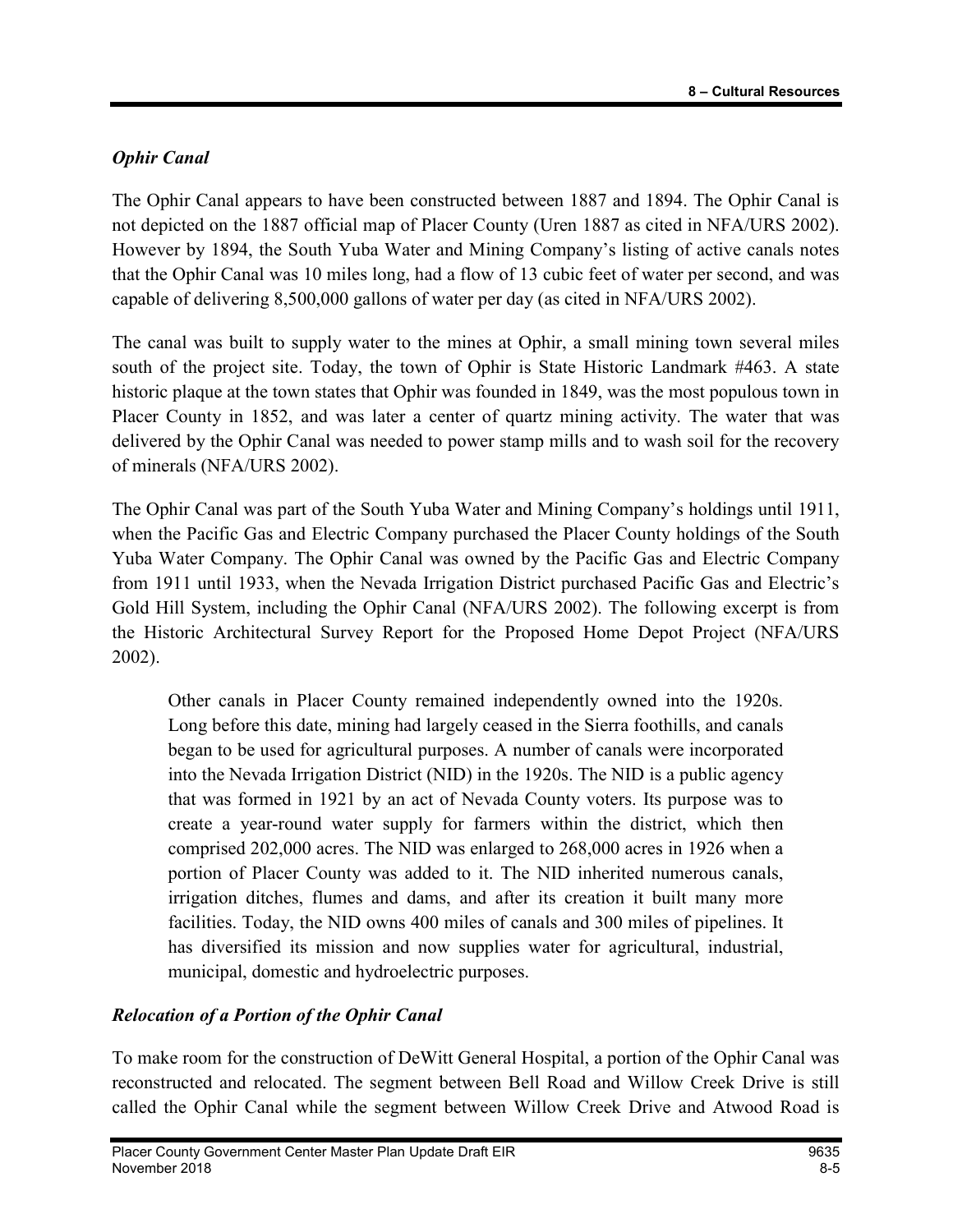called the Kemper Canal. The segment of the canal between Professional Drive and Willow Creek Drive was encased in a pipe below grade as part of construction of the Home Depot store in the eastern portion of the PCGC campus.

Water from the Ophir Canal was supplied to DeWitt General Hospital. A report that was prepared in February 1946, shortly after the hospital closed, noted that the hospital purchased raw water from the Nevada Irrigation District, then filtered and chlorinated the water, and pumped it into the hospital's distribution system (Laughbaum and Norgaard 1946 as cited in NFA/URS 2002). The hospital's open, earthen reservoir was located immediately south of the terminus of the relocated portion of the Ophir Canal. The water treatment plant and an enclosed, concrete water storage tank were located a short distance east of the canal.

#### DeWitt General Hospital, 1943–1946

In anticipation of possible entry into World War II, the United States began a limited mobilization of troop strength and development of facilities in 1939. Along with the construction of military barracks and other facilities, the United States Army commenced planning for the expansion of its hospital facilities on American soil (NFA/URS 2002).

Hospital development took several forms during the years 1940-1944. The War Department recognized that there was a substantial need for additional patient capacity, based on the increase in the number of enlisted men. There were 1,686,403 men in the Army in December 1941; this increased to 6,993,102 by June 1943 (Brosin undated). Initially, patient beds were added to existing hospital facilities, as this was the fastest way of increasing patient capacity in the United States. When this method proved inadequate for meeting hospital bed demand, new hospitals were developed in two ways. One was to acquire existing civilian facilities, such as hotels, hospitals, and schools, and to convert them into army hospitals. Another method, with speed and economy as prime factors, was to build large complexes of wooden hospital buildings called Cantonment hospitals. Nine cantonment hospitals were constructed throughout the United States in 1941, however all had various defects and lacked sufficient space for critical hospital functions (Brosin undated). Other building plans and types were considered by the War Department, and five two-storied semi-permanent plan hospitals were constructed beginning in 1942. However it was determined that the initial costs for these facilities were considerably greater than cantonment hospitals so no further two-storied semi-permanent plan hospitals were constructed. Faced with lumber shortages and interest from the Veterans' Administration in planning for postwar use of new hospital buildings, the War Department authorized a third type of hospital, a one-storied semi-permanent type known as Type A. These hospital complexes were constructed mainly of unreinforced brick, and employed patient wards of one story. DeWitt General Hospital was one of 12 army hospitals built to this plan in the United States during 1943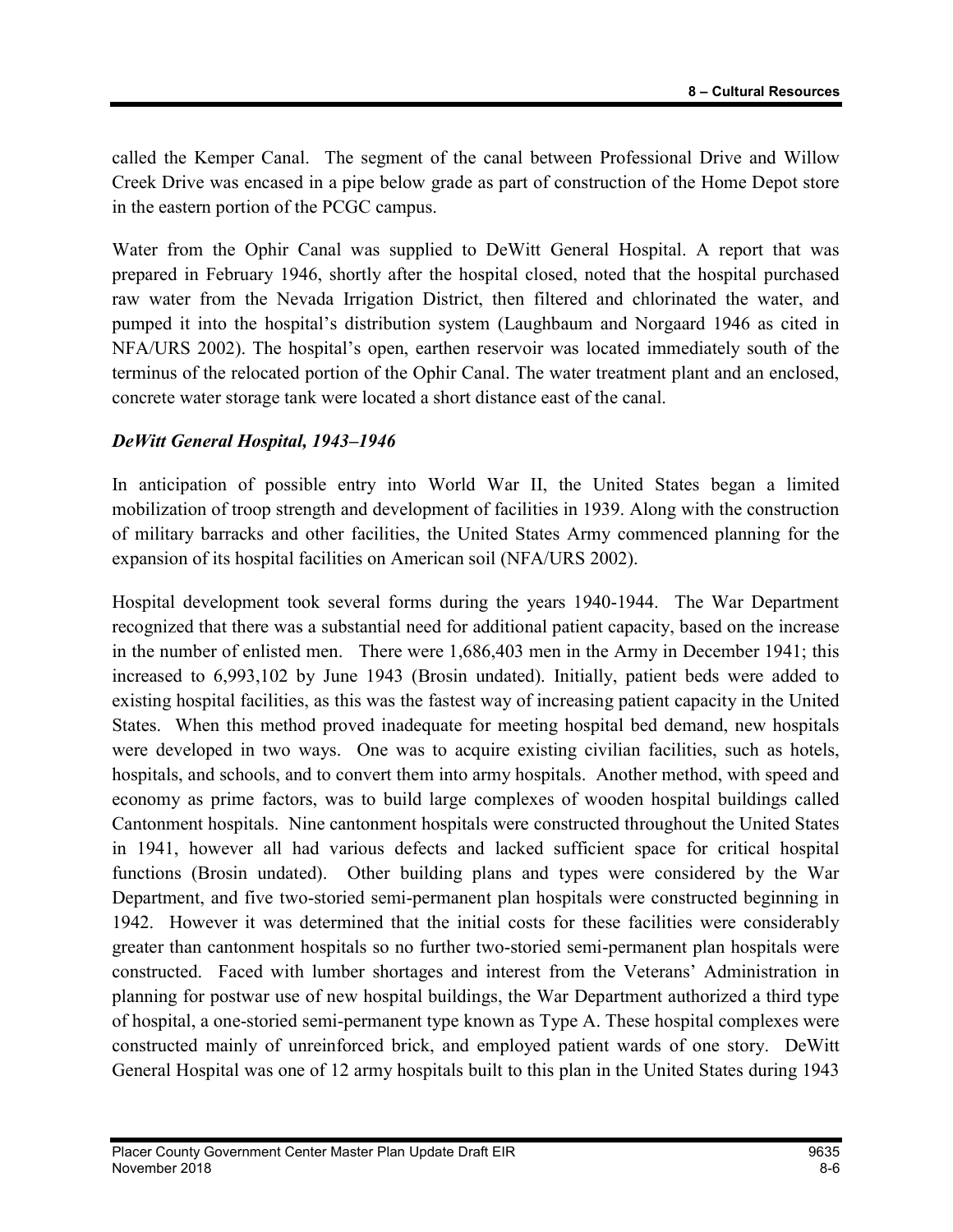and 1944 (Brosin undated). Out of the many decommissioned semi-permanent Type A facilities, DeWitt General Hospital was not selected for postwar use as a Veterans' facility.

A New York architectural firm, York and Sawyer, was hired to draw plans for the Semipermanent Type A hospital complex in fall 1942. York and Sawyer was a major architectural firm with a long history of designing large buildings and complexes. They specialized in large office buildings, banks, hospitals, and colleges, and were sometimes consultants to the federal government, as they were for development of the Federal Triangle in Washington, D.C. Their work on large complexes, including hospitals, and their contacts with the federal government, prepared them for the task of designing Semi-permanent Type A hospitals during World War II (NFA/URS 2002).

All of the new hospitals that were built for the Army in World War II—Cantonment, Semipermanent, and Semi-permanent Type A hospitals—conformed to the pavilion plan. The pavilion plan was originally developed in the late 18th century. It was popularized, and the form was greatly refined, by Florence Nightingale as a result of her experiences in the Crimean War (mid-1850s). Believing that disease spread through harmful vapors that were emitted by the body, she pushed, with great success, for hospitals that admitted plenty of fresh air and light to each patient. She felt that large, monolithic, block-shaped hospital buildings were poorly designed for achieving these ends, but hospitals that were dispersed in plan could admit the air and light that was necessary for health. Instead of one large building, Nightingale favored numerous buildings of one or two stories in height. Buildings should not be so close to each other as to cast shadows on each other or interfere with air flow around and through buildings. Buildings could be connected by corridors, but there should be no enclosed courts or high walls. Buildings should be no more than 30 feet in width and arranged on a north/south axis for maximum exposure to natural light (NFA/URS 2002).

The pavilion plan was first widely used for military hospitals in Europe and the United States in the second half of the 19th century. They were also used for non-military hospitals, especially from the late 19th century to the mid-20th century. Pavilion plan hospitals continued to be built until the proliferation of new technologies radically changed hospital design in the 1950s. Thus, World War II military hospitals were among the last pavilion plan hospitals to be built (NFA/URS 2002).

As the pavilion plan developed in urban areas, where real estate was valuable, hospitals sometimes grew to many stories, but in accordance with pavilion principles, wings were narrow and were widely separated from each other (NFA/URS 2002).

During World War II, the development of Army hospitals saw a return to early pavilion plan design principles in one important respect. Nearly all of the new Army hospitals were built on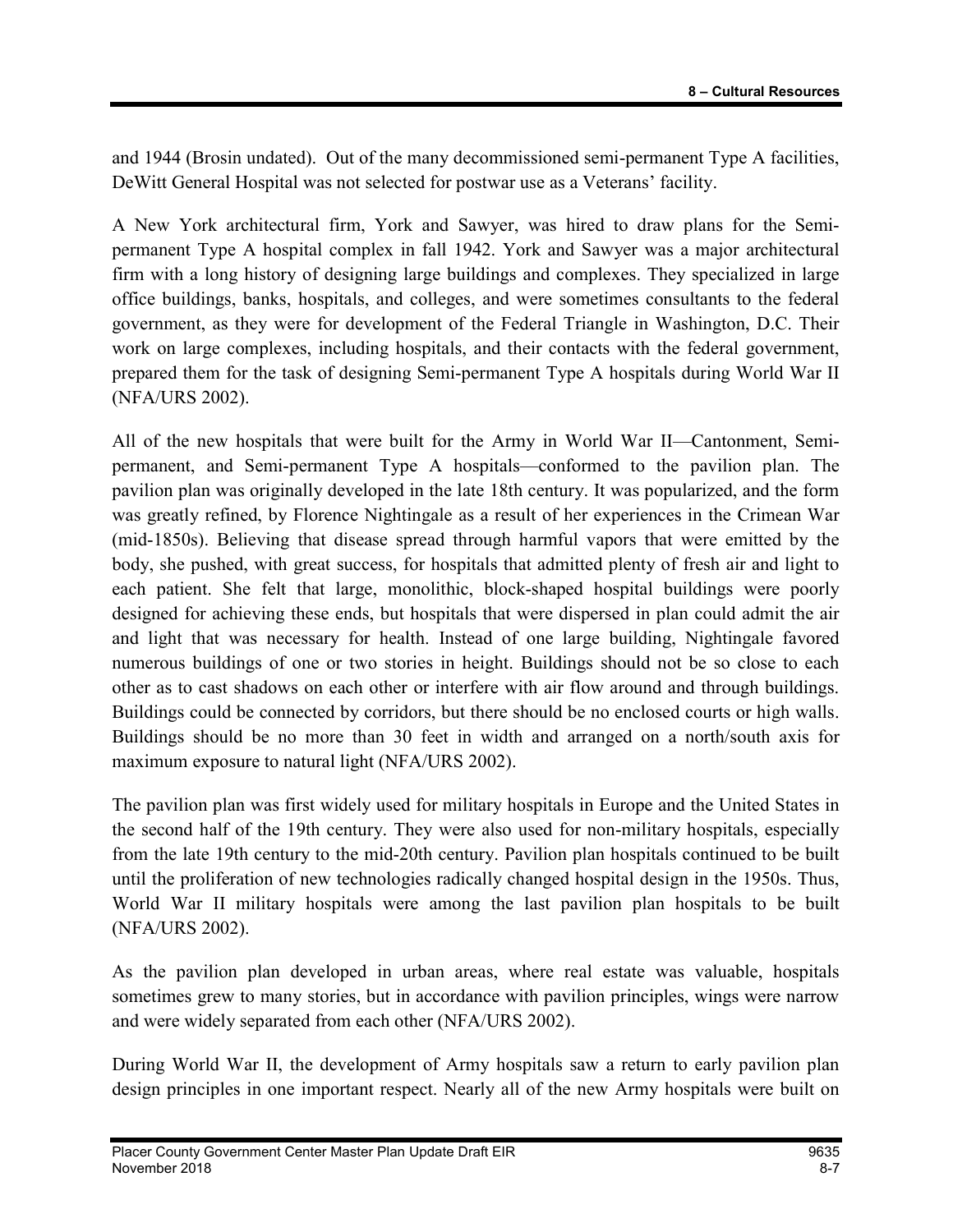the outskirts of cities or in the interior of the country, where land was plentiful. Accordingly, these hospitals were dispersed in plan and were composed of buildings that were only one or two stories in height (NFA/URS 2002).

Many factors determined the locations chosen for general hospitals. Early policy was to place hospitals near large Army training camps. These camps, however, were rarely near large population centers, and hospitals thus lacked access to a civilian work force to staff positions. In early 1942, fear of air attack from overseas led to a decision to place hospitals in the interior of the country, between the Appalachian Mountains and Sierra Nevada. Unfortunately, the ports of debarkation were located on the coasts, and this policy made it difficult to get patients from the Pacific and European theaters to the hospitals. This policy was modified later in 1942, and later rescinded. In the end, more than half of the general hospitals were located in coastal states. Proximity to rail lines, moderate weather, and flat terrain were other desirable characteristics that helped determine the location of hospitals (NFA/URS 2002).

One factor that was not considered until almost all hospital locations had been decided was the proximity of hospitals to the hometowns of the wounded soldiers. At length, the War Department decided that sending soldiers to hospitals near their homes would be a worthwhile policy. As one of the last hospitals to be designated, DeWitt General Hospital was built in accordance with this policy. Although Auburn had a population of only 4,013 in 1940, it was close to Sacramento and many small towns in the Sierra Nevada foothills. Its other advantages were moderate weather and a flat terrain (NFA/URS 2002).

Auburn was chosen as the location of DeWitt General Hospital on March 25, 1943. The chosen site had been known as the Grange Hall property, in the Rock Creek vicinity, after an old grange hall that still stands very near to the project site. By the end of April 1943, construction contracts were signed with MacDonald and Kahn. Designs for nearly all buildings at DeWitt General Hospital were according to the standard plan for Semi-permanent Type A hospitals drawn by architects York and Sawyer. To meet the need for a substantial and rapid increase in patient capacity, "speed and economy were the prime factors in this new building phase, and simplicity of design was sought above all else" (Brosin undated). Accordingly, construction was swift, with some of the buildings complete in just 5 months, by the end of August 1943. According to the Placer Herald in January 8, 1944, the first two patients arrived on January 1, 1944, but DeWitt General Hospital officially received patients in February and was formally opened with a flag raising in early March 1944 (NFA/URS 2002).

It appears that the 1,852 patient beds at DeWitt General Hospital were generally filled. Harriet Berner, who visited patients on a daily basis as a volunteer during the war, remembers clearly that "every bed was filled," and that the wards were "full to capacity" (Berner 2002 as cited in NFA/URS 2002). June Ferretti, a civilian who worked 6 days a week in the signal corps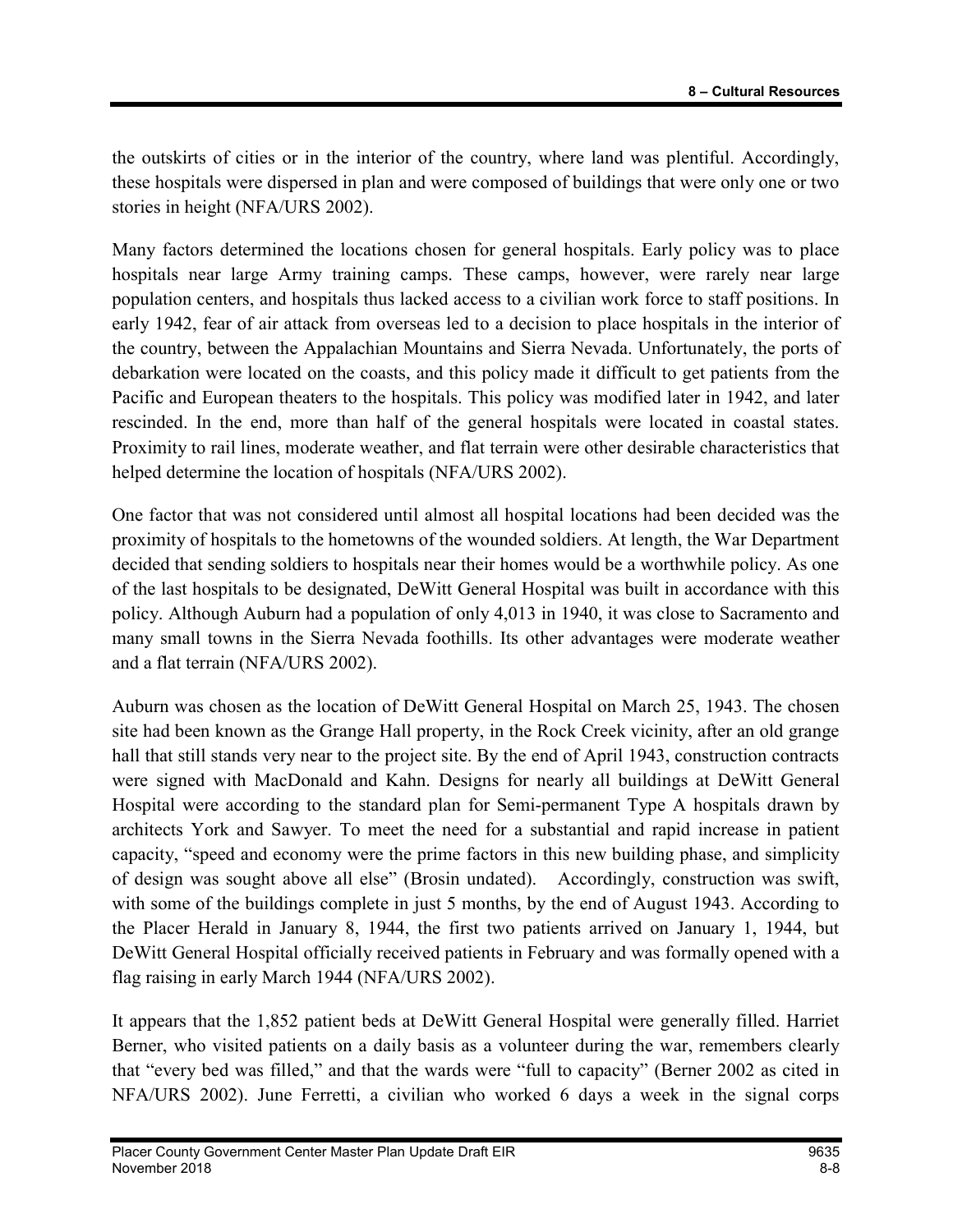operating the telephone switchboard and teletype, also remembered DeWitt General Hospital as a busy place, and the wards were pretty much filled to capacity (Ferretti 2002 as cited in NFA/URS 2002). The busiest moment in DeWitt General Hospital's history during the war may have been in November 1944, when a Union Pacific train derailed near Colfax. Ambulances, doctors, and nurses were sent there from DeWitt General Hospital and returned with the injured, numbering 60 civilians and 18 soldiers. According to a 1984 article, DeWitt General Hospital treated 9,741 patients during its nearly 2 years of operation (Leonard 1984 as cited in NFA/URS 2002).

Badly wounded soldiers came to DeWitt General Hospital regardless of whether it was close to their hometowns. June Ferretti remembers that as soldiers recuperated, they would be transferred to hospitals that were closer to their homes (Ferretti 2002 as cited in NFA/URS 2002). Likewise, soldiers from Northern California would arrive at DeWitt General Hospital once they were able to be moved. Some patients were even sent to their homes and family to recuperate. Patients came and went with frequency (NFA/URS 2002).

Harriet Berner estimates that "at least eighty percent" of the patients at DeWitt General Hospital were wounded in the European theater (Berner 2002 as cited in NFA/URS 2002). June Ferretti agrees that patients were from both theaters (Ferretti 2002 as cited in NFA/URS 2002). The hospital was much closer to the Pacific theater of war. This suggests that the Army did indeed make a special effort to place patients in hospitals close to their hometowns; otherwise, most patients at DeWitt General Hospital would have been from the Pacific theater.

The hospital was closed at the end of World War II and after only two years of operation (NFA/URS 2002).

### DeWitt State Hospital, 1946–1971

With an eye on the local economy, residents of Auburn lobbied for the hospital site to be re-used in some way upon the end of the war. Many preferred that DeWitt General Hospital become a Veterans Administration hospital, a use that was rejected. Instead, the federal government sought to divest itself of the property by selling it to the state. Appraisers determined that, because of the moderate weather, the best use of the property might be as a tuberculosis sanitarium. Use as a mental hospital was considered impractical because the dispersed arrangement of the buildings would necessitate a large staff, resulting in high operational costs, and Auburn's small population would make it difficult to assimilate such a staff in the town. Other uses, such as housing or industry, were rejected because the site's location a few miles north of the town proper was then considered to be a substantial distance (NFA/URS 2002).

The state's existing mental institutions, however, were overcrowded at the time by approximately 6,300 patients, or 24% of the total patient population. Although the state had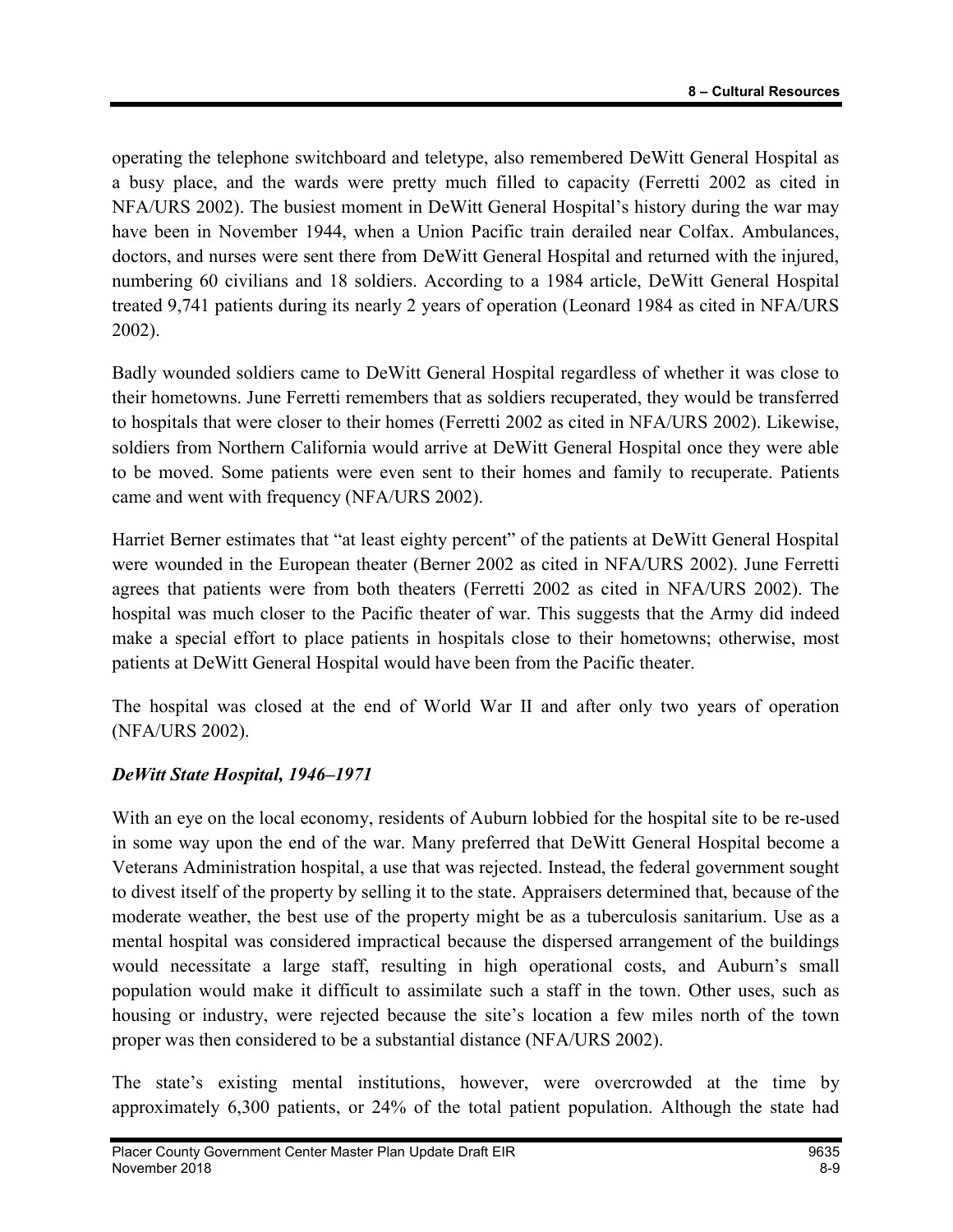recently funded the building of new institutions, the program was not expected to be complete until 1951, by which time the existing institutions were expected to be even more overcrowded. Thus, the decision was made for the state to acquire DeWitt General Hospital and to devote it to use as a mental hospital. Interior remodeling of buildings and upgrading of equipment was performed, and the name was changed to DeWitt State Hospital (NFA/URS 2002).

Density of patient beds was increased compared to the war years, with 1,900 patients in September 1947, a capacity of 2,500 in March 1948, and a capacity of 2,900 in September 1948. In 1952, 700 staff were employed to care for 3,000 patients. At first, patients arrived only from other, overcrowded, state mental hospitals, but in 1950 new patients, from Modoc, Lassen, Plumas, Sierra, Nevada, Yuba, Sutter, Placer, and El Dorado Counties, were admitted. It was announced in 1952 that patients would soon be admitted from Yolo, Butte, and Sacramento Counties, as well (NFA/URS 2002).

DeWitt State Hospital became the eighth state mental hospital in California. The first, in Stockton, opened in 1853. As the population of the state grew, new mental hospitals were built by the state in Napa (1875), Agnews (1889), Mendocino (1894), Patton (1894), Metropolitan (1916), and Camarillo (1937). Besides DeWitt State Hospital, the post-war expansion of the mental health system included hospitals at Modesto (1948) and Atascadero (1954). In 1971, under Governor Ronald Reagan, major changes occurred in California as many state mental institutions were closed, and patients were transferred to group homes or released (NFA/URS 2002).

### Placer County Government Center, 1971–Present

In 1971, DeWitt State Hospital, along with most other state mental hospitals, was closed. The property was transferred to the County. Since then, the property has been used by the County as its main service center with many of its offices and a significant number of services. As discussed in Chapter 3, Project Description, building demolition and construction has occurred over the last 30 years to better facilitate delivery of County services and also due to the nature of seventy-five year old semi-permanent WWII-era structures. This includes construction of the Auburn Main Jail and Juvenile Detention Center in the early and mid-1990s, and the Finance and Administration building in 1998. In 2003, the County adopted the 2003–2010 DeWitt Government Center Facility Master Plan. Under this plan, the County demolished several of the original DeWitt General Hospital buildings to allow for construction of the Auburn Justice Center and the Community Development Resource Center buildings. The County also decommissioned the wastewater treatment plant and constructed two emergency residential shelters in the western portion of the PCGC campus (County of Placer 2003b). Most recently, the County constructed a new Animal Services Center in the western portion of the PCGC campus. In addition, the County has undertaken a wide range of building repairs and modifications over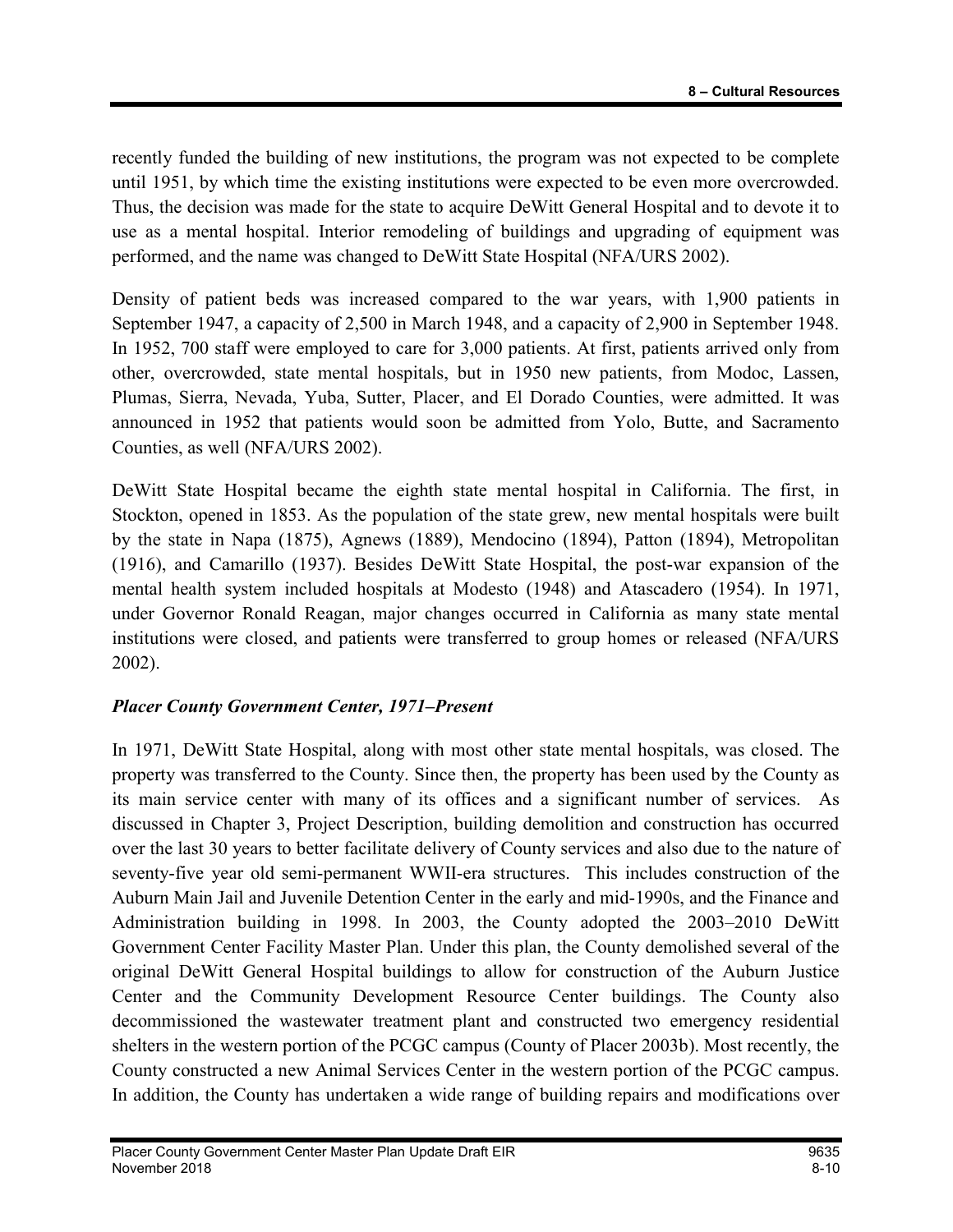time, such as construction of ADA ramps and stairs, painting and weather proofing facades, replacing roofing and windows, and heating and air conditioning equipment.

#### DeWitt General Hospital Historic District Designation

As part of development of the 2003 DeWitt Government Center Facility Master Plan and associated EIR, a survey was conducted to identify historic architectural resources within the PCGC campus. The findings of this survey were originally presented in the Historic Architectural Survey Report section in the DeWitt Center Existing Conditions Report (NFA/URS 2002). The report identified and evaluated the buildings greater than 45 years of age within the PCGC campus to determine eligibility for listing in the National Register of Historic Places (NRHP) and the California Register of Historical Resources (CRHR). The report found that a number of structures greater than 45 years of age exist at the project site. These structures were constructed in 1943 as part of DeWitt General Hospital (NFA/URS 2002).

As discussed in Chapter 3, Project Description, of this EIR, although the DeWitt Center Existing Conditions Report concluded that the DeWitt General Hospital area appeared to be eligible to be listed in the NRHP and CRHR as a historic district, the State Historic Preservation Officer later determined that the PCGC campus did not qualify as a historic district or support any historic buildings (Mikesell 2004). Later that year, the State Historic Preservation Officer again concurred with the Army Corps of Engineers determination that the building demolition and construction anticipated in the 2003 DeWitt Government Center Facility Plan would not involve historic properties (Donaldson 2004). The reason given for determining the property ineligible for listing in the NRHP was a diminished integrity resulting from numerous alterations made to the property's character-defining features since DeWitt General Hospital's use was ended, and "removal of key architectural elements associated with its use as a World War II-era hospital" (Mikesell 2004).

However, the 2015 NRHP Registration Form (NPS 2015), as completed by the applicant for historic designation, stated that "most of the remaining original hospital buildings have not been significantly altered in their footprints or general exterior appearance," and "the core of the DeWitt Hospital complex retains much of its historic military and institutional feel." The Registration Form's author stated that "the integrity of the DeWitt Hospital's World War II era building design, materials, layout and setting contribute to a cohesive sixty-three acre district representing its feeling of historic time and place. The hospital's remaining structures retain their appearance as a World War II [Semi-permanent Type A] military hospital, conveying their sense of history. The property reflects its military complex layout and is distinguished from its surroundings by its architecture, street pattern and building placement" (NPS 2015).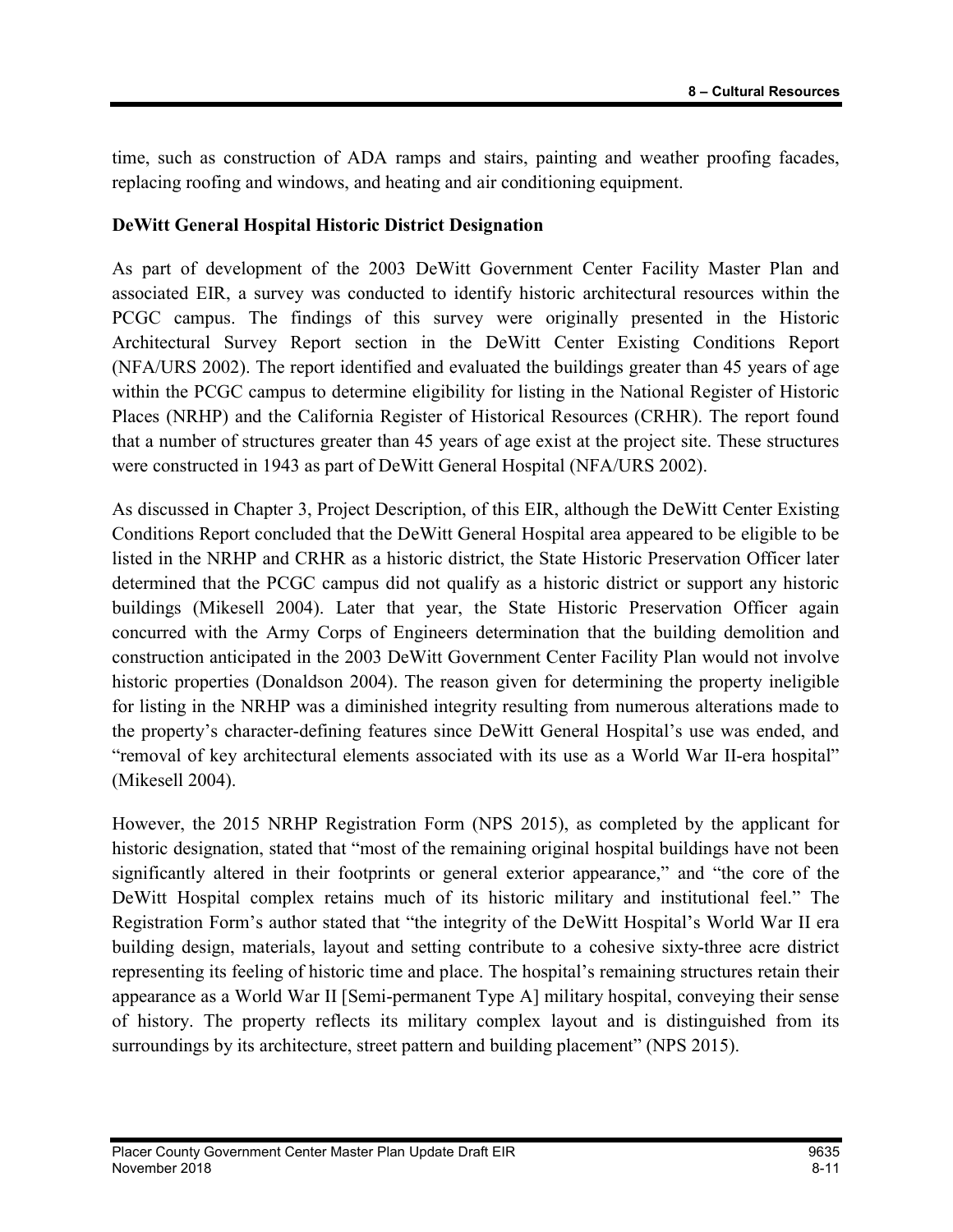### National Register of Historic Places Criterion A

Under Criterion A, properties may be eligible for the NRHP if they "are associated with events that have made a significant contribution to the broad patterns of our history" (National Register Bulletin 15, p.2). As discussed in the DeWitt Center Existing Conditions Report, DeWitt General Hospital is one of a few survivors of the many large hospitals built to treat World War II soldiers. "As this war was one of the most significant events in the history of this country, a variety of buildings and complexes that were built to advance its cause are likely to be eligible for the National Register" (NFA/URS 2002).

Based on research conducted in preparation of the DeWitt Center Existing Conditions Report and on research in the Federal Archives, DeWitt General Hospital appears to be one of the most intact examples of a Semi-permanent Type A hospital built in the United States for World War II (NFA/URS 2002). Thus, the DeWitt General Hospital Historic District was listed in the NRHP in part due to its eligibility under Criterion A, with a period of significance from 1944 to 1945, which are the two years the complex functioned as an Army hospital.

The 2015 NRHP Registration Form, as completed by the applicant for historic designation, describes that the DeWitt General Hospital retains much of its historic integrity, including the materials (about half of the unreinforced brick buildings have been retained, and some original wood windows and doorframes remain), the simple and utilitarian workmanship borne out of the speed and economy at which the unreinforced brick and wood campus was constructed, and the historic military and institutional feel, noting that the "majority of building façades remain largely intact, contributing to their feeling and appearance as World War II military hospital structures" (NPS 2015). The 2015 NRHP Registration Form also states that "approximately half of the patient wards, all of the enlisted men's barracks (later converted to wards), and nearly all service and utility type buildings remain, as do the theater, chapel, gymnasium, and swimming pool. Buildings no longer in existence include the administration building, six officer's quarters, four medical buildings, and seventeen patient wards" (NPS 2015).

The 2015 NRHP Registration Form identifies the following contributing and non-contributing buildings within the DeWitt General Hospital Historic District: 13 patient wards; 11 enlisted men's barracks that were later converted to patient wards; 10 staff and patient services building (such as mess halls, the chapel, post office, and theater); and 15 additional buildings, including warehouses, laundry, and shop buildings (NPS 2015).

#### Contributing Structures

- 1. Patient Ward Building 107
- 2. Patient Ward Building 108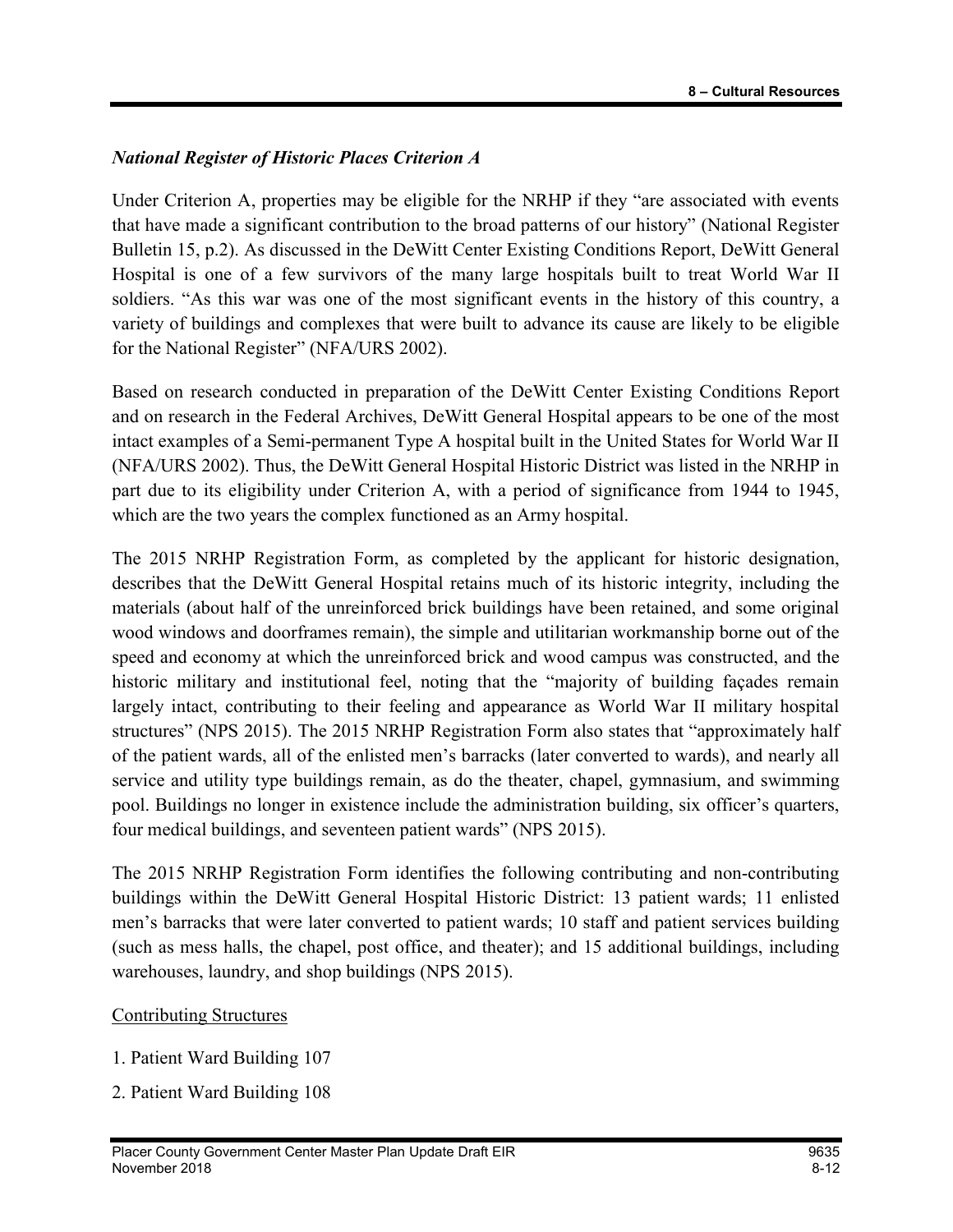- 3. Patient Ward Building 109
- 4. Patient Ward Building 110
- 5. Patient Ward Building 111
- 6. Patient Ward Building 112
- 7. Patient Ward Building 113
- 8. Patient Ward Building 114
- 9. Patient Ward Building 115
- 10. Patient Ward Building 116
- 11. Patient Ward Building 117
- 12. Chapel, Building 118
- 13. Auditorium and Library, Building 208
- 14. Post Office, Canteen, and Offices, Building 209
- 15. Patient Mess Hall and Kitchen, Building 210
- 16. Patient Ward Building 211
- 17. Patient Ward Building 212
- 18. Laundry, Building 301
- 19. Warehouse, Building 302
- 20. Warehouse, Building 303
- 21. Warehouse, Building 304
- 22. Warehouse, Building 305
- 23. Shop, Building 306
- 24. Morgue, Building 307
- 25. Storage, Building 308
- 26. Enlisted Men Barrack Building 309
- 27. Enlisted Men Barrack Building 310
- 28. Enlisted Men Barrack Building 311
- 29. Enlisted Men Barrack Building 312
- 30. Enlisted Men Barrack Building 313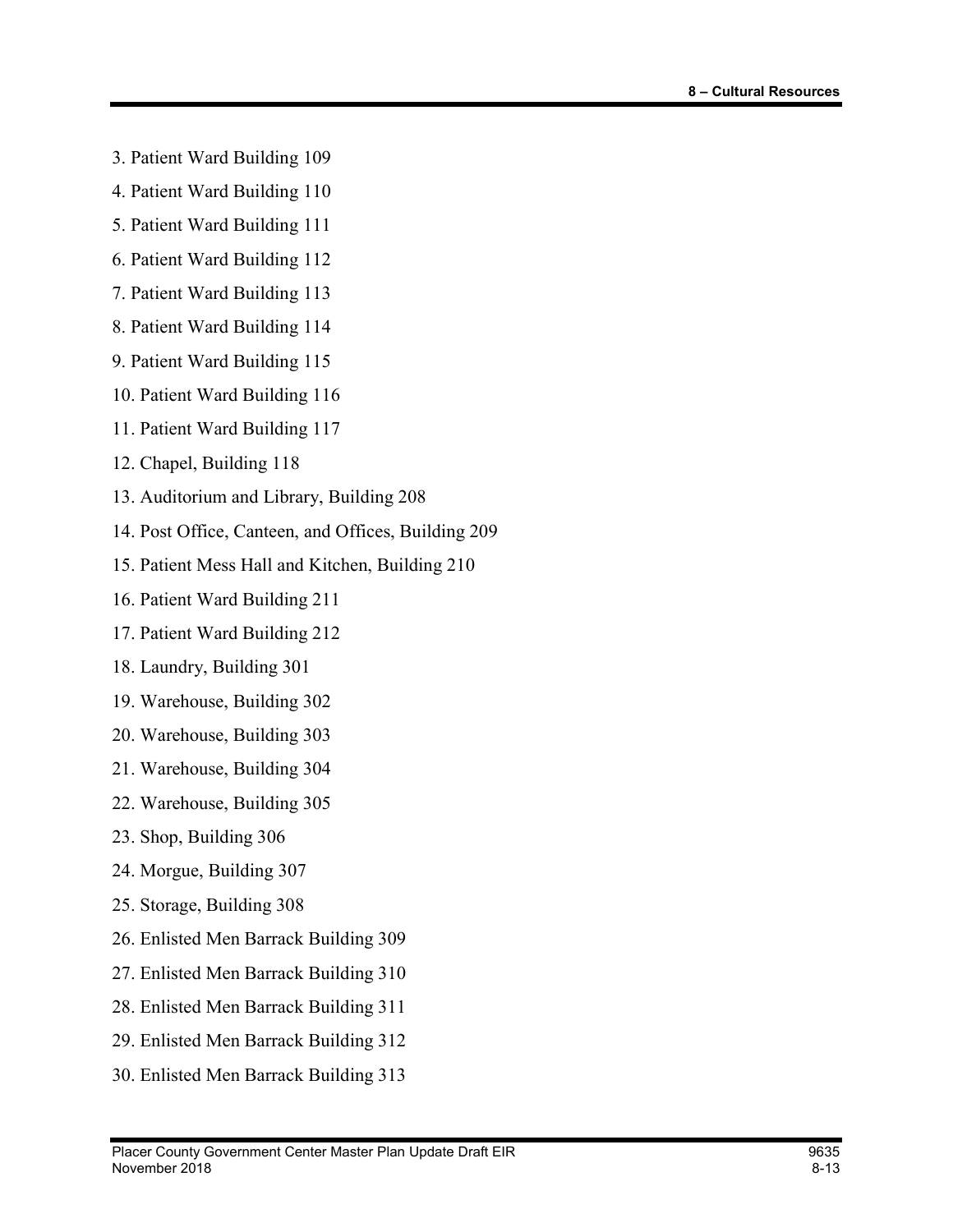- 31. Enlisted Men Barrack Building 314
- 32. Theater, Building 315
- 33. Enlisted Men Mess Hall, Building 318
- 34. Enlisted Men Recreation, Building 319
- 35. Enlisted Men Barrack Building 320
- 36. Enlisted Men Barrack Building 321
- 37. Enlisted Men Barrack Building 322
- 38. Enlisted Men Barrack Building 323
- 39. Enlisted Men Barrack Building 324
- 40. Gymnasium, Building 410
- 41. Swimming Pool
- 42. Swimming Pool Changing Room, Building 411
- 43. Swimming Pool Storage, Building 412
- 44. Auto Shop, Building 413
- 45. Fire Station, Building 417
- 46. Mason's Storage, Building 418
- 47. Engineer's Department and Utility Yard, Building 419
- 48. Engineer's Department and Utility Yard, Building 420
- 49. Engineer's Department and Utility Yard, Building 423
- 50. Powerhouse, Building 430

List of Noncontributing Structures

- 51. Maintenance Garage
- 52. Garage
- 53. Garage
- 54. Garage
- 55. Garage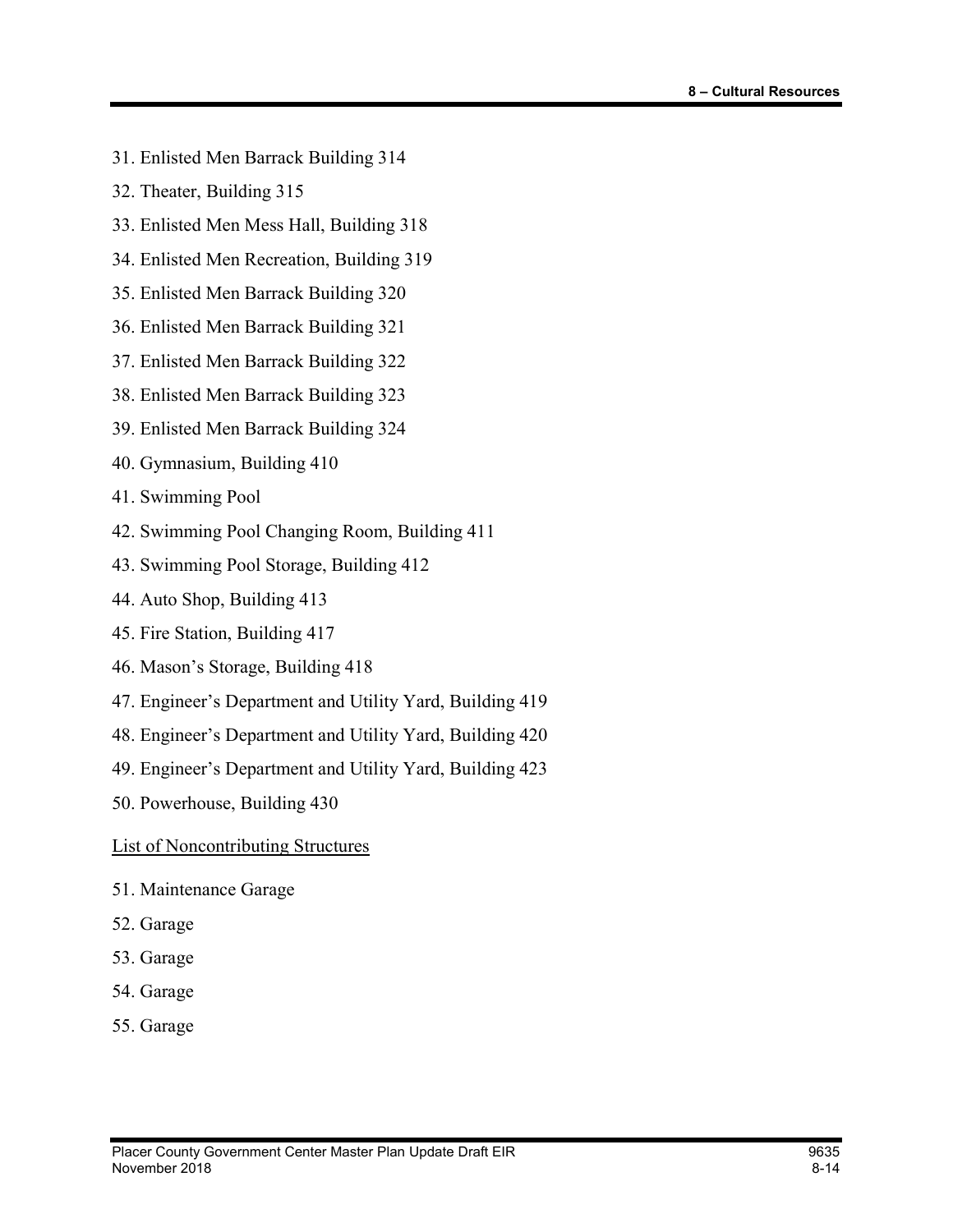### National Register of Historic Places Criterion B

Properties may be eligible for the NRHP under Criterion B if they "are associated with the lives of significant persons in our past" (National Register Bulletin 15, p.2.). One of the patients who resided at the DeWitt State Hospital, Martin Ramirez, became an important artist who achieved recognition through local and national art exhibits as early as 1951. His work was first noticed by Tarmo Pasto, who was an art and psychology professor at Sacramento State University and an early researcher in the area of artistic expression and psychology theory. Pasto influenced the development of the field of art therapy as treatment for mental illness (NPS 2015). These connections with local and national historic contexts of health/medicine and art established DeWitt State Hospital's eligibility for listing in the NRHP under Criterion B. The period of significance for the DeWitt State Hospital's association with Ramirez is 1948 to 1963, the years that he created his most notable artwork while in residence as a patient at the hospital (NPS 2015). Based on its association with Martin Ramirez, DeWitt State Hospital is included in the Latinos in 20th Century California Multi-Property Listing, under the associated contexts Latinos in the Arts as an example of the Residences and Studios of Prominent Persons property type (NPS 2015).

### National Register of Historic Places Criterion C

Under NRHP Criterion C, properties "that embody the distinctive characteristics of a type, period, or method of construction, or that represent the work of a master, or that possess high artistic values, or that represent a significant and distinguishable entity whose components may lack individual distinction," can also be eligible for the National Register (National Register Bulletin 15, p.2). The DeWitt Center Existing Conditions Report also discusses DeWitt General Hospital as an example of the large-scale planning and construction that was required during the war as part of the mobilization of U.S. forces. "The architectural firm, York and Sawyer, and the general contractor, MacDonald and Kahn, both had extensive experience in the construction of very large projects before the war, in both the public and private sector, and were capable of building a complex of dozens of buildings rapidly. The hospital complex was a large, selfcontained community of over 2,000 people. As such, it included, in addition to hospital facilities, employee housing, extensive recreational facilities, and a nearly complete utility infrastructure (only electricity came from outside the property)" (NFA/URS 2002). The DeWitt Center Existing Conditions Report documents the recreation facilities included in the hospital, and notes that this hospital included more such facilities than other hospitals of the time (NFA/URS 2002).

As discussed above, DeWitt General Hospital was constructed as a "pavilion plan," consisting of numerous buildings of one or two stories in height with courtyard spaces between each building to ensure that light would reach most interior spaces and to provide for better air circulation. "While many examples of pavilion plan hospitals remain in this country, DeWitt is remarkable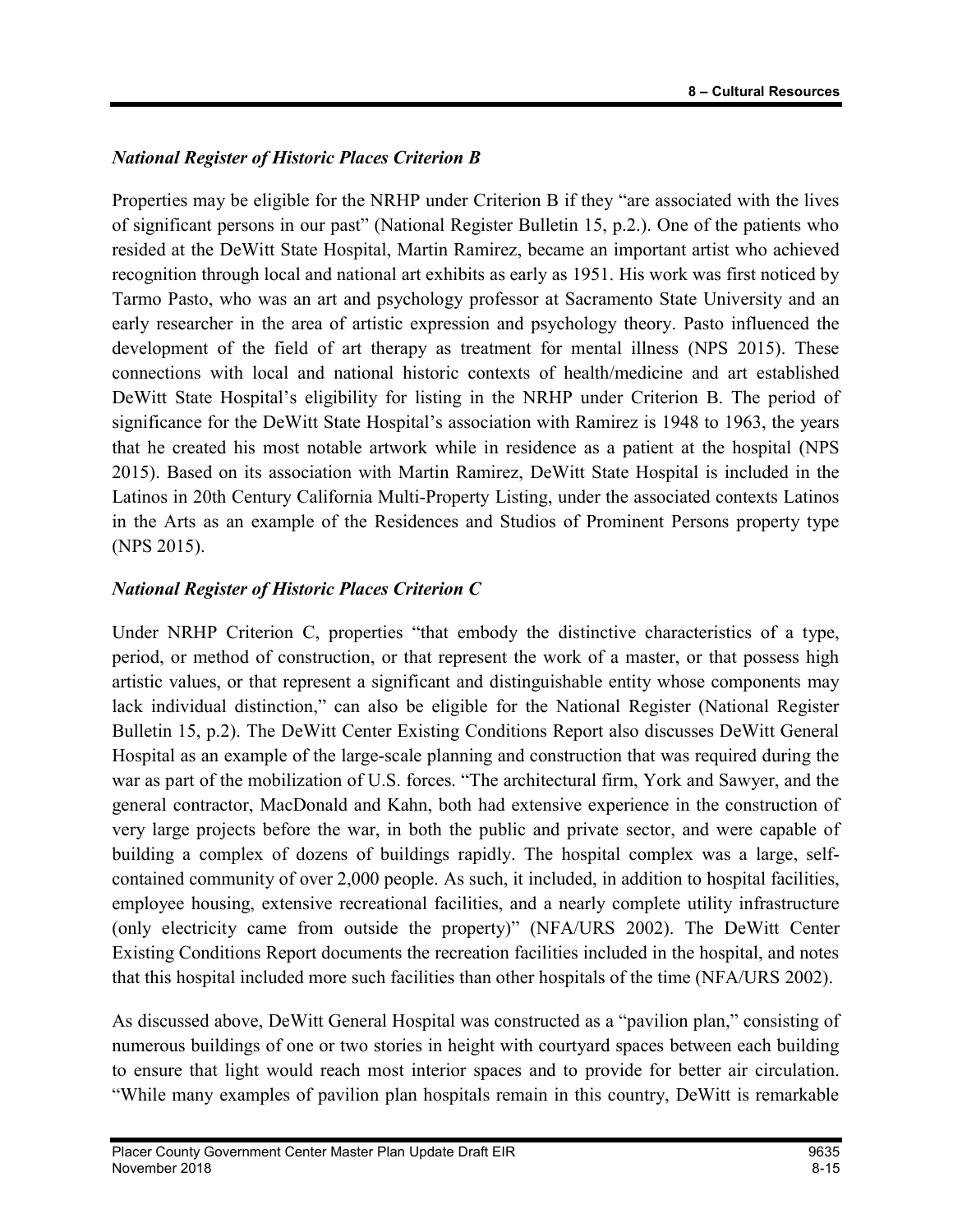because it was a response to the very particular problems posed by World War II. It had to be built on a large scale with both speed and economy, while maintaining fairly high standards regarding patient comfort, fire-resistance, and durability. It was a return to the values espoused by Florence Nightingale in the 1850s in that its ward buildings were only one story in height and possessed sunrooms. Both of these features gave patients access to fresh air and natural light" (NFA/URS 2002).

The 2015 NRHP Registration Form noted that "despite the recent demolition of approximately thirty percent of the hospital's structures that were located on the northern and western portion of the property, the DeWitt General Hospital complex still embodies a majority of the distinctive design characteristics" of the Semi-permanent Type A hospital, with 49 contributing buildings as listed previously, generally intact pattern of streets and landscaping, and moderate to high integrity of exterior building façades throughout the district (NPS 2015). The Registration Form also states that "the northern façades of all eleven patient wards are relatively intact while the southern façades have been more heavily altered with replacement windows and coverings of stucco or wood replacing the sunroom glazing. The long façades and the connecting corridors of the patient wards and enlisted men's barracks remain generally intact, often including the retention of the original windows and some original doors" (NPS 2015).

The DeWitt General Hospital Historic District is listed in the NRHP in part due to its eligibility under Criterion C, with a Period of Significance from 1942–1945, which are the years the complex was designed and built (NPS 2015).

## California Register of Historical Resources

Similarly, DeWitt General Hospital is eligible for the CRHR under Criteria 1, 2, and 3 for the same reasons as those stated for the NRHP. Due to its listing on the NRHP and its eligibility for listing on the CRHR, the DeWitt General Hospital Historic District is considered a historic resource for the purposes of the California Environmental Quality Act.

### Assembly Bill 52 Tribal Consultation

The County drafted contact letters to all tribes that have requested notification from the County of projects under Assembly Bill (AB) 52. On July 26, 2017, letters were sent via certified mail to the four Native American contacts that are traditionally and culturally affiliated with the project area to supply information regarding the project and request information or concerns regarding Native American cultural resources that could be affected by the project. The letters informed the individuals of the initiation of the environmental review process for the project, project location and details, and the opportunity for consultation regarding the project. The letter conveyed that the recipient had 30 days from the receipt of the letter to request or deny, in writing, consultation for the project.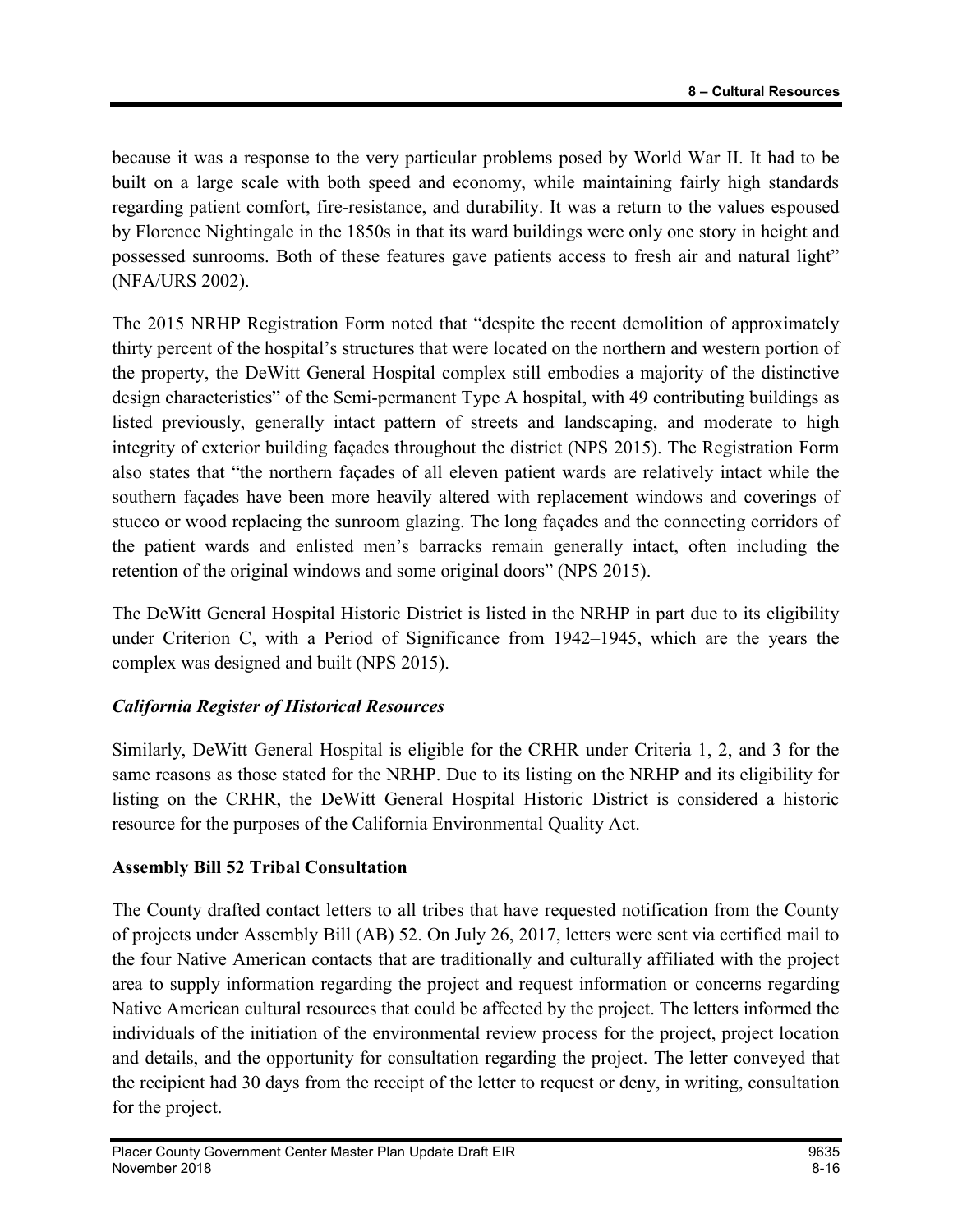On July 27, 2017, the Wilton Rancheria responded via email to the County's notification letter and requested consultation for the project. The County responded to the Wilton Rancheria request for consultation via email on September 7, 2017. No further responses from the Wilton Rancheria were received.

The United Auburn Indian Community (UAIC) responded to the County's notification letter on July 31, 2017, via email and the U.S. Postal Service requesting consultation for the project and providing recommended mitigation measures. The County responded to the UAIC request for consultation via email, and the County and UAIC participated in a meeting and site visit on October 3, 2017. The UAIC requested to be provided with copies of all existing cultural resource assessments and requests for and results of records searches that have been conducted for the project. These reports and record searches have been provided. The UAIC also provided recommended mitigation measures. The County has consulted with UAIC regarding the potential for tribal cultural resources to exist within the project site and development of appropriate mitigation measures, as discussed in Impact 8-1.

### 8.2 REGULATORY FRAMEWORK

Cultural resources are defined as buildings, sites, structures, or objects having historical, architectural, archaeological, cultural, and/or scientific importance. Several laws and regulations at the federal and state levels govern archaeological and historic resources deemed to have scientific, historic, or cultural value. The pertinent regulatory framework, as it applies to the proposed project, is summarized below.

### Federal Regulations

### National Historic Preservation Act

The National Historic Preservation Act of 1966 established the NRHP as the official federal list of cultural resources that have been nominated by state offices for their historical significance at the local, state, or national level. Properties listed in the NRHP, or determined eligible for listing, must meet certain criteria for historical significance, and possess integrity of form, location, and setting. Under Section 106 of the National Historic Preservation Act and its implementing regulations, federal agencies are required to consider the effects of their actions, or those they fund or permit, on properties that may be eligible for listing or that are listed in the NRHP. The Code of Federal Regulations (36 CFR 60.4) describes the criteria to evaluate cultural resources for inclusion in the NRHP. Properties may be listed in the NRHP if they possess integrity of location, design, setting, materials, workmanship, feeling, and association, and they:

A. Are associated with events that have made a significant contribution to the broad patterns of our history;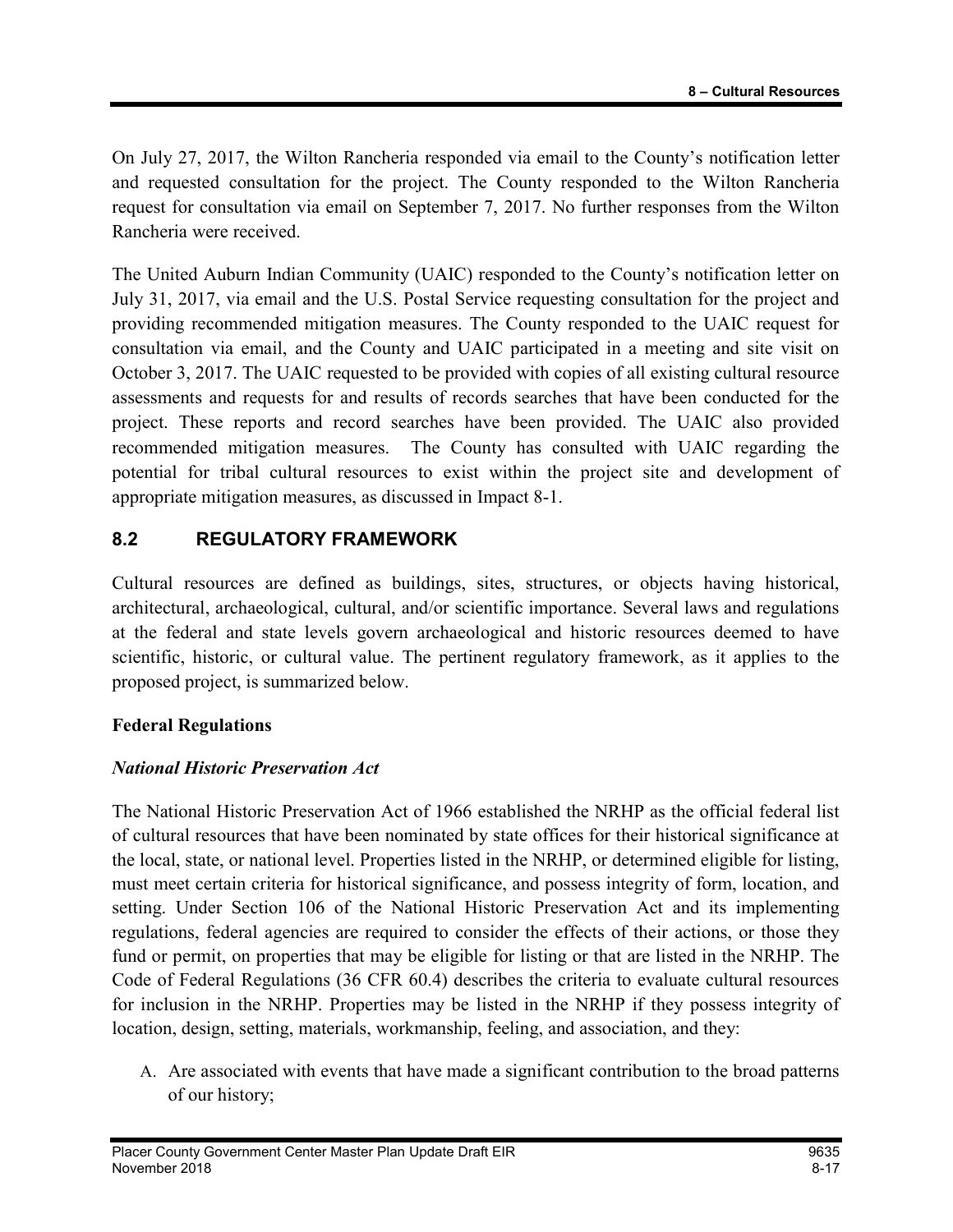- B. Are associated with the lives of persons significant in our past;
- C. Embody the distinctive characteristics of a type, period, or method of construction, or represent the work of a master, or possess high artistic values, or represent a significant and distinguishable entity whose components may lack individual distinction; or
- D. Have yielded, or may be likely to yield, information important in prehistory or history.

These factors are known as Criteria A, B, C, and D.

In addition, the resource must be at least 50 years old, except in exceptional circumstances. Eligible properties must meet at least one of the criteria and exhibit integrity, which is measured by the degree to which the resource retains its historical properties and conveys its historical character, the degree to which the original fabric has been retained, and the reversibility of the changes to the property. Archaeological sites are also evaluated under Criterion D, which concerns the potential to yield information important in prehistory or history.

The Section 106 review process, typically undertaken between the U.S. Army Corps of Engineers as part of issuing a Section 404 permit, and the State Historic Preservation Officer, involves a four-step procedure:

- 1. Initiate the Section 106 process by establishing the undertaking, developing a plan for public involvement, and identifying other consulting parties.
- 2. Identify historic properties by determining the scope of efforts, identifying cultural resources, and evaluating their eligibility for inclusion in the NRHP.
- 3. Assess adverse effects by applying the criteria of adverse effect on historic properties (resources that are eligible for inclusion in the NRHP).
- 4. Resolve adverse effects by consulting with the State Historic Preservation Officer and other consulting agencies, including the Advisory Council on Historic Preservation, if necessary, to develop an agreement that addresses the treatment of historic properties.

The Department of the Interior has set forth Standards and Guidelines for Archaeology and Historic Preservation. These standards and guidelines are not regulatory and do not set or interpret agency policy. A project that follows the Standards and Guidelines for Archaeology and Historic Preservation generally is considered mitigated to a less-than-significant level, according to Section 15064.5(b)(3) of the CEQA Guidelines (14 California Code of Regulations [CCR] 15000 et seq.).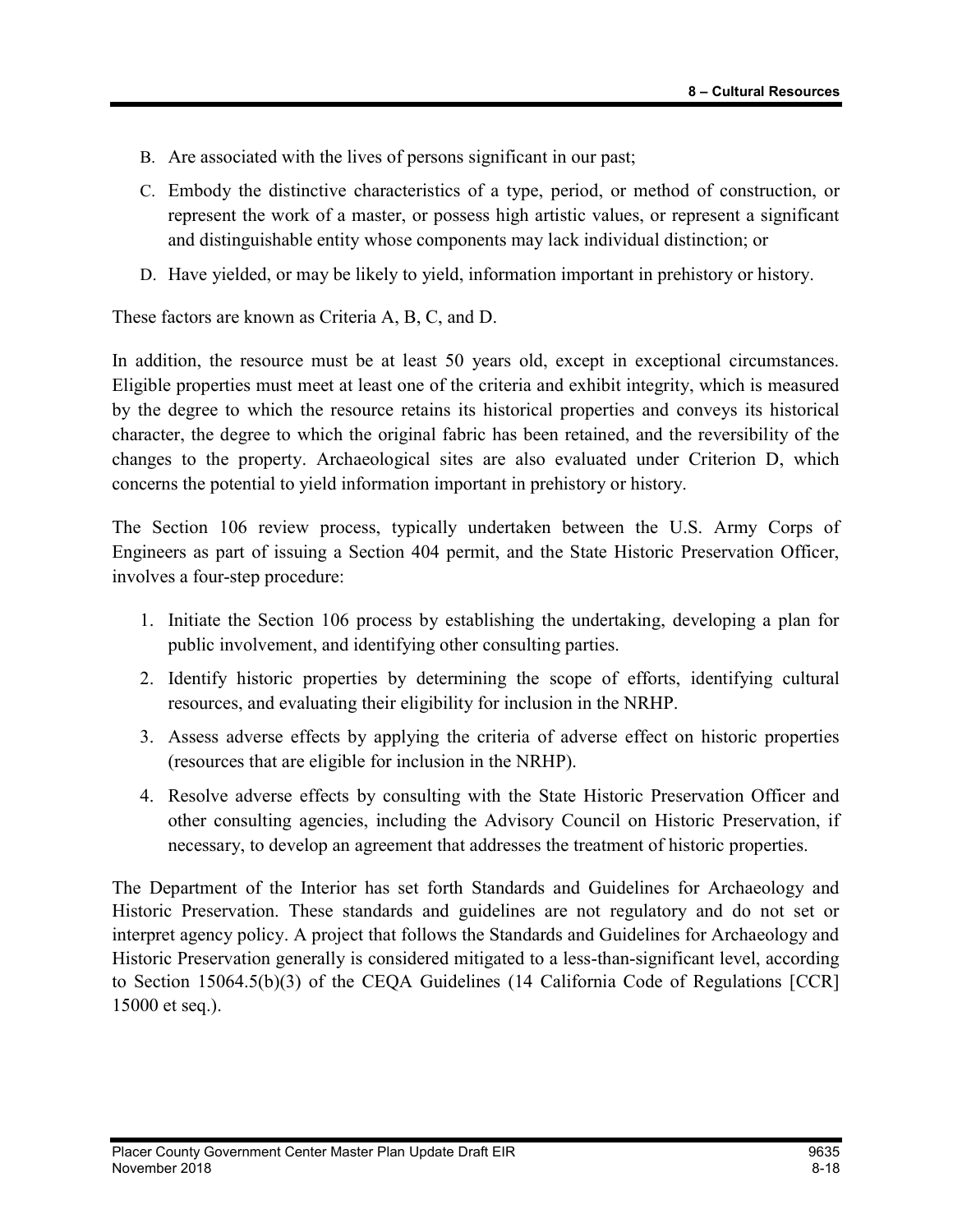#### State Regulations

#### California Register of Historical Resources

California Public Resources Code (PRC) Section 5024.1 authorizes the establishment of the CRHR. Any identified cultural resources must be evaluated against the CRHR criteria. To be determined eligible for listing in the CRHR, a property must be significant at the local, state, or national level under one or more of the following four significance criteria, modeled on the NRHP:

- 1. It is associated with events or patterns of events that have made a significant contribution to the broad patterns of the history and cultural heritage of California and the United States.
- 2. It is associated with the lives of persons important to the nation or to California's past.
- 3. It embodies the distinctive characteristics of a type, period, region, or method of construction, or represents the work of an important creative individual, or possesses high artistic values.
- 4. It has yielded, or may be likely to yield, information important to the prehistory or history of the state and the nation.

In addition to meeting one or more of the above criteria, a significant property must also retain integrity. Properties eligible for listing in the CRHR must retain enough of their historic character to convey the reason(s) for their significance. Integrity is judged in relation to location, design, setting, materials, workmanship, feeling, and association.

### California Environmental Quality Act

Under CEQA, public agencies must consider the effects of their actions on historical resources and unique archaeological resources. Pursuant to PRC Section 21084.1, a "project that may cause a substantial adverse change in the significance of an historical resource is a project that may have a significant effect on the environment." PRC 21083.2 requires agencies to determine whether proposed projects would have effects on "unique archaeological resources."

"Historical resource" is a term of art with a defined statutory meaning (see PRC 21084.1 and CEQA Guidelines, Sections 15064.5[a] and 15064.5[b]). The term embraces any resource listed in or determined to be eligible for listing in the CRHR. The CRHR includes resources listed in or formally determined eligible for listing in the NRHP, as well as some California State Landmarks and Points of Historical Interest.

Properties of local significance that have been designated under a local preservation ordinance (local landmarks or landmark districts) or that have been identified in a local historical resources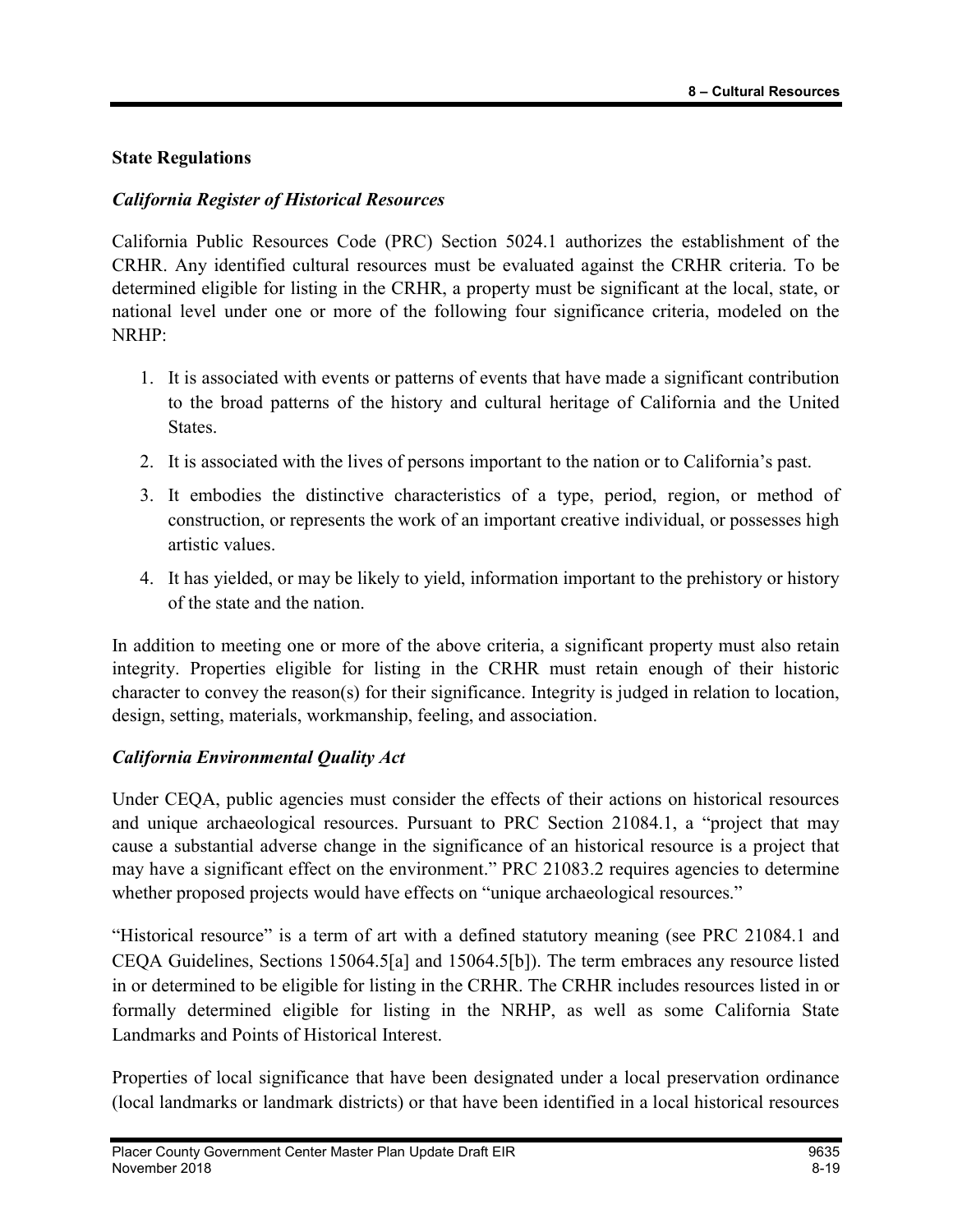inventory may be eligible for listing in the CRHR and are presumed to be "historical resources" for purposes of CEQA unless a preponderance of evidence indicates otherwise (PRC 5024.1 and 14 CCR 4850). Unless a resource listed in a survey has been demolished or has lost substantial integrity, or there is a preponderance of evidence indicating that it is otherwise not eligible for listing, a lead agency should consider the resource potentially eligible for the CRHR.

In addition to assessing whether historical resources potentially impacted by a proposed project are listed or have been identified in a survey process, lead agencies have a responsibility to evaluate them against the CRHR criteria prior to making a finding as to a proposed project's impacts to historical resources (PRC 21084.1 and CEQA Guidelines, Section 15064.5[a][3]). In general, a historical resource, under this approach, is defined as any object, building, structure, site, area, place, record, or manuscript that (CEQA Guidelines, Section 15064.5[a][3]):

- A. Is historically or archaeologically significant, or is significant in the architectural, engineering, scientific, economic, agricultural, educational, social, political, or cultural annals of California; and
- B. Meets any of the following criteria:
	- 1. Is associated with events that have made a significant contribution to the broad patterns of California's history and cultural heritage;
	- 2. Is associated with the lives of persons important in our past;
	- 3. Embodies the distinctive characteristics of a type, period, region, or method of construction, or represents the work of an important creative individual, or possesses high artistic values; or
	- 4. Has yielded, or may be likely to yield, information important in prehistory or history.

These factors are known as Criteria 1, 2, 3, and 4 and are parallel to Criteria A, B, C, and D under the National Historic Preservation Act.

CEQA also distinguishes between classes of archaeological resources: archaeological sites that meet the definition of a historical resource, as described above; "unique archaeological resources"; and "tribal cultural resources." Under CEQA, specifically Public Resources Code section 21083.2, an archaeological resource is considered "unique" if it:

- Contains information needed to answer important scientific research questions and there is a demonstrable public interest in that information;
- Has a special and particular quality such as being the oldest of its type or the best available example of its type; or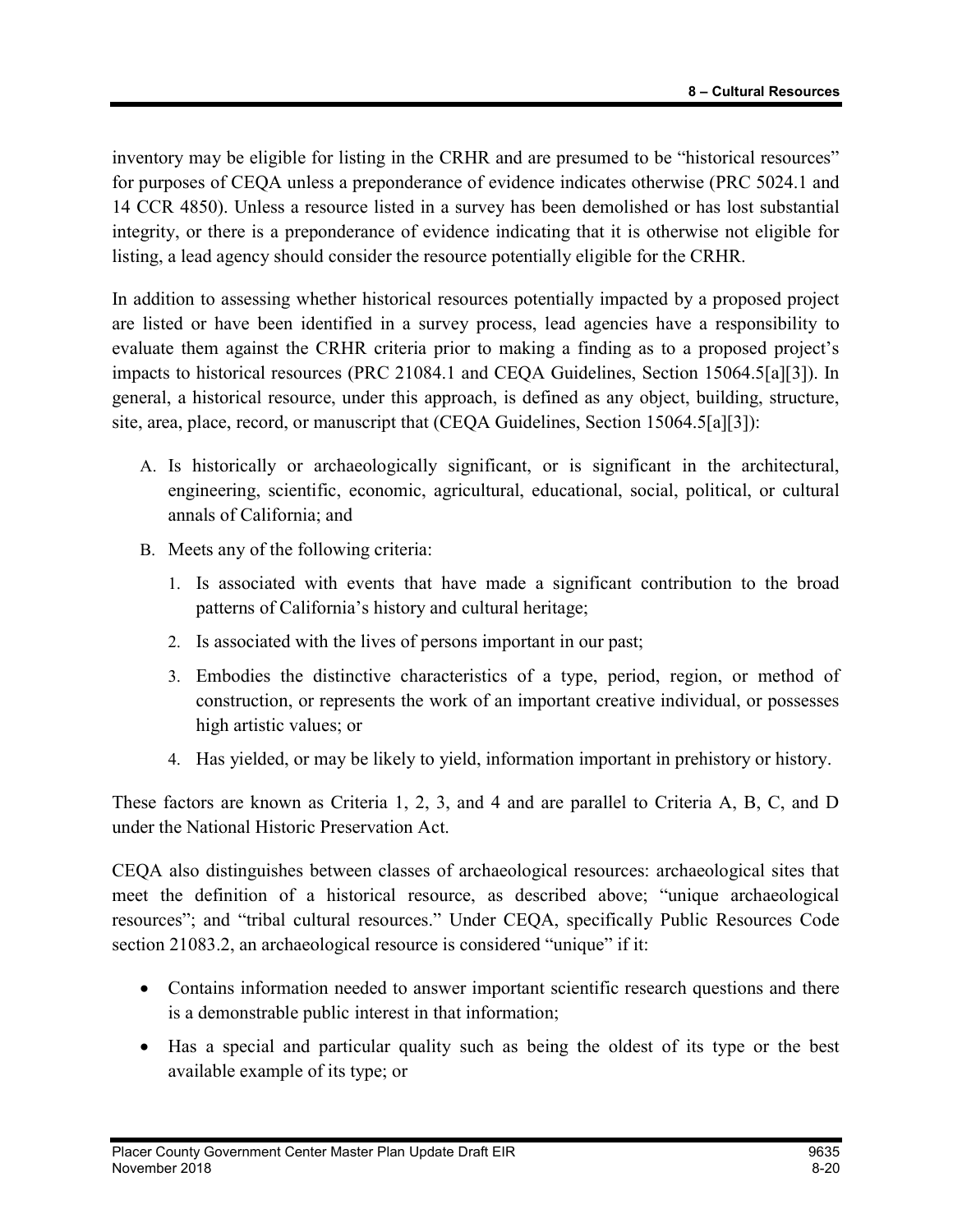Is directly associated with a scientifically recognized important prehistoric or historic event or person.

CEQA states that if a proposed project would result in an impact that might cause a substantial adverse change in the significance of a historical resource, then an EIR must be prepared and mitigation measures and alternatives must be considered. A "substantial adverse change" in the significance of a historical resource means physical demolition, destruction, relocation, or alteration of the resource or its immediate surroundings such that the significance of a historical resource would be materially impaired (CEQA Guidelines Section 15064.5[b][1]).

The CEQA Guidelines (Section 15064.5[c]) also provide specific guidance on the treatment of archaeological resources, depending on whether they meet the definition of a historical resource or a unique archaeological resource. If the site meets the definition of a unique archaeological resource, it must be treated in accordance with the provisions of PRC Section 21083.2. CEQA Guidelines Section 21074 describes a tribal cultural resources as a site, feature, place, cultural landscape, sacred place, or object that is considered of cultural value to a California Native American tribe.

CEQA Guidelines Section 15064.5(e) requires that excavation activities be stopped whenever human remains are uncovered and that the county coroner be called in to assess the remains. If the county coroner determines that the remains are those of Native Americans, the NAHC must be contacted within 24 hours. At that time, the lead agency must consult with the appropriate Native Americans, if any, as identified in a timely manner by the NAHC. Section 15064.5 of the CEQA Guidelines directs the lead agency (or applicant), under certain circumstances, to develop an agreement with the Native Americans for the treatment and disposition of the remains.

### Senate Bill 297

Senate Bill 297 addresses the disposition of Native American burials in archaeological sites and protects such remains from disturbance, vandalism, or inadvertent destruction; establishes procedures to be implemented if Native American skeletal remains are discovered during construction; and establishes the NAHC to resolve disputes regarding the disposition of such remains. Senate Bill 297 has been incorporated into Section 15064.5(e) of the CEQA Guidelines.

#### California State Assembly Bill 52

AB 52 updated PRC Section 5097.94 and added PRC Sections 21073, 21074, 21080.3.1, 21080.3.2, 21082.3, 21083.09, 21084.2, and 21084.3 (found within the CEQA Guidelines). AB 52 established that tribal cultural resources must be considered under CEQA and also provided for additional Native American consultation requirements for the lead agency. PRC Section 21074 describes a tribal cultural resource as a site, feature, place, cultural landscape, sacred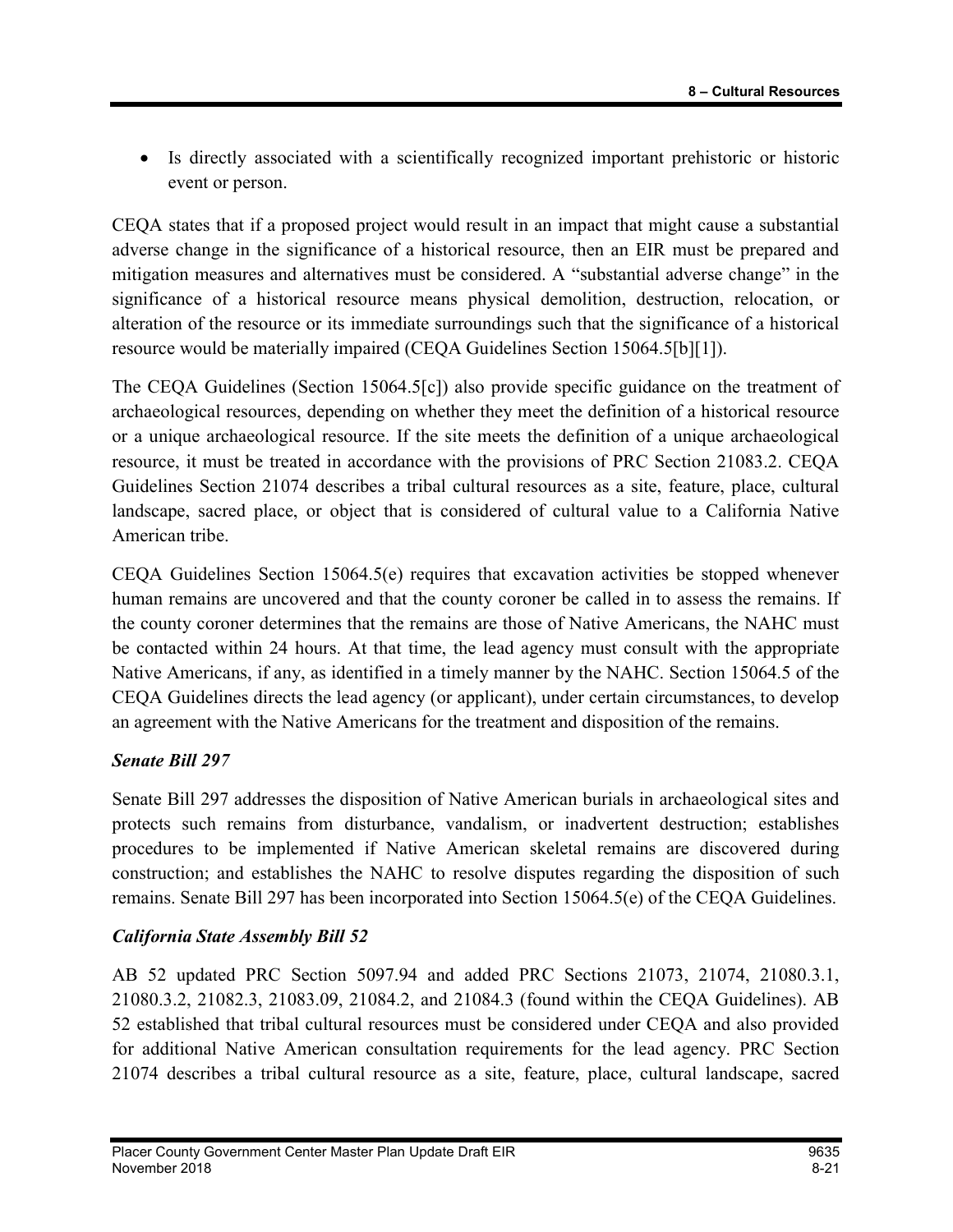place, or object that is considered of cultural value to a California Native American tribe. A tribal cultural resource is either:

- On the California Register of Historical Resources or a local historic register;
- Eligible for the California Register of Historical Resources or a local historic register; or
- A resource determined by the lead agency, in its discretion and supported by substantial evidence, to be significant pursuant to criteria set forth in subdivision (c) of PRC Section 5024.1.

AB 52 formalizes the lead agency/tribal consultation process, requiring the lead agency to initiate consultation with California Native American groups that are traditionally and culturally affiliated with the project, including tribes that may not be federally recognized. Lead agencies are required to begin consultation prior to the release of a negative declaration, mitigated negative declaration, or EIR.

Section 1(a)(9) of AB 52 establishes that "a substantial adverse change to a tribal cultural resource has a significant effect on the environment." Effects on tribal cultural resources should be considered under CEQA. Section 6 of AB 52 adds Section 21080.3.2 to the PRC, which states that parties may propose mitigation measures "capable of avoiding or substantially lessening potential significant impacts to a tribal cultural resource or alternatives that would avoid significant impacts to a tribal cultural resource." Further, if a California Native American tribe requests consultation regarding project alternatives, mitigation measures, or significant effects to tribal cultural resources, the consultation must include those topics (PRC Section 21080.3.2[a]). The environmental document and the mitigation monitoring and reporting program (where applicable) must include any mitigation measures that are adopted (PRC Section 21082.3[a]).

### Local Regulations

### Auburn/Bowman Community Plan

The Auburn/Bowman Community Plan provides goals and policies with the aim of preserving historical, cultural, and/or archaeological resources. Those goals and policies applicable to the proposed PCGC Master Plan Update, including construction of the proposed Health and Human Services building and the Multifamily Residential project located at 1<sup>st</sup> Street and B Avenue are listed below (County of Placer 1999):

Goal III.C.2.K Implement zoning and subdivision controls which protect and preserve significant natural, open space, and cultural resources in the Auburn/Bowman community.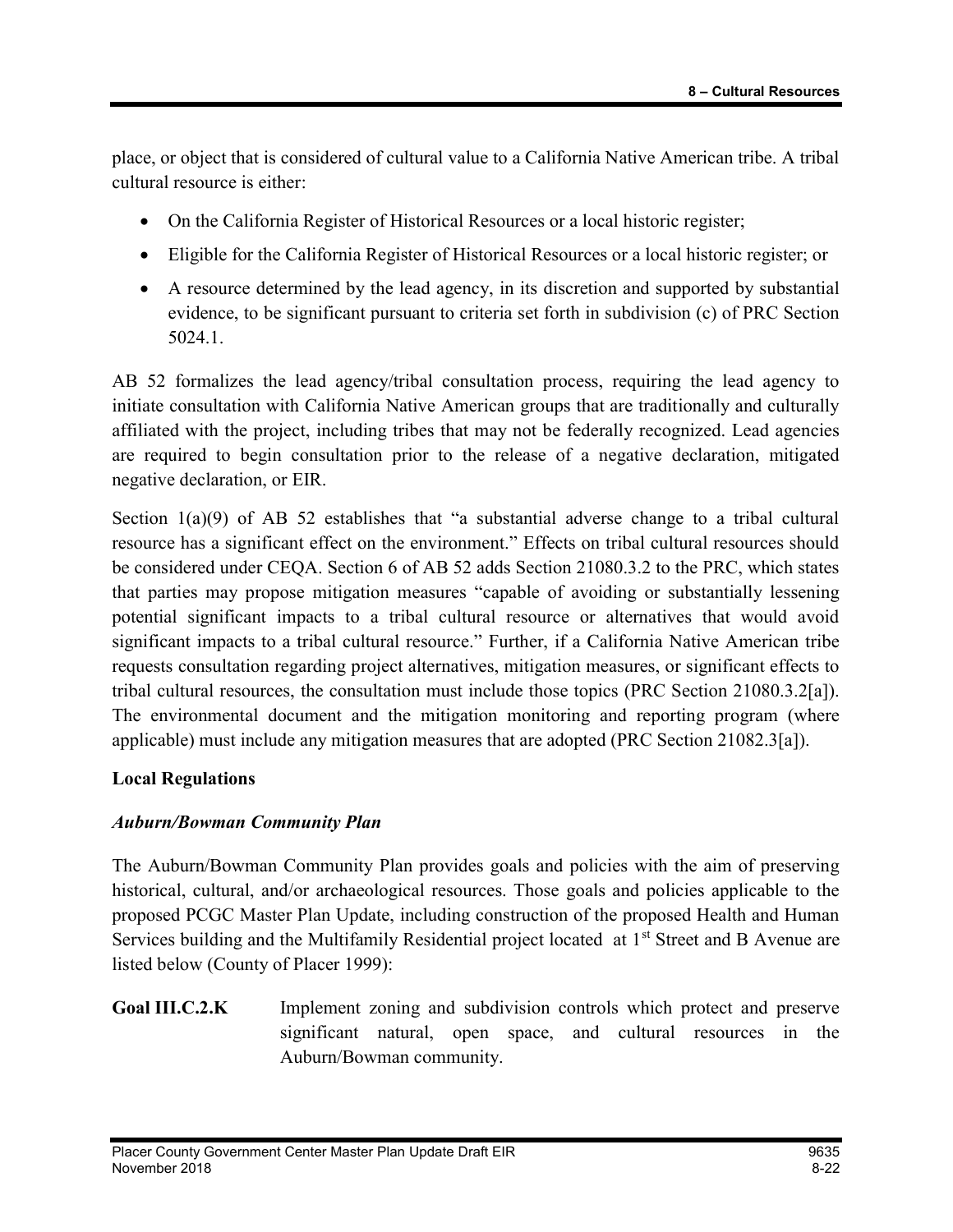- Policy III.C.3.a.9 Structures of historic or architectural significance shall be identified and documented, and efforts shall be made to preserve them and use them as a focal point in community design.
- Goal IV.E.2a. Preserve and enhance significant historical, cultural, and/or archaeological sites and the surrounding environment.
	- **Policy IV.E.3.a** Identify and protect from destruction and abuse all representative and unique historical, cultural, and archaeological sites and their immediate environment.
	- Policy IV.E.3.c Encourage the development of multipurpose facilities which can function as recreational sites, open space areas and for historic, cultural, and archeological preservation.
	- Policy IV.E.3.d Require site-specific studies for archaeological or historical sites within the federal government's definition of "historical context" in all instances where land development has the potential to have a detrimental impact on these sites.
	- **Policy IV.E.3.e** Protection of significant cultural resources is a priority over recordation and/or destruction.

#### Placer County General Plan

The Placer County General Plan also establishes goals and policies regarding the preservation of historical, archaeological, and cultural resources in Section 5, Recreation and Cultural Resources. Those goals and policies pertinent to the proposed project are listed below (County of Placer 2013):

- Goal 1.I To establish and maintain interconnected greenbelts and open spaces for the protection of native vegetation and wildlife and for the community's enjoyment.
	- **Policy 1.1.1** The County shall require that significant natural, open space, and cultural resources be identified in advance of development and incorporated into site-specific development project design. The Planned Residential Developments (PDs) and the Commercial Planned Developments (CPD) provisions of the Zoning Ordinance can be used to allow flexibility for this integration with valuable site features.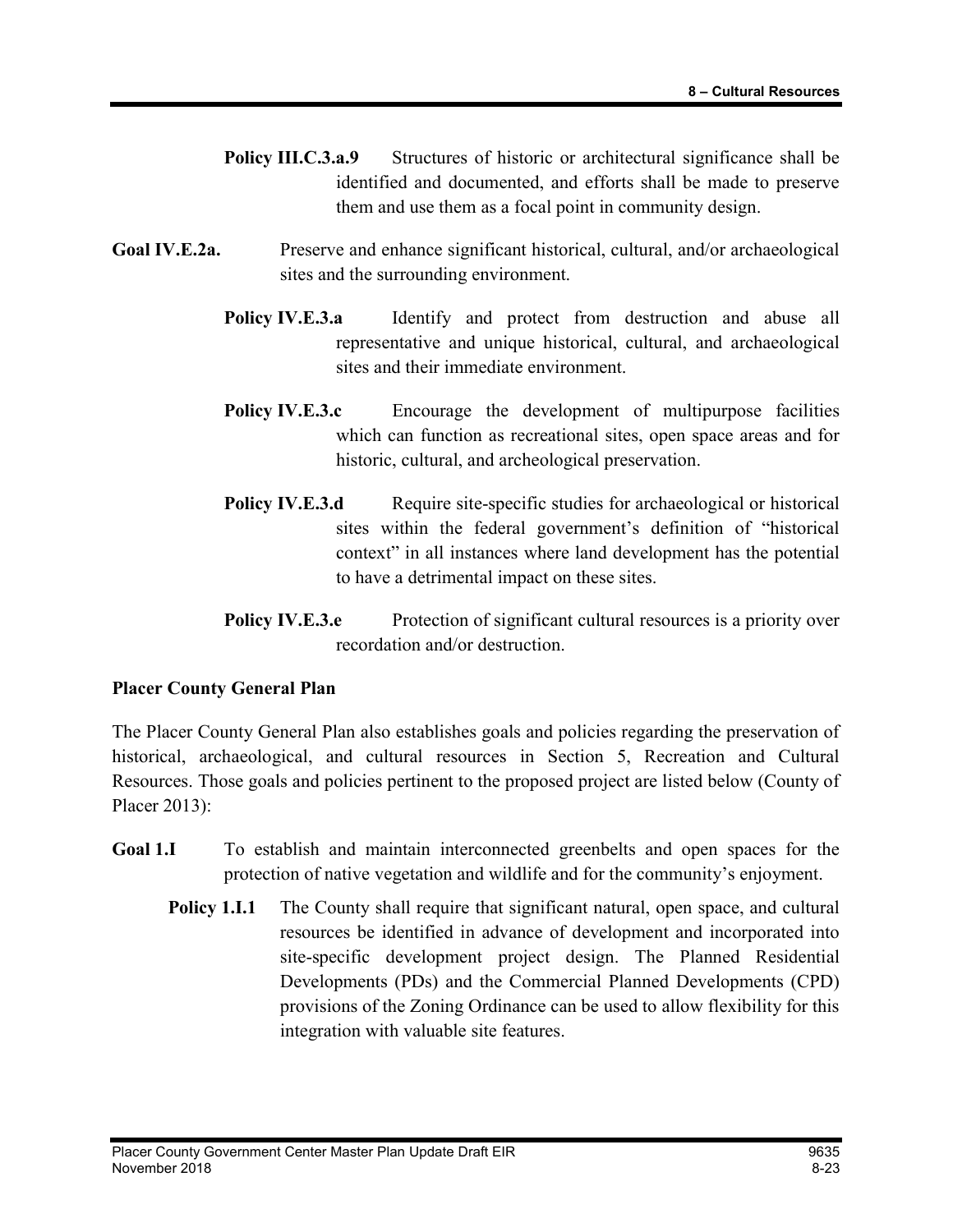- Goal 5.D To identify, protect, and enhance Placer County's important historical, archaeological, paleontological, and cultural sites and their contributing environment.
	- **Policy 5.D.3** The County shall solicit the views of the Native American Heritage Commission and/or the local Native American community in cases where development may result in disturbance to sites containing evidence of Native American activity and/or to sites of cultural importance.
	- **Policy 5.D.6** The County shall require that discretionary development projects identify and protect from damage, destruction, and abuse, important historical, archaeological, paleontological, and cultural sites and their contributing environment. Such assessments shall be incorporated into a countywide cultural resource data base, to be maintained by the Department of Museums.
	- **Policy 5.D.7** The County shall require that discretionary development projects are designed to avoid potential impacts to significant paleontological or cultural resources whenever possible. Unavoidable impacts, whenever possible, shall be reduced to a less than significant level and/or shall be mitigated by extracting maximum recoverable data. Determinations of impacts, significance, and mitigation shall be made by qualified archaeological (in consultation with recognized local Native American groups), historical, or paleontological consultants, depending on the type of resource in question.
	- Policy 5.D.8 The County shall, within its power, maintain confidentiality regarding the locations of archaeological sites in order to preserve and protect these resources from vandalism and the unauthorized removal of artifacts.
	- Policy 5.D.9 The County shall use the State Historic Building Code to encourage the preservation of historic structures.
	- Policy 5.D.10 The County will use existing legislation and propose local legislation for the identification and protection of cultural resources and their contributing environment.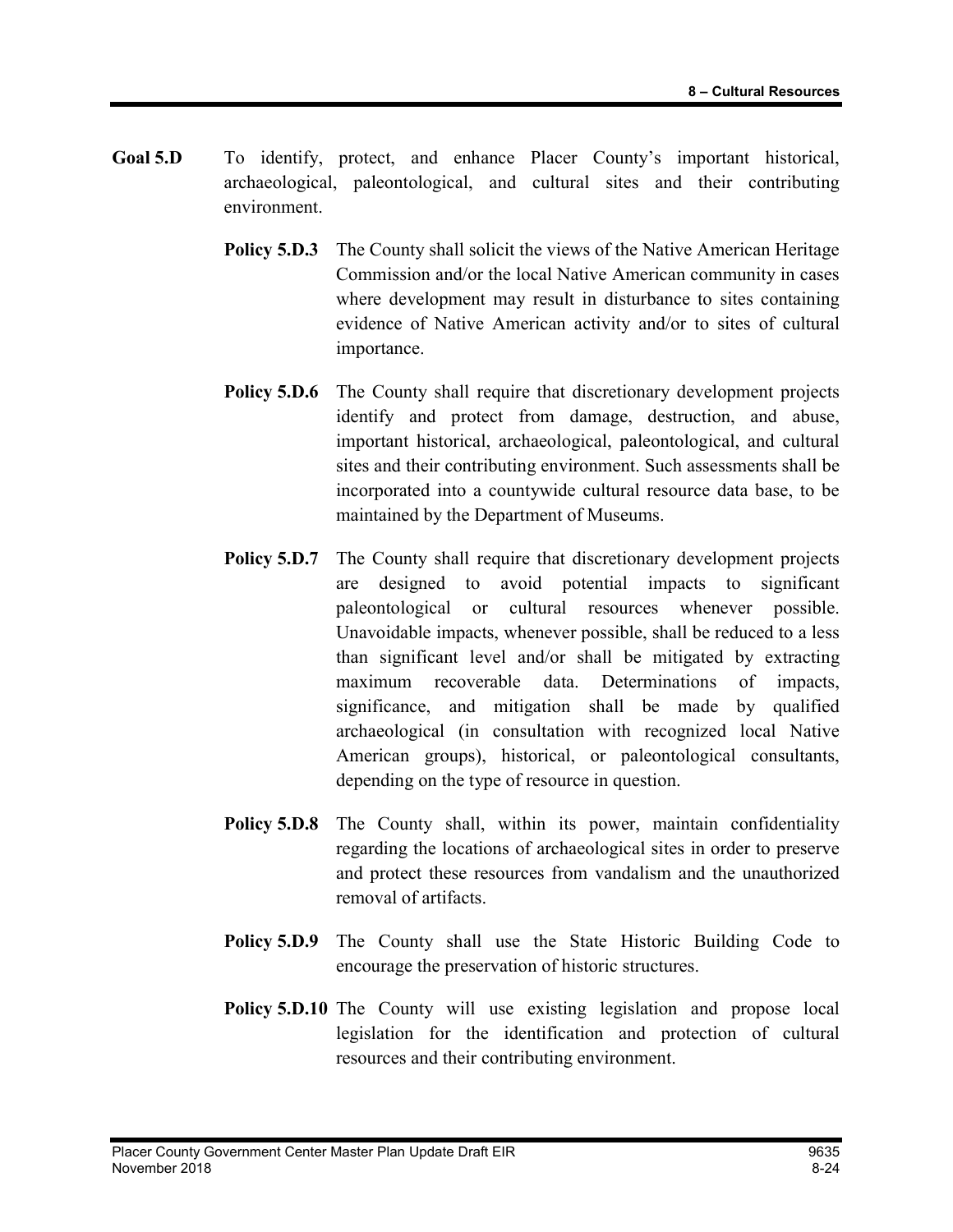Policy 5.D.11 The County shall support the registration of cultural resources in appropriate landmark designations (i.e., National Register of Historic Places, California Historical Landmarks, Points of Historical Interest, or Local Landmark). The County shall assist private citizens seeking these designations for their property.

### 8.3 PROJECT IMPACTS

#### Significance Criteria

The significance criteria used to evaluate the project's impacts to cultural resources are based on Appendix G of the CEQA Guidelines. According to Appendix G of the CEQA Guidelines, a significant impact related to cultural resources would occur if the project would:

- 1. Cause a substantial adverse change in the significance of a historical resource as defined in CEQA Guidelines Section 15064.5.
- 2. Cause a substantial adverse change in the significance of an archaeological resource pursuant to CEQA Guidelines Section 15064.5.
- 3. Disturb any human remains, including those interred outside of formal cemeteries.

| Impact 8-1                               | Would the project cause a substantial adverse change in the significance<br>of a historical resource? |                                              |                                           |
|------------------------------------------|-------------------------------------------------------------------------------------------------------|----------------------------------------------|-------------------------------------------|
|                                          | <b>PCGC Master Plan</b><br>Update                                                                     | <b>Health and Human</b><br>Services Building | <b>Multifamily Residential</b><br>Project |
| <b>Level of Significance:</b>            | Significant                                                                                           | Significant                                  | No impact                                 |
| <b>Mitigation Measures:</b>              | Mitigation Measure 8a                                                                                 | No Feasible Mitigation<br>Available          | None required                             |
| Significance after<br><b>Mitigation:</b> | Significant and<br>Unavoidable                                                                        | Significant and<br>Unavoidable               | No impact                                 |

### Impact Analysis

## PCGC Master Plan Update

Under the proposed PCGC Master Plan Update, the County would retain 15 of the contributing structures to the DeWitt General Hospital Historic District, including buildings 114, 115, 116, 117, 118, 301, 302, 303, 304, 305, 418, 419, 420, 423, and 430; totaling thousands of square feet. In addition, Building 118, the original chapel, would be maintained next to a series of patient wards, Buildings 114 through 117 which would preserve a portion of the general layout and relationship between buildings. The remainder of the existing buildings within the DeWitt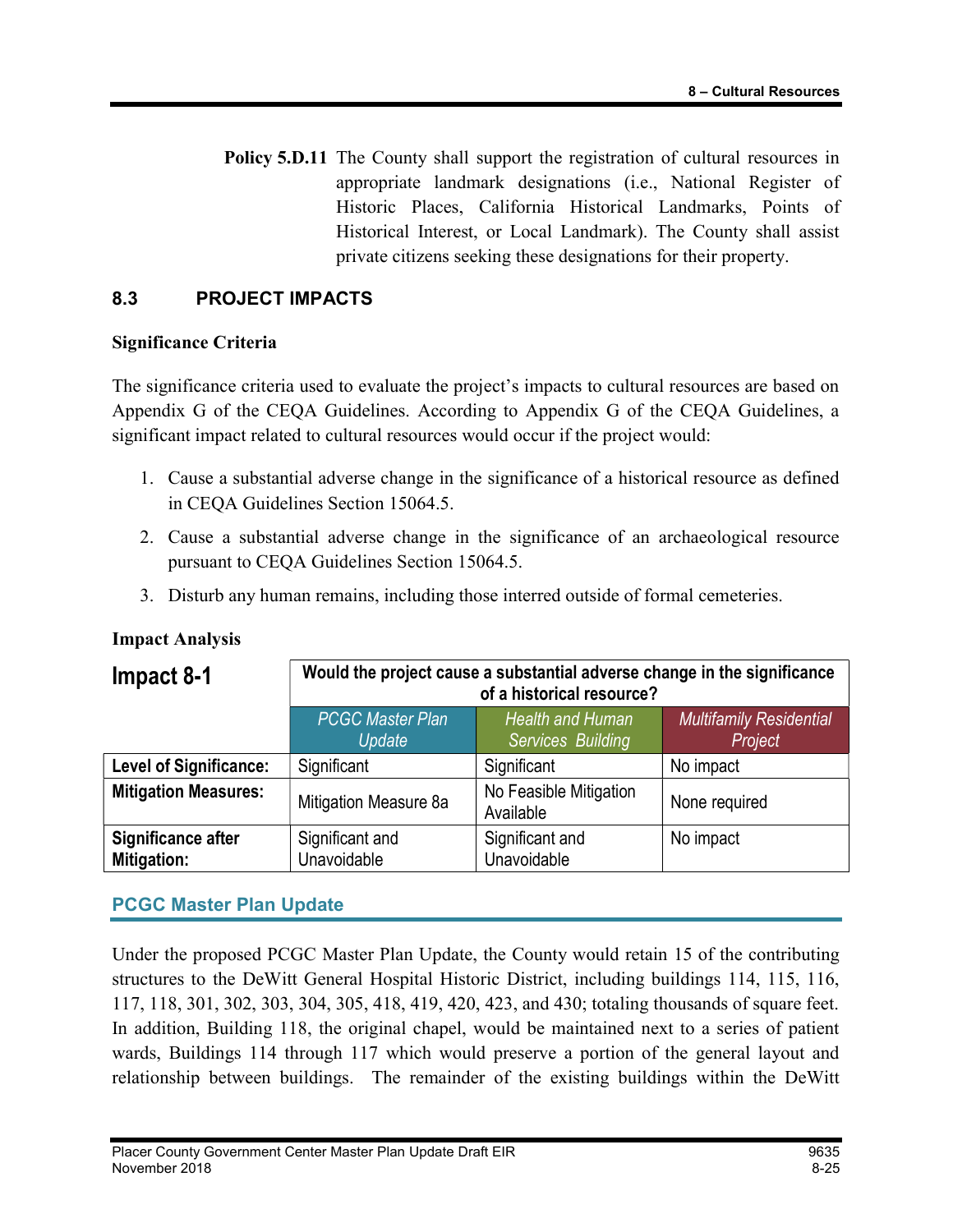General Hospital Historic District are proposed to be demolished over the life of the proposed PCGC Master Plan Update.

Under CEQA, a significant adverse effect would result from any change to the DeWitt General Hospital Historic District's integrity of location, design, setting, materials, workmanship, or feeling (the district does not retain integrity of association, so changes to the district's association would not result in a significant impact). Demolition of any part of the district would impair the district's integrity. Significant adverse impacts to integrity could also result from any material changes to any part of the district that would change its appearance in terms of design, materials, or workmanship. This would also include changes outside the district that would visually impact the district's current setting and feeling.

Under the PCGC Master Plan Update, contributing and non-contributing buildings within the DeWitt General Hospital Historic District are proposed to be demolished to allow for construction of new non-contributing facilities within certain portions of and adjacent to the district, which could result in changes to the visual setting and feeling of the retained buildings that are contributing features to the historic district. Thus, implementation of the proposed project would result in a significant impact to the historic district.

Prior to demolition of a historic resource, it is typical to require archival photograph recordation of the resource in order to retain the historic information that the resource provides. In 2004, to meet the requirements of the EIR certified for the County's adoption of the 2003 Facilities Master Plan, the County completed archival photograph recordation of the entire project site (Mesa Technical 2004). The recordation meets the requirements of the Historic American Building Survey Level II, which includes the following:

- 1. Drawings: Select existing drawings, where available; should be photographed with large-format negatives or photographically reproduced on Mylar.
- 2. Photographs: Photographs with large-format negatives of exterior and interior views, or historic views, where available.
- 3. Written data: History and description in narrative or outline format.

The photographic recordation also meets additional Historic American Building Survey material standards regarding reproducibility, durability, and size, and the work was completed by individuals that meet the Secretary of the Interior's professional qualifications for architectural historians and photographers. Because recordation of all of the contributing features to the DeWitt General Hospital Historic District has already been completed, no additional recordation is warranted at this time.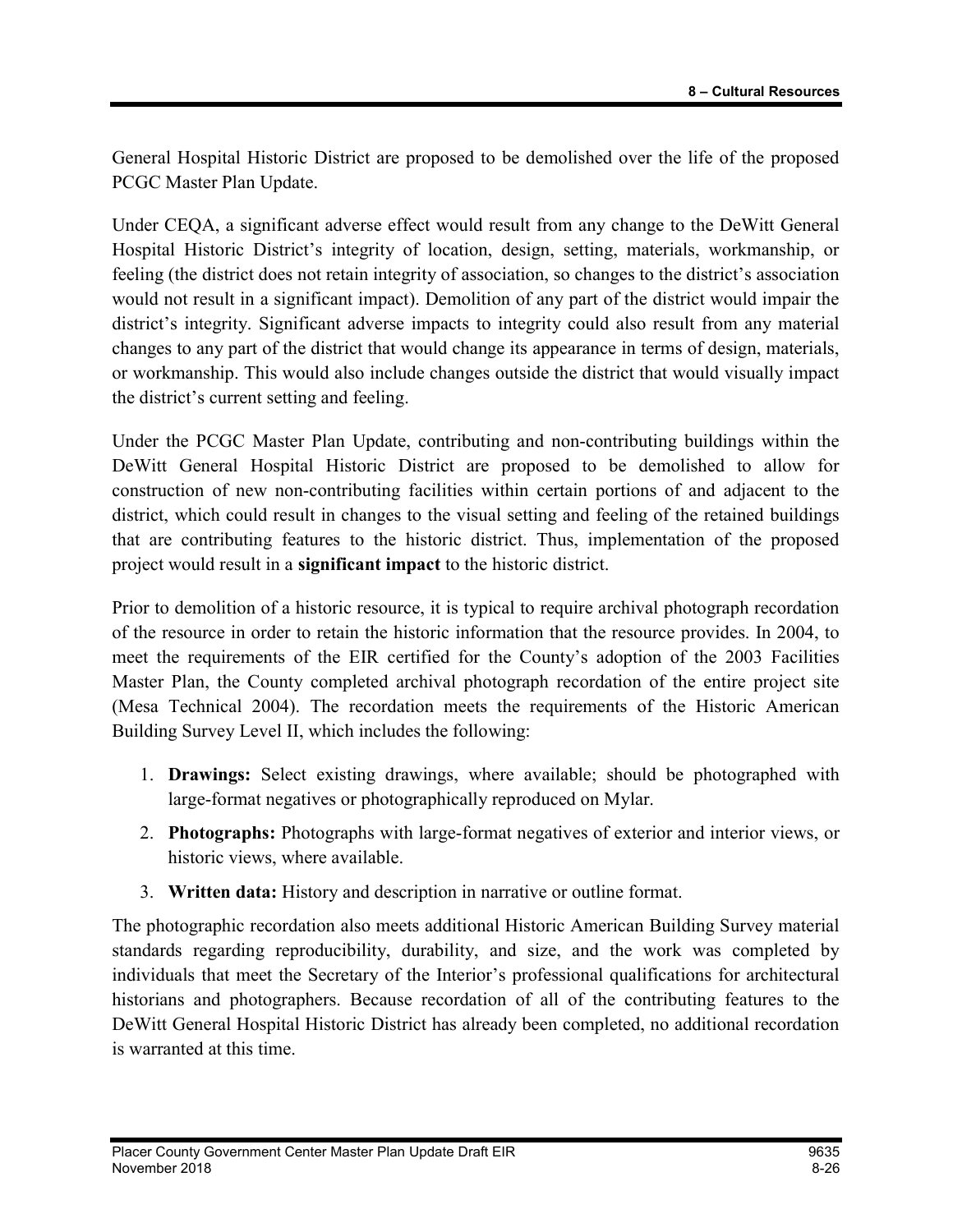Additionally, the County has recently established the DeWitt History Museum within the building located at 2995 Richardson Drive. This building, used for officer's quarters during the hospital era, is not a contributing feature to or located within the boundaries of the DeWitt General Hospital Historic District. The museum includes photographs, artifacts, and exhibits that provide information on the various uses of the property, from its purchase by the federal government as a WWII hospital, its subsequent purchase by the State Department of Mental Hygiene as a state hospital, and it's most current function as The Placer County Government Center.

Although the proposed project proposes to demolish buildings within the DeWitt General Hospital Historic District, the project would retain the grid street pattern and would implement design guidelines that would establish a campus identity. This would ensure that the PCGC campus will continue to be "distinguished from its surroundings by its architecture, street pattern and building placement" (NPS 2015). The design guidelines require particular attention to projects located at the perimeter of the campus, stating that these should "define or reinforce established and implied campus edges in ways that clarify the identity of the campus as distinct from the surrounding community" (County of Placer 2018).

The design guidelines include landscape guidelines that provide design and material standards to reinforce a consistent appearance for campus streets, walks, and open spaces. Overall the design guidelines will establish a campus identity and reinforce character though a unifying campus context. The design guidelines recommend that brick be used as a primary cladding material for future construction within the PCGC campus, consistent with the materials used historically at the site (County of Placer 2018).

At the time that the DeWitt General Hospital was first constructed, the project area was rural, approximately 3 miles north of downtown Auburn, California. Ongoing development in the area has led to the region becoming more suburban, although a rural landscape remains to the west of the PCGC campus. At full build-out of the PCGC Master Plan Update, the western portion of the PCGC campus would retain some suburban and rural qualities, and the eastern portion would be more urban.

As stated above, under the PCGC Master Plan Update, 15 original DeWitt General Hospital buildings would be retained, including four patient wards and the chapel. Ongoing building maintenance is anticipated to be necessary for all of the retained buildings. As the time that specific maintenance needs are identified, the County will evaluate feasibility of completing those improvements or repairs consistent with the Secretary of the Interior's standards, as required by Mitigation Measure 8a. However, the County cannot determine feasibility of meeting these standards until the specific maintenance needs arise. Additionally, some of the Corporation Yard functions may require building modifications that do not meet Secretary of Interior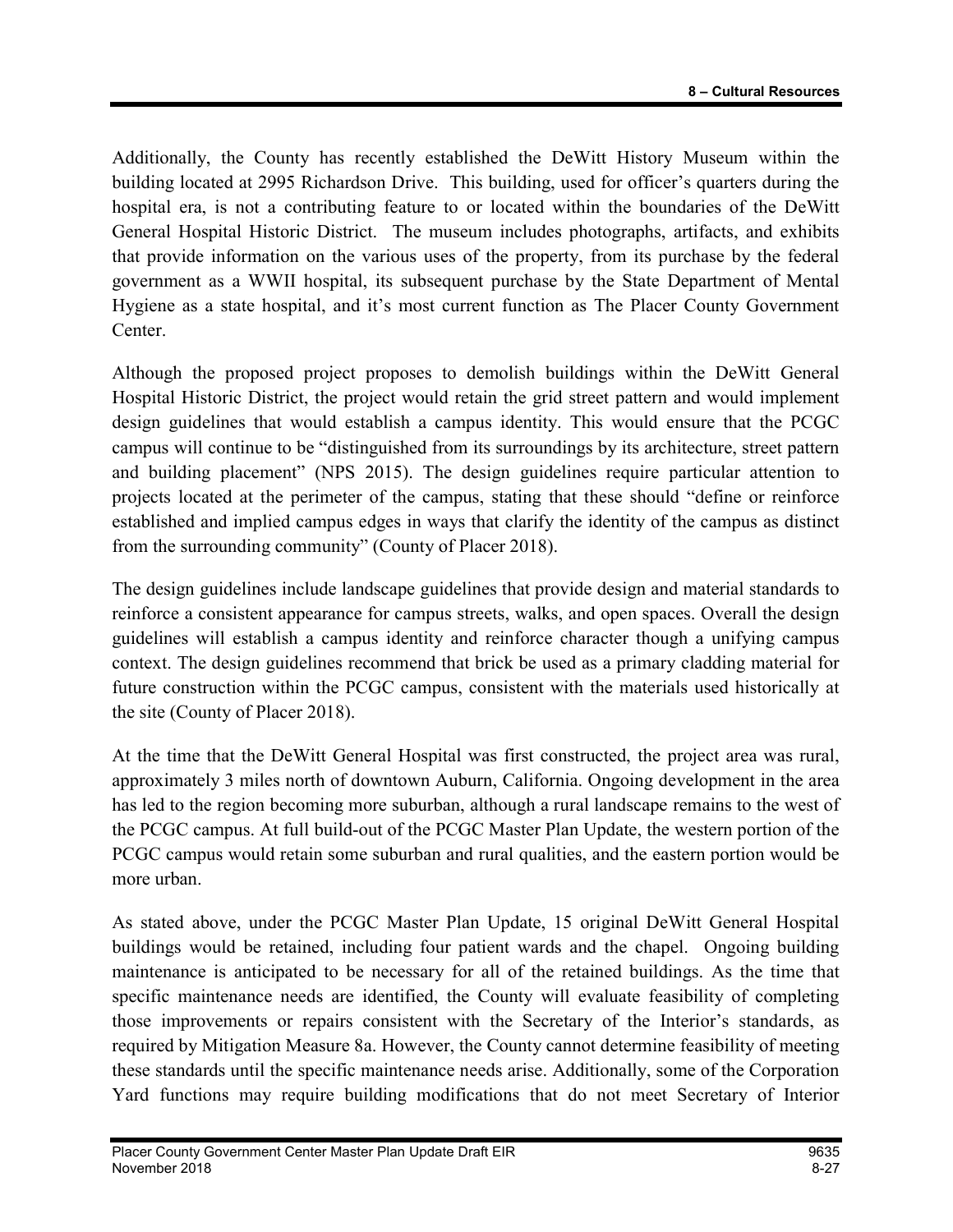standards, such as modification of existing openings or building features to allow for effective and efficient management of County equipment, materials, and resources. No additional mitigation measures are available to reduce the significant impact that would result from building demolition and future building modifications and this impact would remain significant and unavoidable. Project alternatives that would reduce and avoid this demolition are discussed in Chapter 20, Alternatives, of this EIR.

### Health and Human Services Building

Construction of the Health and Human Services building would require demolition of three buildings (106, 107, and 108) that are identified as contributing features to the DeWitt General Hospital Historic District. As discussed above, this would result in a significant impact. The Health and Human Services building would be constructed consistent with the PCGC Master Plan Update, including the design guidelines. The project would maintain the existing grid street pattern and implement building and landscape design measures to create a building that is consistent with the overall campus identity and character.

Photographic recordation of the three existing buildings has already been completed. No additional mitigation measures are available to reduce the significant impact that would result from building demolition and this impact would remain significant and unavoidable. A project alternative that would avoid this demolition is discussed in Chapter 20 of this EIR.

### Multifamily Residential Project

Construction of the Multifamily Residential project located at 1<sup>st</sup> Street and B Avenue would require that the on-site segment of Ophir Canal be encased. The canal is owned by the Nevada Irrigation District, which requires the canal to be encased when development occurs adjacent to it. This will protect water quality and public safety, but would remove this feature from the landscape. The Ophir Canal is not identified as a contributing feature to the DeWitt General Hospital Historic District (NPS 2015). The 2018 addendum to the Cultural Resources Inventory Update for the Placer County Government Center Master Plan Update Project (Appendix D) provides an evaluation of the canal. During a site evaluation, five historical features were observed along the segment of the canal that crosses the PCGC property. These included two concrete flow gates, one Nevada Irrigation District inspection box, a pump station (located outside of the project site and is not to be affected), and a concrete bridge with brick rails. All features were recorded to California Office of Historic Preservation (OHP) standards by updating the existing DPR form for this resource. The bridge and concrete features are associated with the WW II–era DeWitt Hospital, and are not considered contributors to this NRHP-listed district. The canal segment and features are not part of the original Ophir Canal route, and as such are not considered to be associated with this larger feature's period of significance. Based on these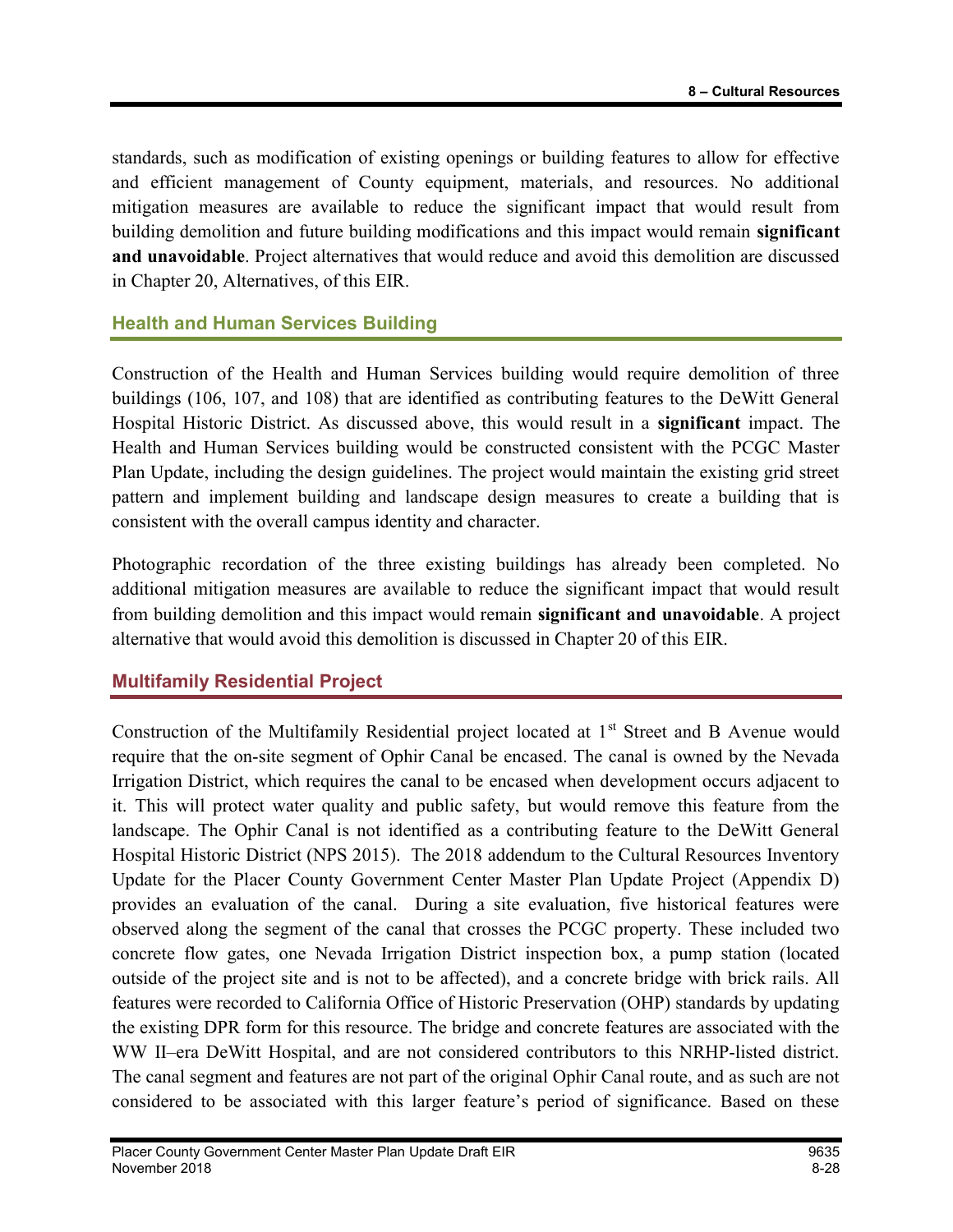considerations, the canal segment and associated features are not considered eligible for CRHR/NRHP listing. Having been appropriately documented to OHP standards, modification of the canal and associated features will not represent a significant effect to cultural resources (Appendix D).

Further, 1<sup>st</sup> Street would be relocated to the west but would maintain the same general alignment. Thus, the project would preserve the grid street pattern within the PCGC campus. This project would not require demolition or alteration of any of the contributing features to the DeWitt General Hospital Historic District, thus the project would have no impact to historic resources and no mitigation is required.

| Impact 8-2                        | Would the project cause a substantial adverse change in the significance<br>of an archeological resource? |                                              |                                             |
|-----------------------------------|-----------------------------------------------------------------------------------------------------------|----------------------------------------------|---------------------------------------------|
|                                   | <b>PCGC Master Plan</b><br><b>Update</b>                                                                  | <b>Health and Human</b><br>Services Building | <b>Multifamily Residential</b><br>Project   |
| <b>Level of Significance:</b>     | <b>Potentially Significant</b>                                                                            | <b>Potentially Significant</b>               | <b>Potentially Significant</b>              |
| <b>Mitigation Measures:</b>       | Mitigation Measures 8b<br>through 8e                                                                      | <b>Mitigation Measures 8b</b><br>through 8e  | <b>Mitigation Measures 8b</b><br>through 8e |
| Significance after<br>Mitigation: | Less than Significant                                                                                     | Less than Significant                        | Less than Significant                       |

## PCGC Master Plan Update

One archeological resource has been identified within the PCGC campus. The resource is not located within any of the areas proposed for development and therefore no impacts to the archeological resource are anticipated as a result of implementation of the PCGC Master Plan Update.

It is not anticipated that any subsurface prehistoric or historic resources would be uncovered during project construction. However, the possibility exists that ground-disturbing activities could disturb previously unknown historical or archaeological resources, resulting in a potentially significant impact. To ensure that adverse impacts are avoided in the event that cultural resources are discovered during project construction, Mitigation Measure 8b requires all construction workers to be trained to recognize potential cultural resources and that all construction activities be halted in the vicinity of a potential resource until that resource can be evaluated by a qualified archeologist and a plan for protection or data recovery is established. Mitigation Measure 8c establishes the protocols that must be followed if unanticipated archeological resources are encountered during construction to ensure that any such materials are appropriately evaluated and treated such that their archeological resource values are retained. Mitigation Measure 8d requires that tribal representatives from culturally-affiliated tribes be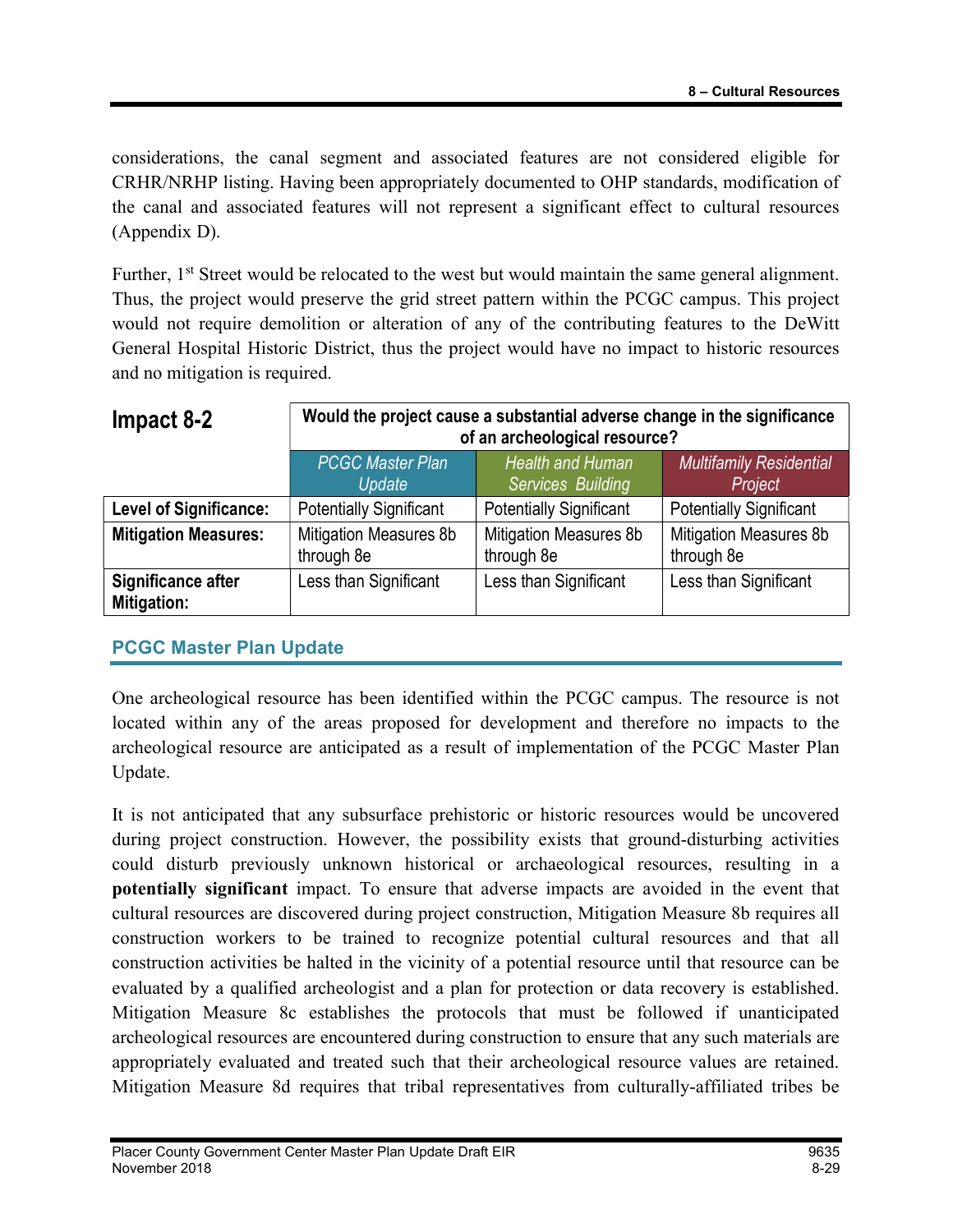allowed access to the project site within the first five days of ground-breaking activity to inspect soil piles, trenches, or other disturbed areas to determine if any Native American archeological resources are present and defines protocol for handling any such resources. Mitigation Measure 8e requires that the County and individual project applicants accommodate periodic monitoring by one Native American Monitor from the culturally-affiliated Native American Tribe in those areas of the campus that have been previously undeveloped. With implementation of Mitigation Measures 8b through 8e, ongoing implementation of the PCGC Master Plan Update would result in less-than-significant impacts to any cultural resources that may be encountered on site.

### Health and Human Services Building

There are no archeological resources known to be present within the Health and Human Services building site. No impacts to archeological resources are expected to occur as a result of construction of this project. Implementation of Mitigation Measures 8b through 8e would be required to ensure that project construction would result in less-than-significant impacts to any cultural resources that may be encountered on site.

## Multifamily Residential Project

There are no archeological resources known to be present within the Multifamily Residential project site located at 1<sup>st</sup> Street and B Avenue. No impacts to archeological resources are expected to occur as a result of construction of this project. Implementation of Mitigation Measures 8b through 8e would be required to ensure that project construction would result in less-than-significant impacts to any cultural resources that may be encountered on site.

| $Im$ pact 8-3                            | Would the project cause a substantial adverse change in the significance<br>of a tribal cultural resource? |                                              |                                           |
|------------------------------------------|------------------------------------------------------------------------------------------------------------|----------------------------------------------|-------------------------------------------|
|                                          | <b>PCGC Master Plan</b><br>Update                                                                          | <b>Health and Human</b><br>Services Building | <b>Multifamily Residential</b><br>Project |
| <b>Level of Significance:</b>            | <b>Potentially Significant</b>                                                                             | <b>Potentially Significant</b>               | <b>Potentially Significant</b>            |
| <b>Mitigation Measures:</b>              | Mitigation Measures 8b<br>through 8e                                                                       | <b>Mitigation Measures 8b</b><br>through 8e  | Mitigation Measures 8b<br>through 8e      |
| Significance after<br><b>Mitigation:</b> | Less than Significant                                                                                      | Less than Significant                        | Less than Significant                     |

### PCGC Master Plan Update

The County sent letters offering consultation on the proposed project to the four tribes that have requested notification from the County of projects subject to CEQA, in accordance with AB 52. Two tribes did not respond; and one tribe responded but did not request consultation. The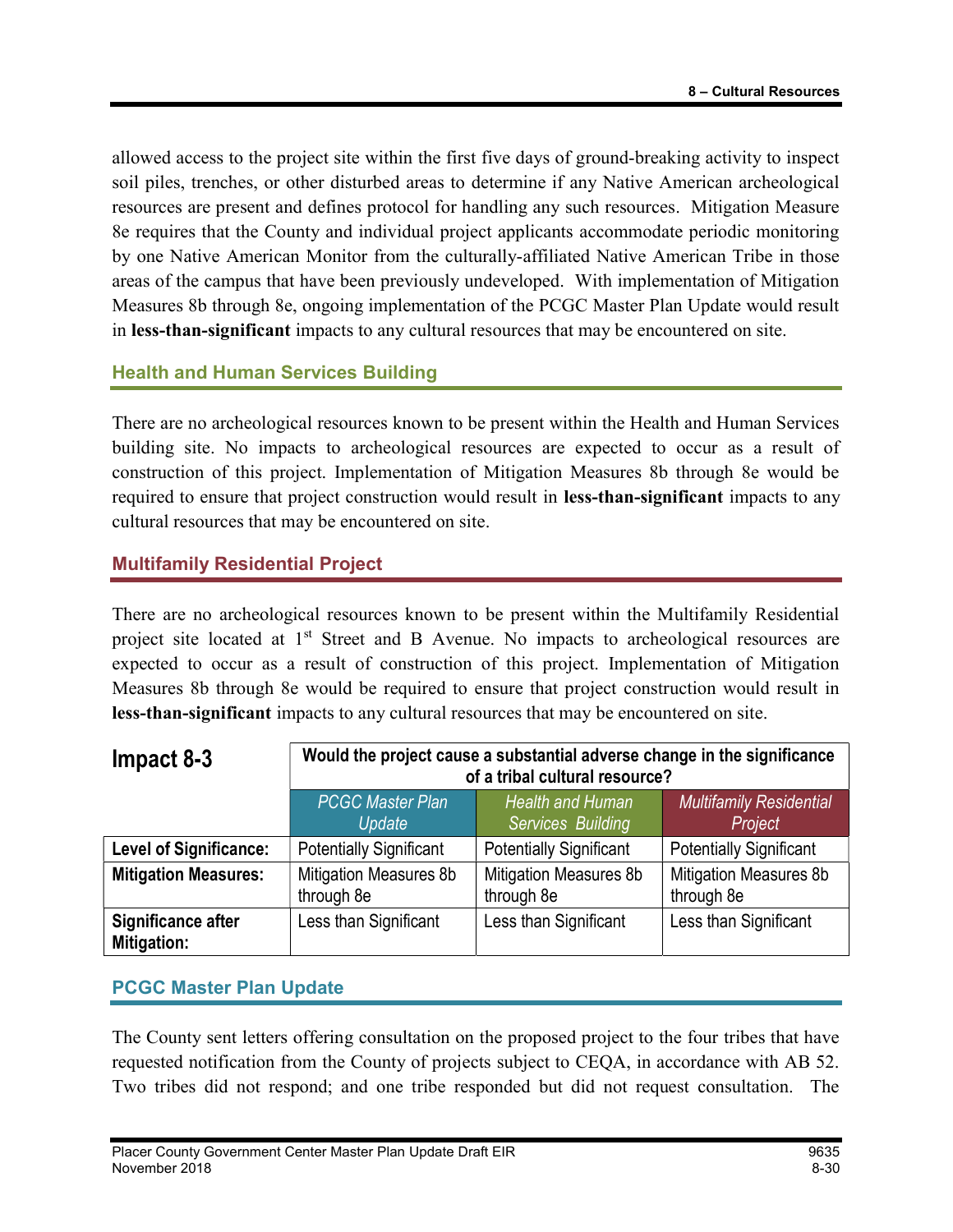County engaged in consultation with the Wilton Rancheria by providing copies of the archeological resource evaluations completed for the site and information describing the proposed project. Upon review of that material, the Wilton Rancheria informed the County that no further consultation was requested. The County engaged in consultation with the UAIC in the form of a meeting, site visit, and subsequent coordination regarding UAIC's proposed mitigation measures. The UAIC identified that there are tribal cultural resources, which are also historic resources, within the vicinity of the project site, but did not specifically identify any such resources on the project site; although the known archeological resource within the PCGC property may be considered a tribal cultural resource. The UAIC also provided recommendations for mitigation measures to address potential impacts to tribal cultural resources. Through the consultation process between Placer County and the UAIC, the UAIC's recommendations for mitigation have been incorporated in Mitigation Measures 8b through 8e, as discussed previously. With implementation of Mitigation Measures 8b through 8e, ongoing implementation of the PCGC Master Plan Update would result in less-than-significant impacts to any tribal cultural resources that may be encountered on-site.

### Health and Human Services Building

There are no known tribal cultural resources within the Health and Human Services building site. No impacts to tribal cultural resources are expected to occur as a result of construction of this project however there is potential for tribal cultural resources to be uncovered during construction activities. Implementation of Mitigation Measures 8b through 8ewould be required to ensure that project construction would result in less-than-significant impacts to any tribal cultural resources that may be encountered on site.

## Multifamily Residential Project

There are no tribal cultural resources known to be present within the Multifamily Residential project site located at  $1<sup>st</sup>$  Street and B Avenue. No impacts to tribal cultural resources are expected to occur as a result of construction of this project however there is potential for tribal cultural resources to be uncovered during construction activities. Implementation of Mitigation Measures 8b through 8e would be required to ensure that project construction would result in less-than-significant impacts to any tribal cultural resources that may be encountered on site.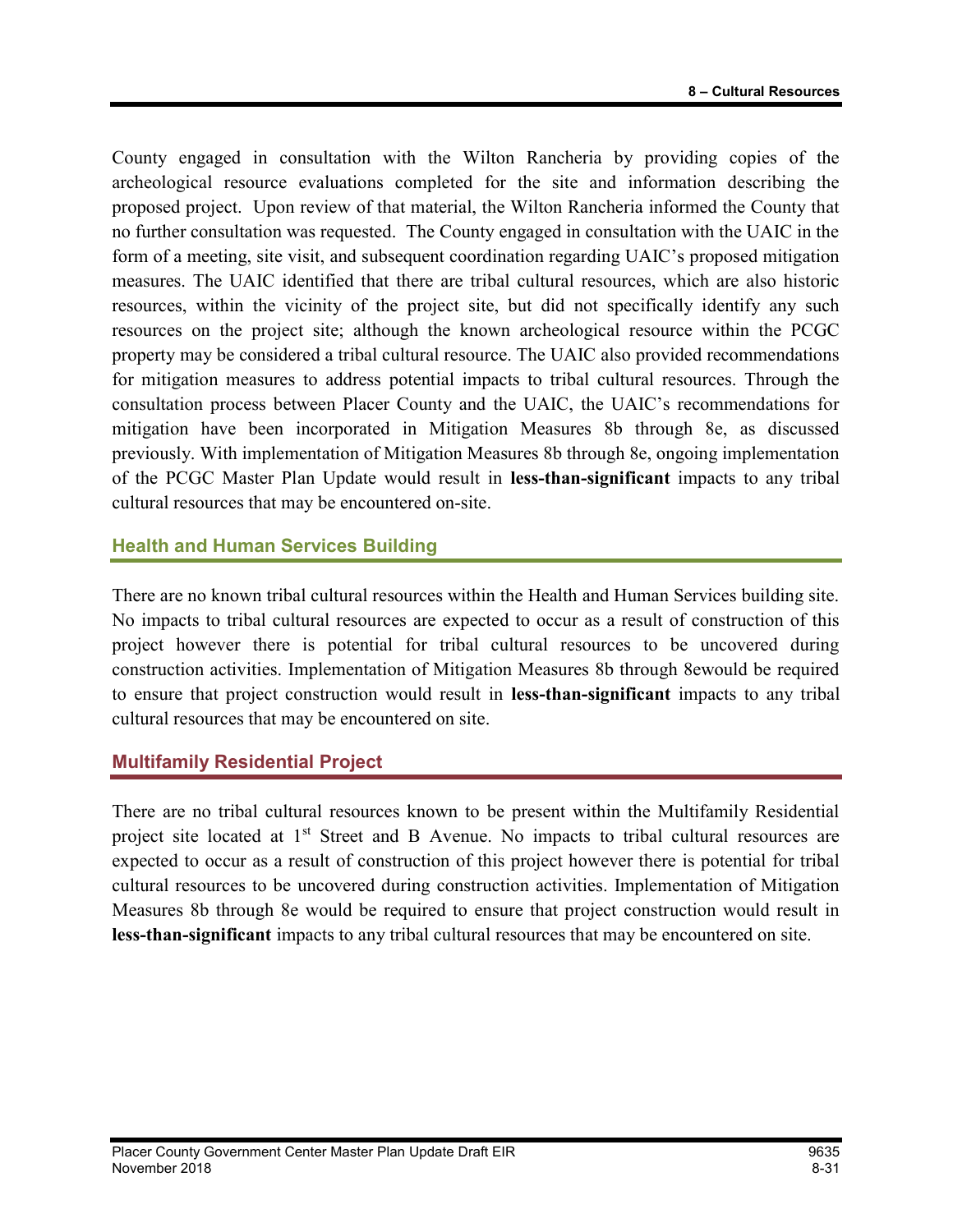| Impact 8-4                        | Would the project disturb any human remains? |                                              |                                           |
|-----------------------------------|----------------------------------------------|----------------------------------------------|-------------------------------------------|
|                                   | <b>PCGC Master Plan</b><br>Update            | <b>Health and Human</b><br>Services Building | <b>Multifamily Residential</b><br>Project |
| <b>Level of Significance:</b>     | <b>Potentially Significant</b>               | <b>Potentially Significant</b>               | <b>Potentially Significant</b>            |
| <b>Mitigation Measures:</b>       | Mitigation Measure 8b                        | Mitigation Measure 8b                        | Mitigation Measure 8b                     |
| Significance after<br>Mitigation: | Less than Significant                        | Less than Significant                        | Less than Significant                     |

### PCGC Master Plan Update

There are no known human remains within the PCGC campus. No human remains have been discovered during any of the construction that has occurred on site since 1943. However, there is a potential for Native American human remains or related cultural material to be encountered during construction phases that involve earth-moving activities (grading and trenching). Disturbance or destruction of Native American human remains and related cultural material would constitute a significant impact of the project. Mitigation Measure 8b defines the protocol that must be followed in the event that human remains are identified onsite to ensure that the project complies with Section 15064.5(e) of the CEQA Guidelines (as incorporated from PRC Section 5097.98) and California Health and Safety Code Section 7050.5. In the event of the accidental discovery or recognition of any human remains, excavation or other disturbances would be suspended on site and any nearby area reasonably suspected to overlie adjacent human remains or related material. Protocol requires that a county-approved coroner be contacted to determine if the remains are of Native American origin. Should the coroner determine the remains to be Native American, the coroner must contact the NAHC within 24 hours. The most likely descendent may make recommendations to the landowner or the person responsible for the excavation work for means of treating, with appropriate dignity, the human remains and any associated grave goods as provided in PRC Section 5097.98 (14 CCR 15064.5[e]). With implementation of Mitigation Measure 8b, any potential discovery of human remains during construction would be evaluated to determine if there is any cultural or archeological significance to the find, and measures would be taken as required by state law to ensure that the remains are handled appropriately. Thus, any potential impact associated with disturbance of human remains would be less than significant.

### Health and Human Services Building

There are no known human remains within the Health and Human Services building site. No impacts associated with disturbance of human remains are expected to occur as a result of construction of this project. Compliance with Mitigation Measure 8b would ensure that project construction would result in less-than-significant impacts associated with disturbance of human remains that may be encountered on site.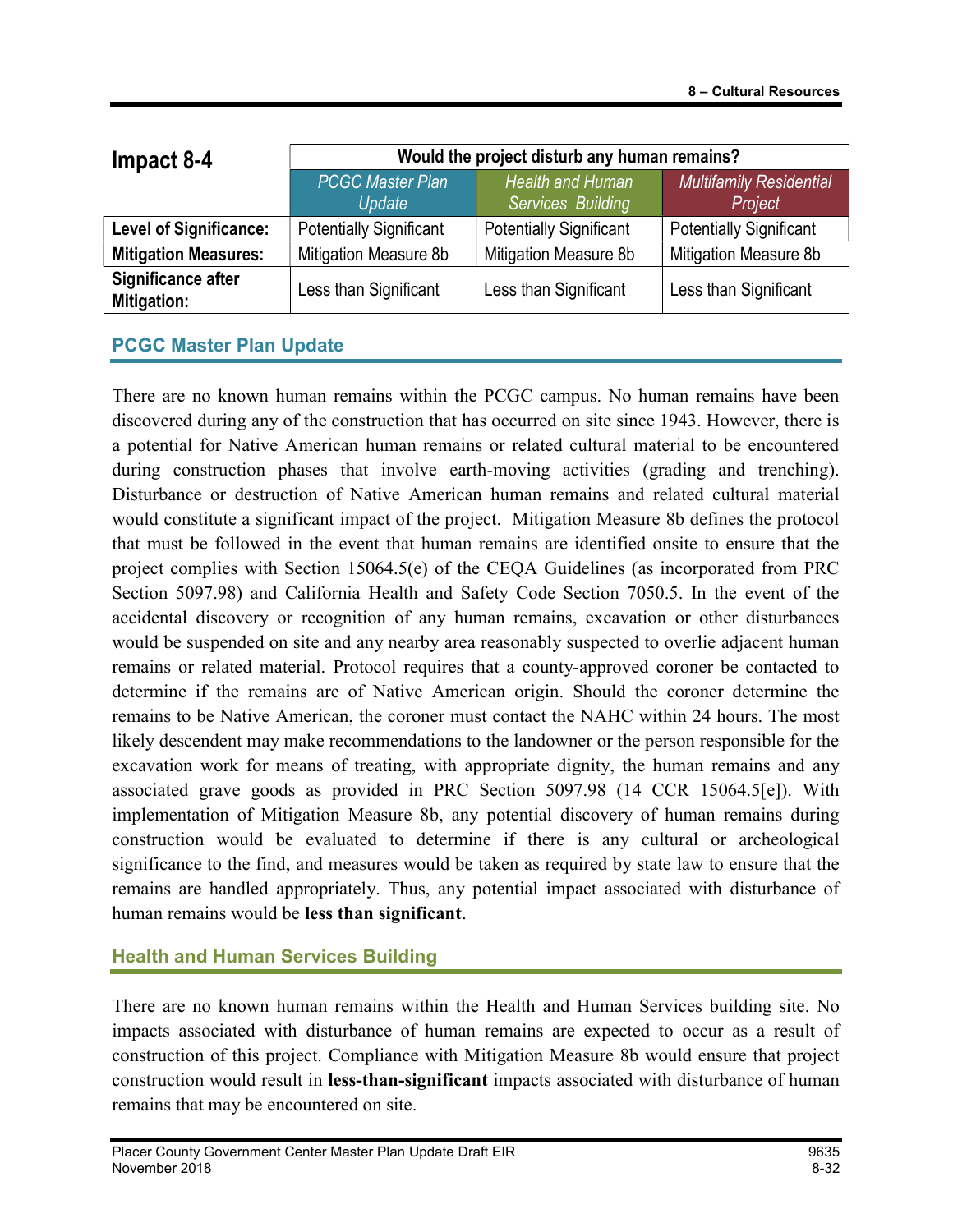## Multifamily Residential Project

There are no known human remains within the Multifamily Residential project site located at 1<sup>st</sup> Street and B Avenue. No impacts associated with disturbance of human remains are expected to occur as a result of construction of this project. Compliance with Mitigation Measure 8b would ensure that project construction would result in less-than-significant impacts associated with disturbance of human remains that may be encountered on site.

| Impact 8-5                        | Would the project contribute to substantial adverse changes in historical,<br>archeological, or tribal resources in the cumulative scenario? |                                              |                                           |
|-----------------------------------|----------------------------------------------------------------------------------------------------------------------------------------------|----------------------------------------------|-------------------------------------------|
|                                   | <b>PCGC Master Plan</b><br>Update                                                                                                            | <b>Health and Human</b><br>Services Building | <b>Multifamily Residential</b><br>Project |
| <b>Level of Significance:</b>     | Significant                                                                                                                                  | Significant                                  | Less than Significant                     |
| <b>Mitigation Measures:</b>       | No Feasible Mitigation<br>Available                                                                                                          | No Feasible Mitigation<br>Available          | None required                             |
| Significance after<br>Mitigation: | Significant and<br>Unavoidable                                                                                                               | Significant and<br>Unavoidable               | Less than Significant                     |

This cumulative impacts analysis considers the potential effects to cultural resources that could result from ongoing development in the North Auburn area. In the cumulative scenario, it is expected that urbanization of the State Route 49 corridor will continue and additional moderateto low-density residential development will occur west of the PCGC campus, as anticipated in the Auburn/Bowman Community Plan and reflected in the list of reasonably foreseeable projects provided in Table 5-1 in Chapter 5, Land Use.

### PCGC Master Plan Update

#### Historic Resources

The PCGC Master Plan Update would result in demolition of 35 of the contributing features to the DeWitt General Hospital Historic District. This constitutes a significant and unavoidable impact to historic resources. There are no other projects in the cumulative scenario that are known to have an adverse effect on historic resources; however, there is potential for future projects to contribute to a loss of historic resources, such as stacked rock walls, water supply canals and ditches, and historic buildings. Combined, the loss of historic resources at the PCGC campus, along with loss of other historic resources in the project region, would result in a significant cumulative impact. With the demolition of buildings in the DeWitt General Hospital Historic District, the PCGC Master Plan Update would make a cumulatively considerable contribution to this impact, and, therefore, the project's impact would be significant. Photographic recordation of the historic buildings has already been completed. No additional mitigation measures are available to reduce the significant impact that would result from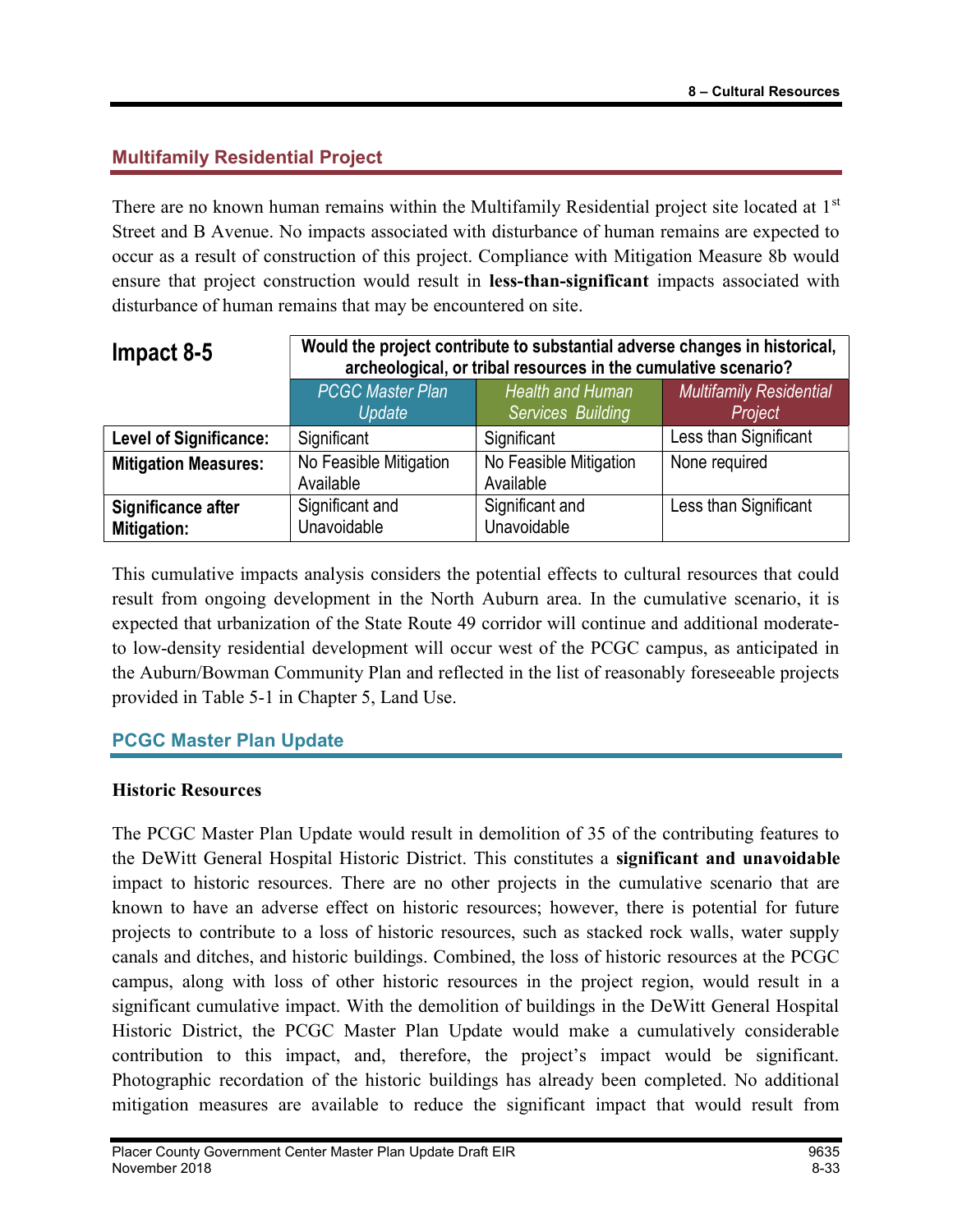building demolition and future building modifications and the impact would remain **significant** and unavoidable. Project alternatives that would reduce and avoid this demolition are discussed in Chapter 20 of this EIR.

#### Archeological Resources, Tribal Cultural Resources, and Human Remains

There is one archeological resource site within the PCGC campus. No impacts to that site would occur as a result of implementation of the PCGC Master Plan Update. The project site is in an archeologically-rich region, and there are known archeological and tribal cultural resources in the vicinity. However, there are no known projects in the cumulative scenario that would adversely affect such resources. Thus, cumulative impacts to archeological resources, tribal cultural resources, and human remains are expected to remain less than significant, and there would be no significant cumulative impact the project could contribute to.

#### Health and Human Services Building

Construction of the Health and Human Services building would require demolition of three buildings (106, 107, and 108) that are identified as contributing features to the DeWitt General Hospital Historic District. As discussed above, this would result in a cumulatively considerable contribution to the significant cumulative impact associated with loss of historic resources throughout the region. Photographic recordation of the contributing features to the historic district has already been completed. No additional mitigation measures are available to reduce the significant impact that would result from building demolition and future building modifications and the impact would remain significant and unavoidable.

There are no known archeological resources, tribal cultural resources, or human remains within the Health and Human Services building site and no known projects in the cumulative scenario that would adversely affect such resources. Thus, cumulative impacts to archeological resources, tribal cultural resources, and human remains are expected to remain less than significant, and there would be no significant cumulative impact the project could contribute to.

### Multifamily Residential Project

There are no historic resources within the Multifamily Residential project site thus this project would not contribute to cumulative impacts to such resources. There are no known archeological resources, tribal cultural resources, or human remains within the Multifamily Residential project site and no known projects in the cumulative scenario that would adversely affect such resources. Thus, cumulative impacts to archeological resources, tribal cultural resources, and human remains are expected to remain less than significant, and there would be no significant cumulative impact the project could contribute to.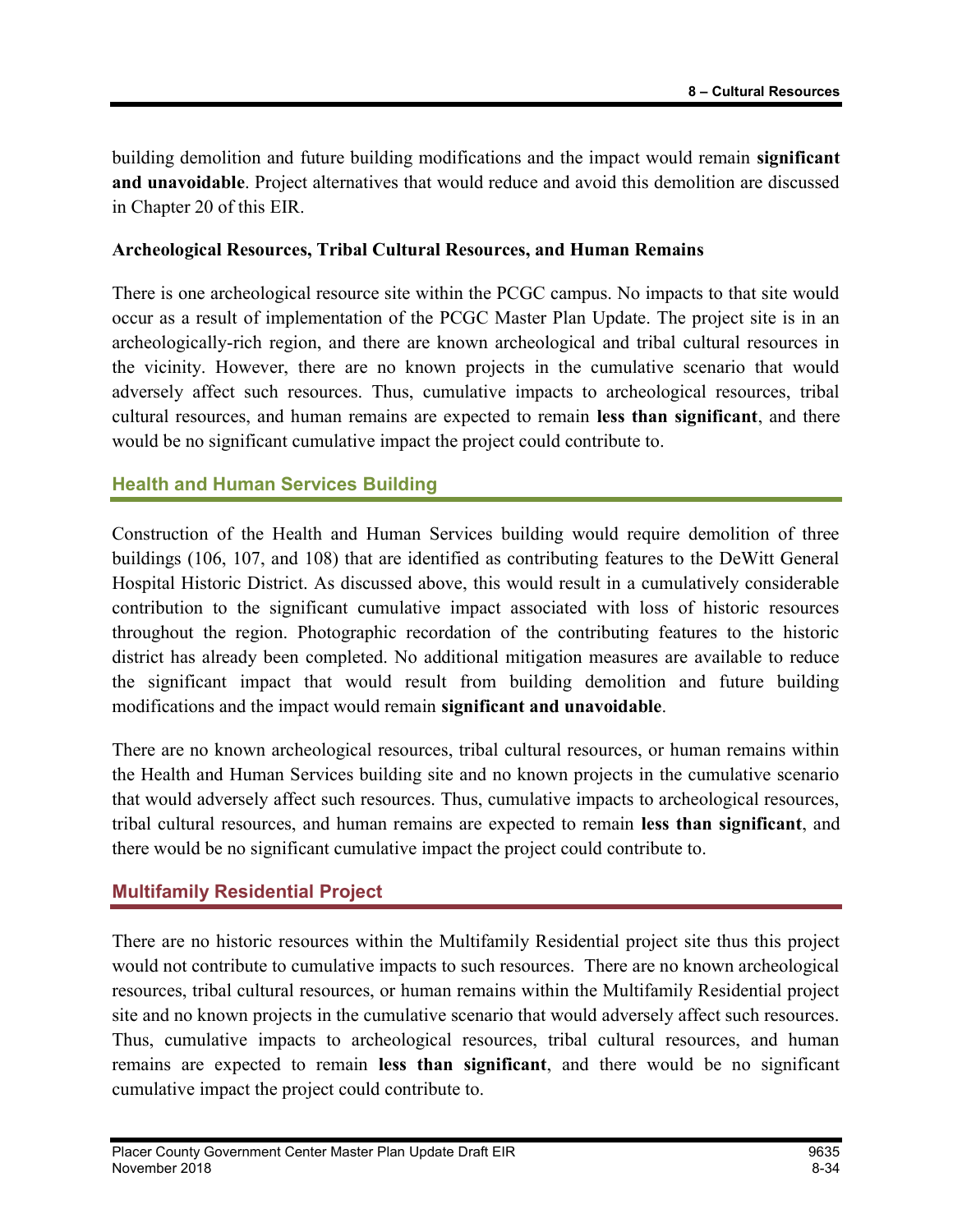### 8.5 MITIGATION MEASURES

- **Mitigation Measure 8a** At the time that building maintenance and repair needs are identified for any building within the project site that is identified as a contributing feature to the DeWitt General Hospital Historic District, the County of Placer shall implement all applicable and feasible provisions of the Secretary of the Interior's Standards for Rehabilitation, codified as 36 Code of Federal Regulations Part 67, and shall review and implement any appropriate Guidelines for Rehabilitating Historic Buildings and Guidelines on Sustainability for Rehabilitating Historic Buildings.
- Mitigation Measure 8b Tribal Cultural Resource Awareness Training: Prior to initiation of construction, all construction crew members, consultants, and other personnel involved in project implementation shall receive project-specific Tribal Cultural Resource (TCR) awareness training. The training shall be conducted in coordination with qualified cultural resource specialists and representatives from culturally-affiliated Native American Tribes. The training will emphasize the requirement for confidentiality and culturally-appropriate, respectful treatment of any find of significance to culturally-affiliated Native Americans Tribes.

 As a component of the training, a brochure will be distributed to all personnel associated with project implementation. At a minimum the brochure shall discuss the following topics in clear and straightforward language:

- Field indicators of potential archaeological or cultural resources (i.e., what to look for; for example: archaeological artifacts, exotic or non-native rock, unusually large amounts of shell or bone, significant soil color variation, etc.)
- Regulations governing archaeological resources and tribal cultural resources
- Consequences of disregarding or violating laws protecting archaeological or tribal cultural resources
- Steps to take if a worker encounters a possible resource

 The training shall include project-specific guidance for on-site personnel including agreed upon protocols for resource avoidance, when to stop work, and who to contact if potential archaeological resources or TCRs are identified. The training shall also direct work to stop, and contact with the County Coroner and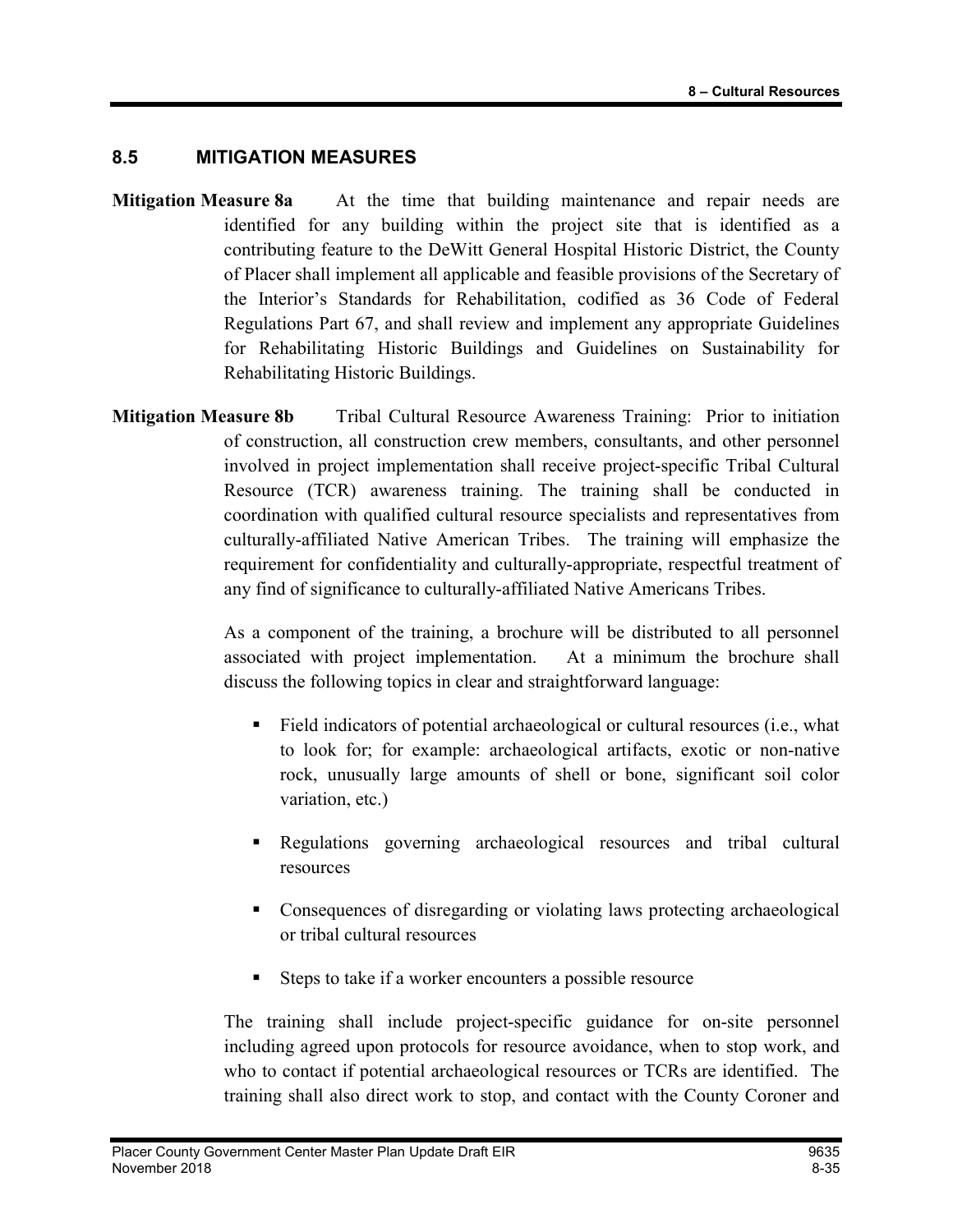the Native American Heritage Commission (NAHC) to occur immediately, in the event that potential human remains are identified. NAHC will assign a Most Likely Descendant if the remains are determined by the Coroner to be Native American in origin.

**Mitigation Measure 8c** Inadvertent Discoveries: If potential Native American prehistoric, historic, archaeological or cultural resources including midden soil, artifacts, chipped stone, exotic rock (non-native), or unusual amounts of baked clay, shell or bone are uncovered during any on-site construction activities, all work must immediately stop within 100 feet of the find. Following discovery, a professional archaeologist shall be retained to evaluate the significance of the deposit, and the Placer County Department of Public Works and Facilities, the Department of Museums, and Native American representatives from culturally affiliated Native American Tribes will make recommendations for further evaluation and treatment, as appropriate. In the event that the resource is found to be ineligible for inclusion in the California Register of Historical Resources, the culturally affiliated Native American Tribe shall be notified. Culturally appropriate treatment and disposition shall be determined following coordination with the culturally affiliated Native American Tribe. Culturally appropriate treatment may be, but is not limited to, processing materials in a lab for reburial, minimizing handling of cultural objects, leaving objects in place within the landscape, and returning objects to a location within the project area where they will not be subject to future impacts. UAIC does not consider curation of TCRs to be appropriate or respectful and requests that materials not be permanently curated, unless requested by the Tribe. If articulated or disarticulated human remains are discovered during construction activities, the County Coroner and Native American Heritage Commission shall be contacted immediately. Upon determination by the County Coroner that the find is Native American in origin, the Native American Heritage Commission will assign the Most Likely Descendant who will work with the project proponent to define appropriate treatment and disposition of the burial(s). Following a review of the find and consultation as noted above, the authority to proceed may be accompanied by the addition of development requirements or special conditions which may provide for protection of the site and/or additional measures necessary to address the unique or sensitive nature of the site. Work in the area of the cultural resource discovery may only proceed after authorization is granted by the Placer County Department of Public Works and Facilities following coordination with tribal representatives and cultural resource experts, if necessary and as appropriate.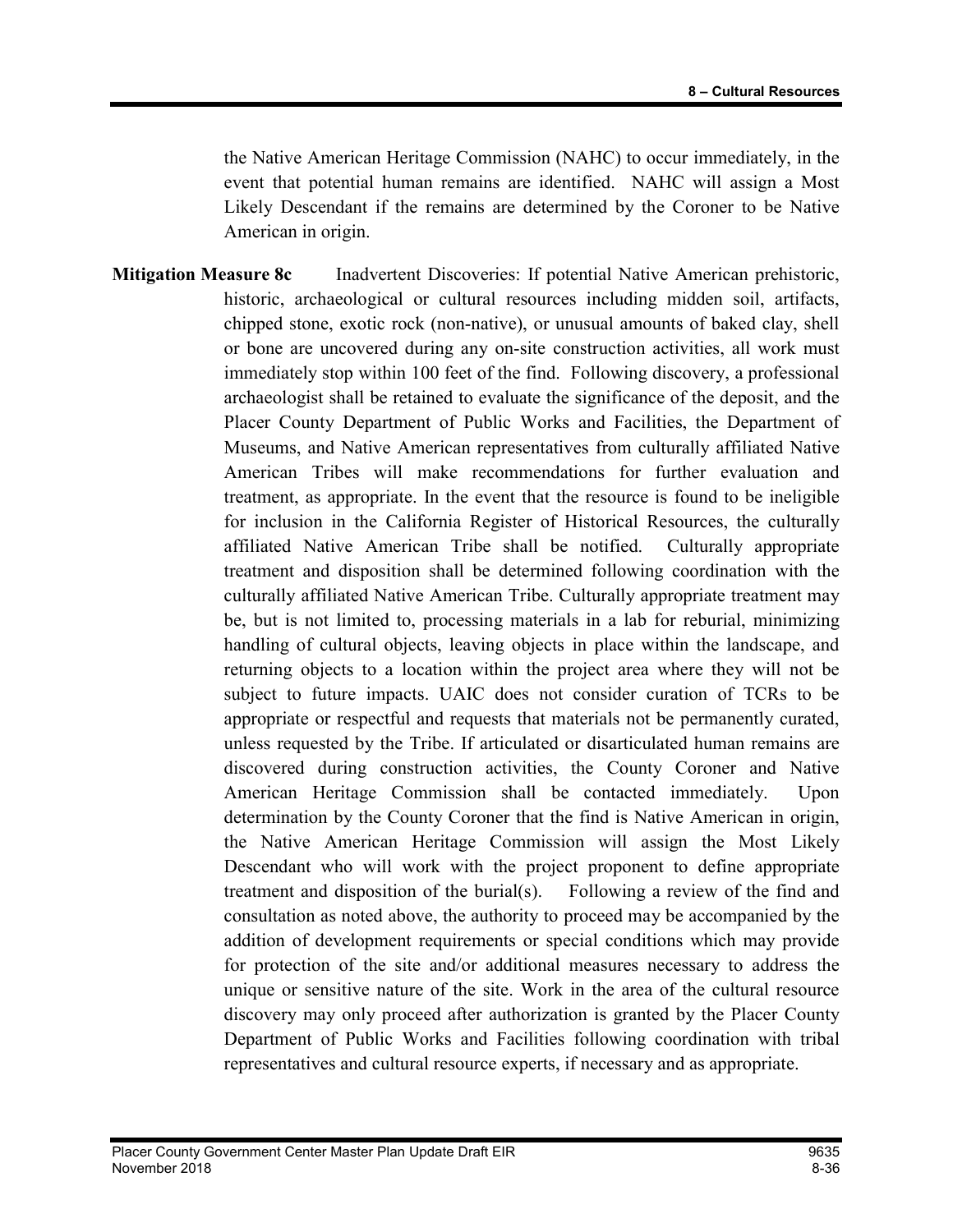- Mitigation Measure 8d Post-Ground Disturbance Site Visit: The applicant shall notify the CEQA lead agency a minimum of seven days prior to initiation of ground disturbance to allow the agency time to notify culturally-affiliated tribes. Tribal representatives from culturally-affiliated tribes shall be allowed access to the project site within the first five days of ground-breaking activity to inspect soil piles, trenches, or other disturbed areas. If potential Native American prehistoric, historic, archaeological or cultural resources including midden soil, artifacts, chipped stone, exotic rock (non-native), or unusual amounts of baked clay, shell or bone are identified during this initial post-ground disturbance inspection the following actions shall be taken:
	- Work shall be suspended within 100 feet of the find, and the project applicant shall immediately notify the CEQA lead agency representative. The project applicant shall coordinate any subsequent investigation of the site with a qualified archaeologist approved by the Placer County Department of Public Works and Facilities and a tribal representative from the culturally-affiliated tribe(s). The archaeologist shall coordinate with the culturally-affiliated tribe(s) to allow for proper management recommendations should potential impacts to the resources be found by the CEQA lead agency representative to be significant.
	- A site meeting of construction personnel shall be held in order to afford the tribal representative the opportunity to provide TCR awareness information.
	- A written report detailing the site assessment, coordination activities, and management recommendations shall be provided to the CEQA lead agency representative by the qualified archaeologist. Possible management recommendations for historical, unique archaeological or TCRs could include resource avoidance, preservation in place, reburial on-site, or other measures deemed acceptable by the applicant, the County, and the tribal representative from the culturally-affiliated tribe(s).

The contractor shall implement any measures deemed by CEQA lead agency staff to be necessary and feasible to avoid or minimize significant effects to the TCR, including the use of a Native American Monitor whenever work is occurring within 100 feet of the find.

Mitigation Measure 8e Native American Monitors: To facilitate identification of potential archaeological resources and/or Tribal Cultural Resources (TCRs) at the earliest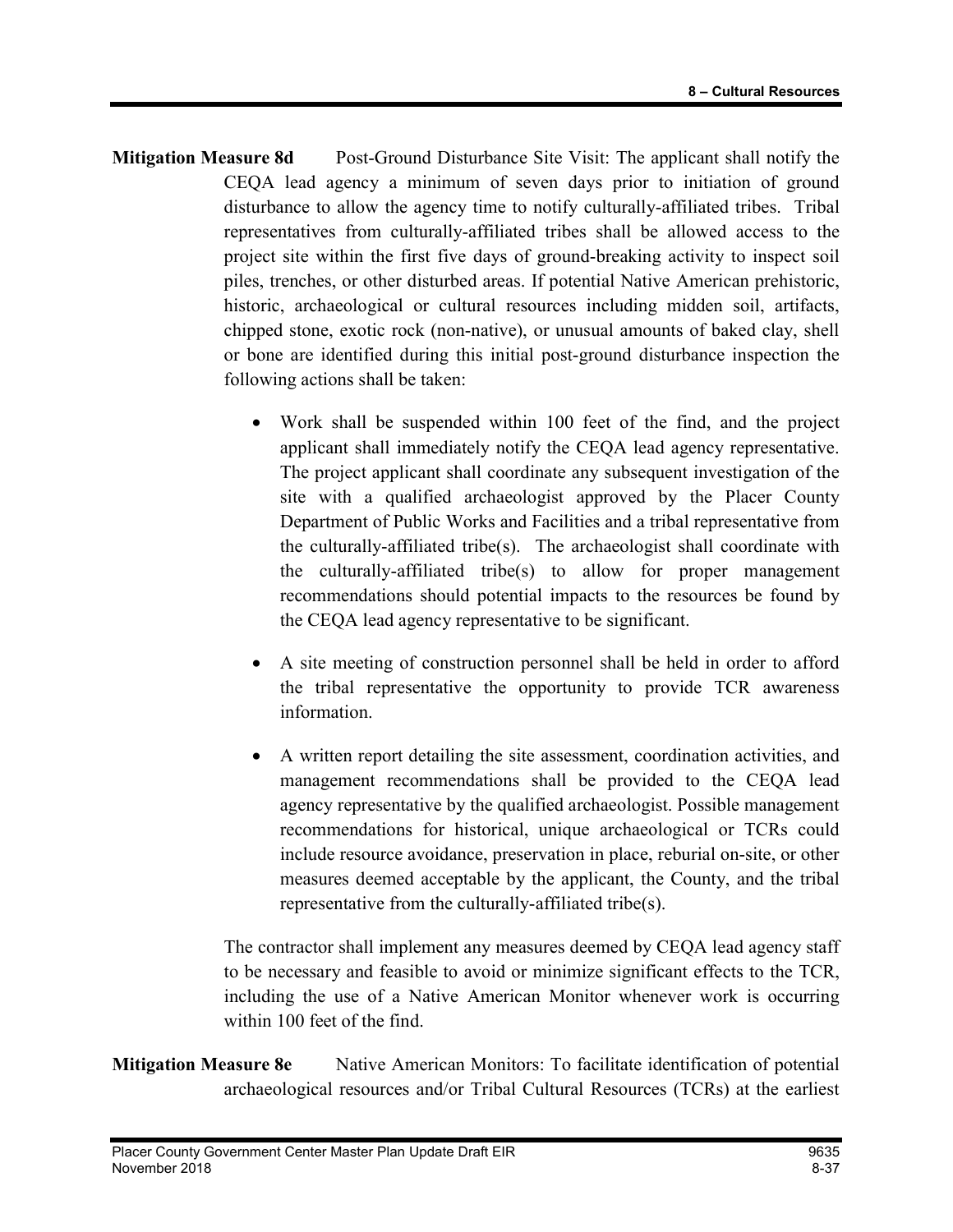possible time during project-related earth-disturbing activities, the project proponent and/or their construction contractor(s) shall accommodate periodic monitoring by one Native American Monitor from the culturally-affiliated Native American Tribe in those areas of the campus that have been previously undeveloped. Monitoring will occur on the construction site periodically (as often as weekly) for spot checks of construction activities. Much of the Placer County Government Center campus has been subjected to heavy disturbance including subsurface disturbance; therefore, this spot-check monitoring shall be limited to those areas of the site that have been previously undeveloped. The monitoring shall occur only during ground-disturbing activities including vegetation clearing, grubbing, and stripping or other earth-moving/disturbing activities such as grading or excavation. The Native American monitor shall make these periodic spot checks as deemed necessary to minimize the potential for destruction of or damage to previously undiscovered resources, and to ensure respectful treatment and disposition of unearthed/displaced resources. If initial monitoring efforts suggest that resources are unlikely to be identified on a given site, Native American monitoring shall be suspended, following agreement by the UAIC and the County, and the Inadvertent Discoveries mitigation measure shall provide necessary protection in the event of unanticipated resources. Native American monitors or their representatives shall have the authority to request that work be temporarily stopped, diverted, or slowed within 100 feet of identified cultural resources. The Native American monitor or representative shall recommend appropriate treatment and final disposition of Tribal Cultural Resources.

### 8.6 REFERENCES CITED

- Brosin. Undated. Neuropsychiatry in World War II, Chapter XI General Hospitals. http://history.amedd.army.mil/booksdocs/wwii/NeuropsychiatryinWWIIVolI/default.htm
- County of Placer. 1999. Auburn/Bowman Community Plan. Approved 1994; updated 1999. Accessed July 2018. https://www.placer.ca.gov/departments/communitydevelopment/ planning/documentlibrary/commplans/auburn-bowman-cp.
- County of Placer. 2003a. DeWitt Government Center Facility Plan EIR. Prepared for Placer County Department of Facility Services. Prepared by North Fork Associates. December 2003.

County of Placer. 2003b. 2003–2010 DeWitt Government Center Facility Master Plan.

County of Placer. 2013. Placer County General Plan, Section 5, Recreation and Cultural Resources. Updated May 2013. Accessed July 2018.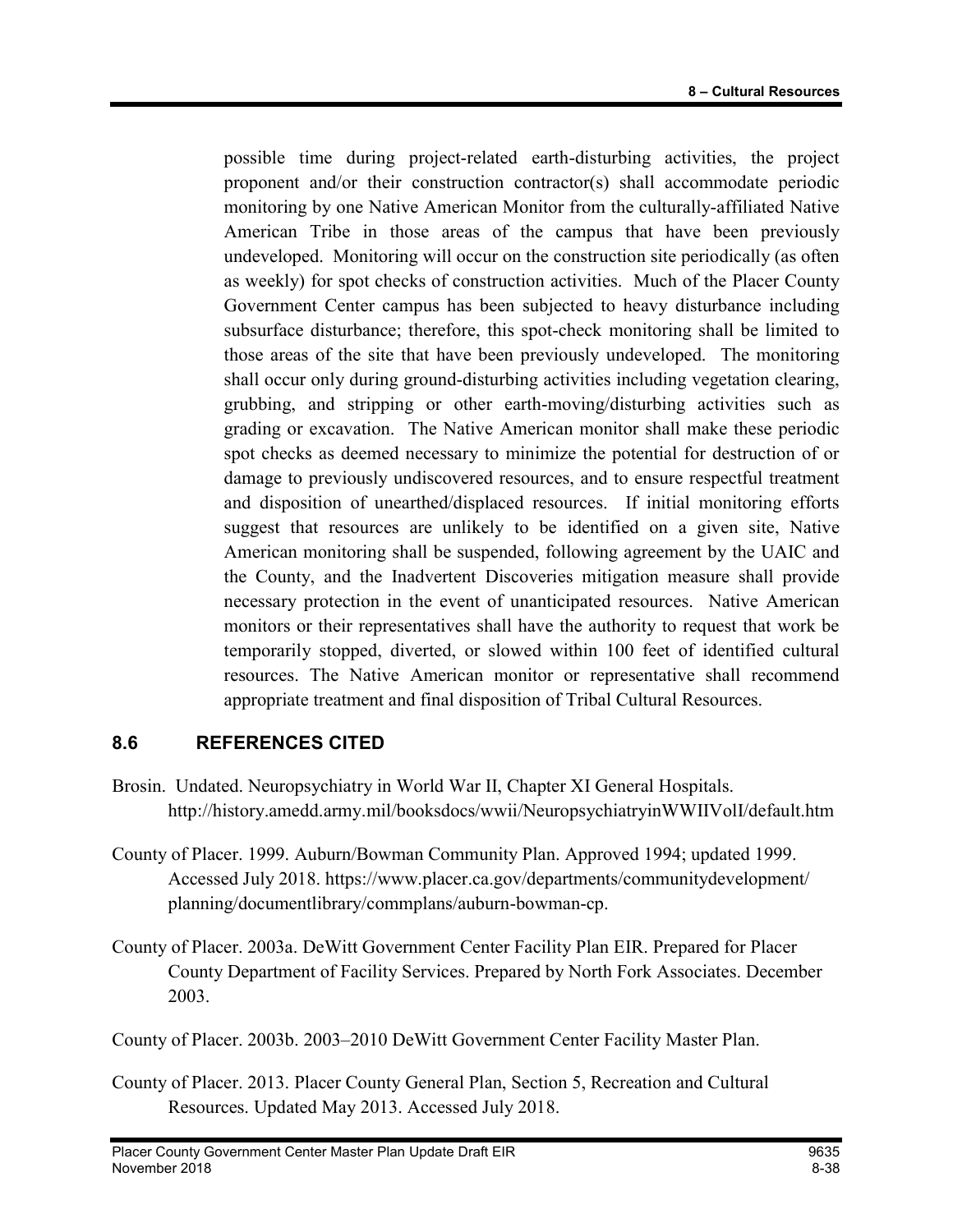https://www.placer.ca.gov/departments/communitydevelopment/planning/documentlibrar y/commplans/placer-county-gp.

- County of Placer. 2018. Placer County Government Center Master Plan Update Design Guidelines. Prepared by Williams + Paddon. November 16, 2018.
- Donaldson, Milford Wayne, FAIA, State Historic Preservation Officer. California Office of Historic Preservation. 2004. Letter to Michael Jewell, Chief, Central California/Nevada Section, U.S. Army Engineer District, Sacramento. Re: Modernization and Expansion of the DeWitt Government Center, Auburn, Placer County. November 4 2004.
- Mikesell, Stephen D, Acting State Historic Preservation Officer. California Office of Historic Preservation. 2004. Letter to Michael S. Jewell, Chief, Central California/Nevada Section, U.S. Army Engineer District, Sacramento. Re: Modernization and Expansion of the DeWitt Government Center, Auburn, Placer County. March 30 2004.
- NFA/URS (North Fork Associates/URS Corporation). 2002. DeWitt Center Existing Conditions Report. May 2002.
- United States Department of the Interior National Park Service (NPS) 2015. National Register of Historic Places Registration Form: DeWitt General Hospital. December 31. 2015
- Wilson, Norman L., and Arlean H. Towne. 1978. "Nisenan." In California, edited by Robert F. Heizer, 387–397. Handbook of North American Indians, Vol. 8, William G. Sturtevant, general editor. Washington, D.C.: Smithsonian Institution.